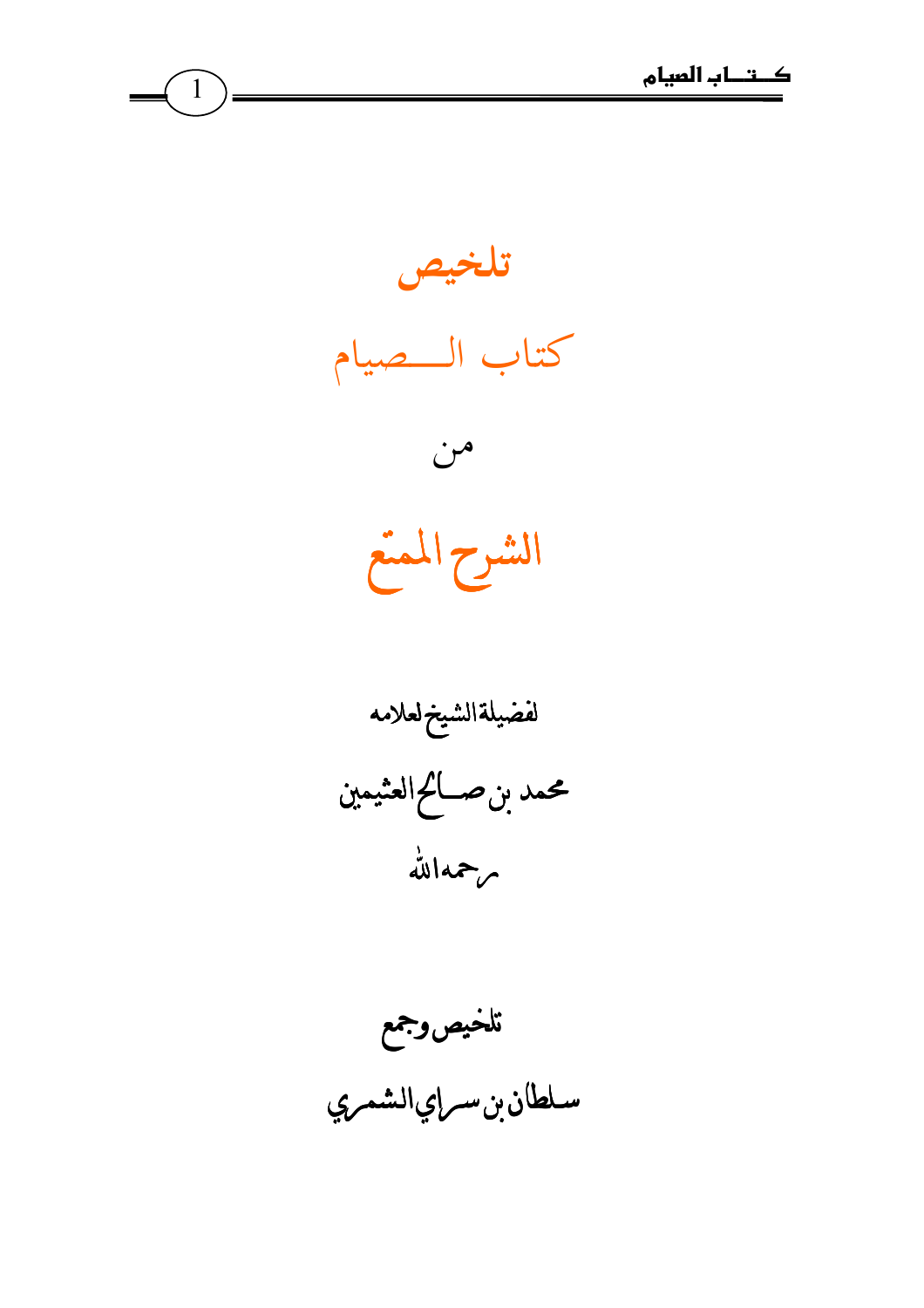مقدمه

الحمد لله والصلاة والسلام على رسول لله وعلى آله ومن ولاه …ثم أما بعد

هذا ملخص من كتاب الصيام (( للشرح الممتع على زاد المستقنع )) للمشيخ العلامه ابن عثيمين رحمه الله ، وقد أقتصرت فيه على القول الراجح أوما يــــشير إليــــه الشيخ رحمه الله أنه الراجح مع ذكر اختيار شيخ الإسلام أو أحد المذاهب الأربعـــه أذا كان الشيخ أبن عثيمين رحمه الله يرى ترجيحه ، مع ذكر المتن وتوضيح ذالك أذا أحتجنا لتوضيحه ومع ذكر بعض المسائل والفوائد المكمله للباب الـــشيخ رحمـــه الله وذكـــر استدركاته على المتن إن كان هناك استدركات.

وهذا الملخص يستعين به إن شاء الله الطالب المبتدي ،ولا يستغني عنه الراغب المنتهي. مع العلم أنه تم ولله الحمد تلخيص كتاب الحج ،وجزء كبير من كتاب الطهارة مـــن الشرح الممتع ، وأنى عازم إن شاء الله على إتمام ما بدأت به .

نسأل لله الإ عانه والتوفيق والسداد وإن يكفينا شر الصوارف وأن يبسارك لله لنسا في أوقاتنا وأن يجعل هذا العمل خالصاً لوجهه الكريم ، وأن يكتب الأجر لكل من ساهم في إخراج هذا العمل.

> وصلى الله وسلم على نبينا محمد وعلى آله وأصحابه أجمعين ومن كان لديه إقترحات أوملاحظات فليراسلنا على هذا الميل:

> > bnsrray@naseej.com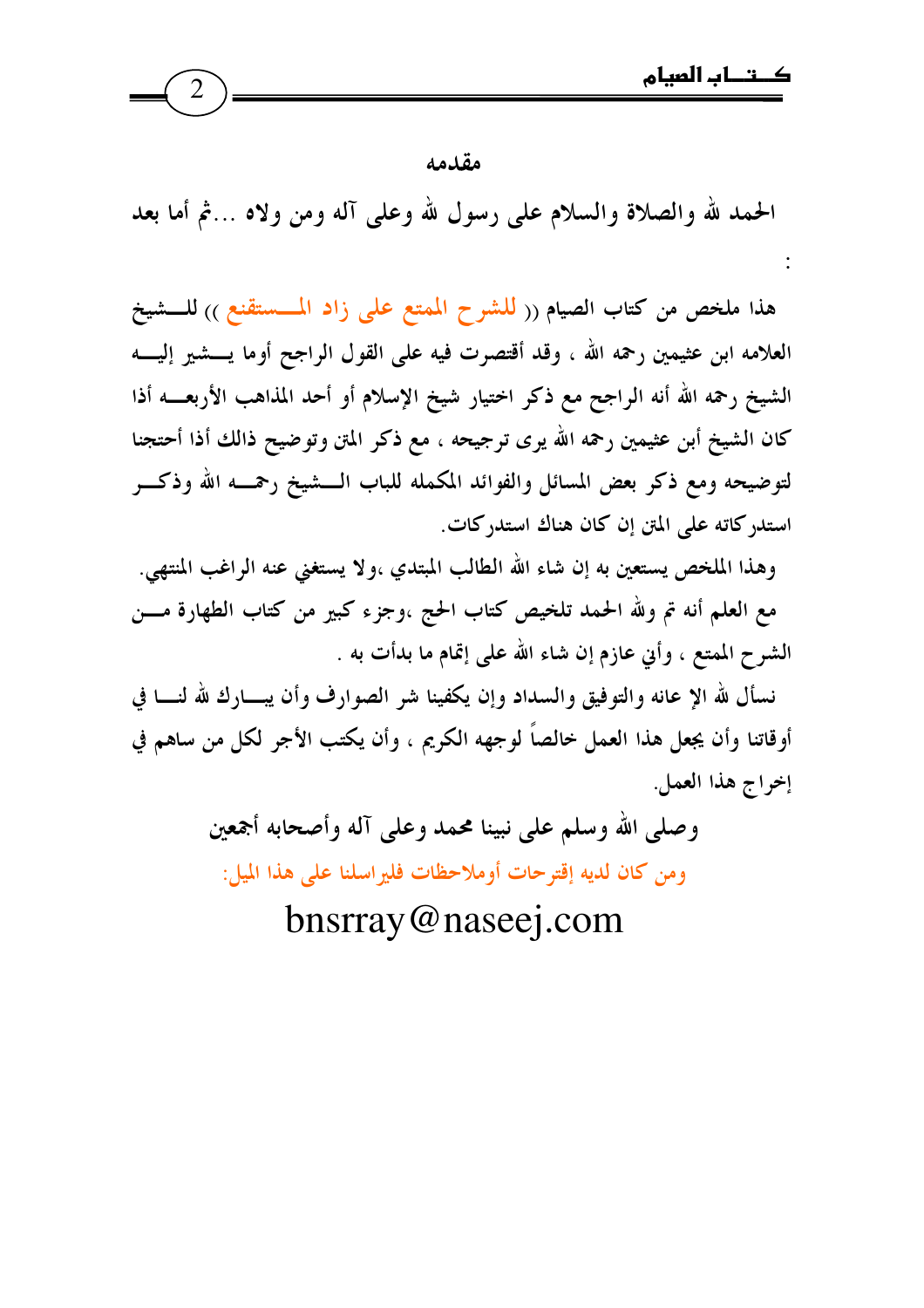كتاب الصيام

الصيام في اللغة : مصدر صام يصوم ، ومعناه أمسك .

وإما في الشرع : فهو هو التعبد لله سبحانه وتعالى بالإمساك عن الأكل والشرب وسائر المُطرات ، من طلوع الفجر إلى غروب الشمس .

و حكمه : الوجوب بالنص والإجماع .

و قلد فر ض الله الصيام في السنة الثانية إجماعاً ، فصام النبي ﷺ تسع رمضانات إجماعاً ، وفرض أولاً على التخير بين الصيام والإطعام .

والحكمة من فرضه على التخير التدرج في التشريع ؛ ليكون أسهل في القبول ؛ ثم تعين الصيام وصارت الفدية على من لا يستطيع الصوم إطلاقاً [ ص: 298–299]  $6\overline{c}$ 

قوله: ( يجب صوم رمضان برؤية هلاله ) .

هذه الجملة لا يريد ها بيان وجوب الصوم ؛ لأنه مما علم بالضرورة ، ولكن يريد أن يبين متى يجب فذكر أنه يجب بأحد أمرين : الأول : رؤية هلاله : أي هلال رمضان .

الثانى : إتمام شعبان ثلاثين يوماً .

وقوله: (برؤية هلاله )

يعم ما إذا رأيناه بالعين المجردة أو بالوسائل المقربة ؛ لأن الكل رؤية . [ص: 301–  $67[302]$ 

فائدة:وقال بعض المتأخرين: أنه يجب العمل بالحساب إذا لم تمكن الرؤية ،وبه فسر حديث ابن عمر ﷺ وفيه قول النبي ﷺ:" فإن غم عليكم فاقدروا له ".وقال : إنه مأخوذ من التقدير،وهو الحساب ولكن الصحيح أن معنى(اقدروا له)مفسر بكلام النبي ﷺ وأن  $6_{\vec{c}}$  المراد به إكمال شعبان ثلاثين يوماً.[ص: 301–302] ج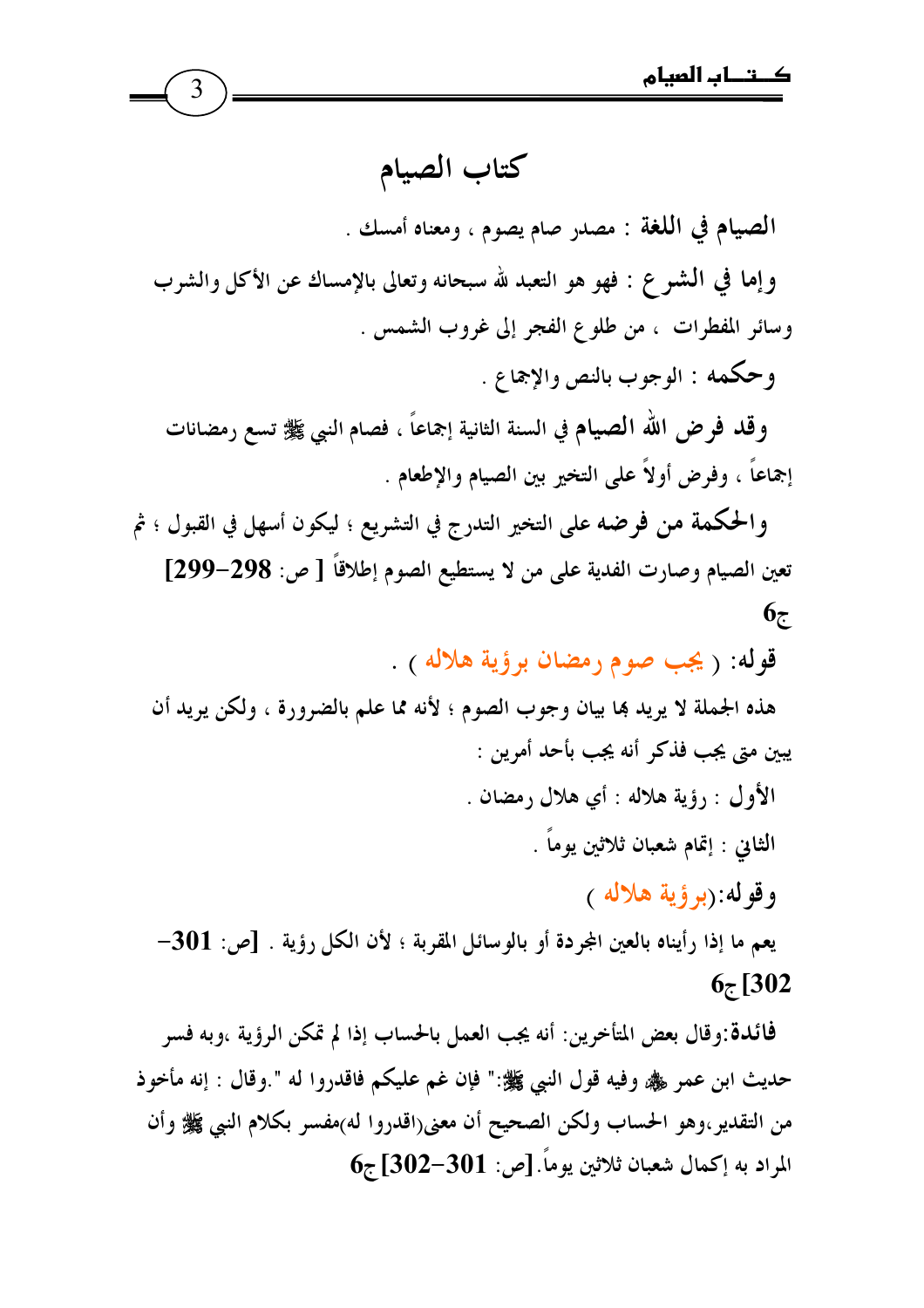قوله : ( وإن حال دونه غيم أو قتر فظاهر المذهب يجب صومه ) والغيم :هو السحاب والقتر : هو التراب الذي يأتي مع الرياح وكذلك غيرهما هما يمنع رؤيته . [ ص:  $67[302]$ 

وقوله : (( ويجب صومه )) : أي وجوباً ظنياً احتياطاً .

فالوجوب هنا مبنى على الاحتياط والظن لا على اليقين والقطع هذا هو المشهور من المذهب عند المتأخرين حتى قال بعضهم :

إن نصوص أحمد تدل على الوجوب ، وفيه أقوال أخرى وأصح هذه الأقوال هو التحريم ، لكن إذا رأى الإمام وجوب صوم هذا اليوم ، وأمر الناس بصومه ، فإنه لا ينابذ ويحصل عدم منابذته بألا يظهر الإنسان فطره ، وإنما يفطر سراً . [ ص:302—  $67$ [307

سؤال: متى يكون الاحتياط ؟

فأولاً : إنما يكون فيما كان الأصل وجوبه ، وأما إن كان الأصل عدمه ، فلا احتياط في إيجابه .

ثانياً : إن كان سبيله الاحتياط ، فقد ذكر الأمام أحمد وغير أنه ليس بلازم ، وإنما هو على سبيل الورع والاستحباب ، وذلك لأننا إذا أحتطنا وأوجبنا فإننا وقعنا في غير الاحتياط ، من حيث تأثيم الناس بالترك ، والاحتياط هو ألا يؤثم الناس إلا بدليل  $6$ يكون حجة عند الله تعالى . [ص:304–305] ج

قوله : ( وإن رئي هَاراً فهو لليلة المقبلة )

المؤلف لم يرد الحكم بأنه لليلة المقبلة ، ولكنه أراد أن ينفي قول من يقول : أنه لليلة الماضية .

والصحيح أنه ليس لليلة الماضية ، اللهم إلا إذا رئي بعيداً عن الشمس بينه وبين غروب الشمس مسافة طويلة .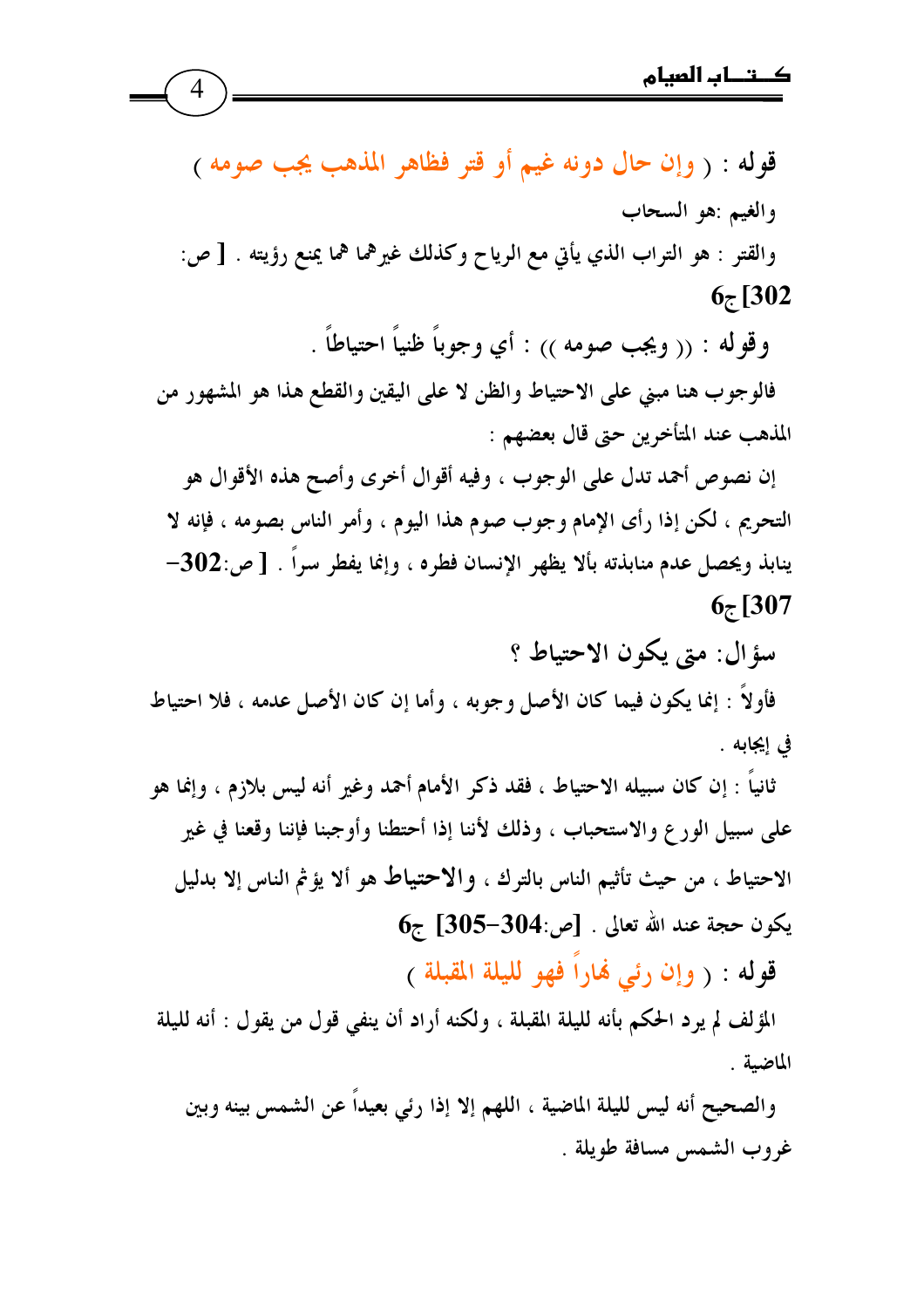وقوله : (( لليلة المقبلة)) ليس على إطلاقه أيضاً ؛ لأنه أن رئي تحت الشمس بأن يكون أقرب للمغرب من الشمس فليس لليلة المقبلة قطعاً . [ص:307-308] ج6 قوله : ( وإذا رآه أهل بلد لزم الناس كلهم الصوم ) والقول الراجح ، هو الذي تدل عليه الأدلة ، أنه لا يجب إلا على من رآه ، أو كان في حكمهم بأن توافقت مطالع الهلال ، فإن لم تتفق فلا يجب الصوم . قال شيخ الإسلام —رحمه الله– : تختلف مطالع الهلال باتفاق أهل المعرفة بالفلك ، فإن  $6$ اتفقت لزم الصوم ، و إلا فلا . [ص:308-309-310 ج قوله : ( ويصام برؤيته عدل ولو أنثى ) بعضهم يعبر بقوله : (( برؤيته ثقة )) وهذا أعم . والمراد بسبب رؤية العدل يثبت الشهر . والعدل في اللغة : هو المستقيم ، وضده المعوج . وفي الشرع : من قام بالواجبات ولم يفعل كبيرة ، ولم يصر على صغيرة . ويشتر ط مع العدالة أن يكون قوي البصر بحيث يحتمل صدقه فيما ادعاه ، فإن كان ضعيف البصر لم تقبل شهادته ، وإن كان عدلاً ؛ لأنه إذا كان ضعيف البصر وهو عدل فإننا نعلم أنه متوهم .  $67 [315 - 313 - 312:$ [ص:312-313]

قوله :( فإن صاموا بشهادة واحد ثلاثين يومأ ،فلم يرا الهلال أو صاموا لأجل غيم لم يفطروا )

وقال بعض أهل العلم : بل إذا صاموا ثلاثين يوماً بشهادة واحد لزمهم الفطر ؛ لأن الفطر تابع للصوم ومبنى عليه، والصوم ثبت بدليل شرعي وقد صاموا ثلاثين يوماً ولا يمكن أن يزيد الشهر على ثلاثين يوماً، أو يقال يلزمهم الفطر تبعاً للصوم ،لأنه يثبت تبعاً ،لا يثبت استقلالاً وهذا القول هو الصحيح. [ص317] ج6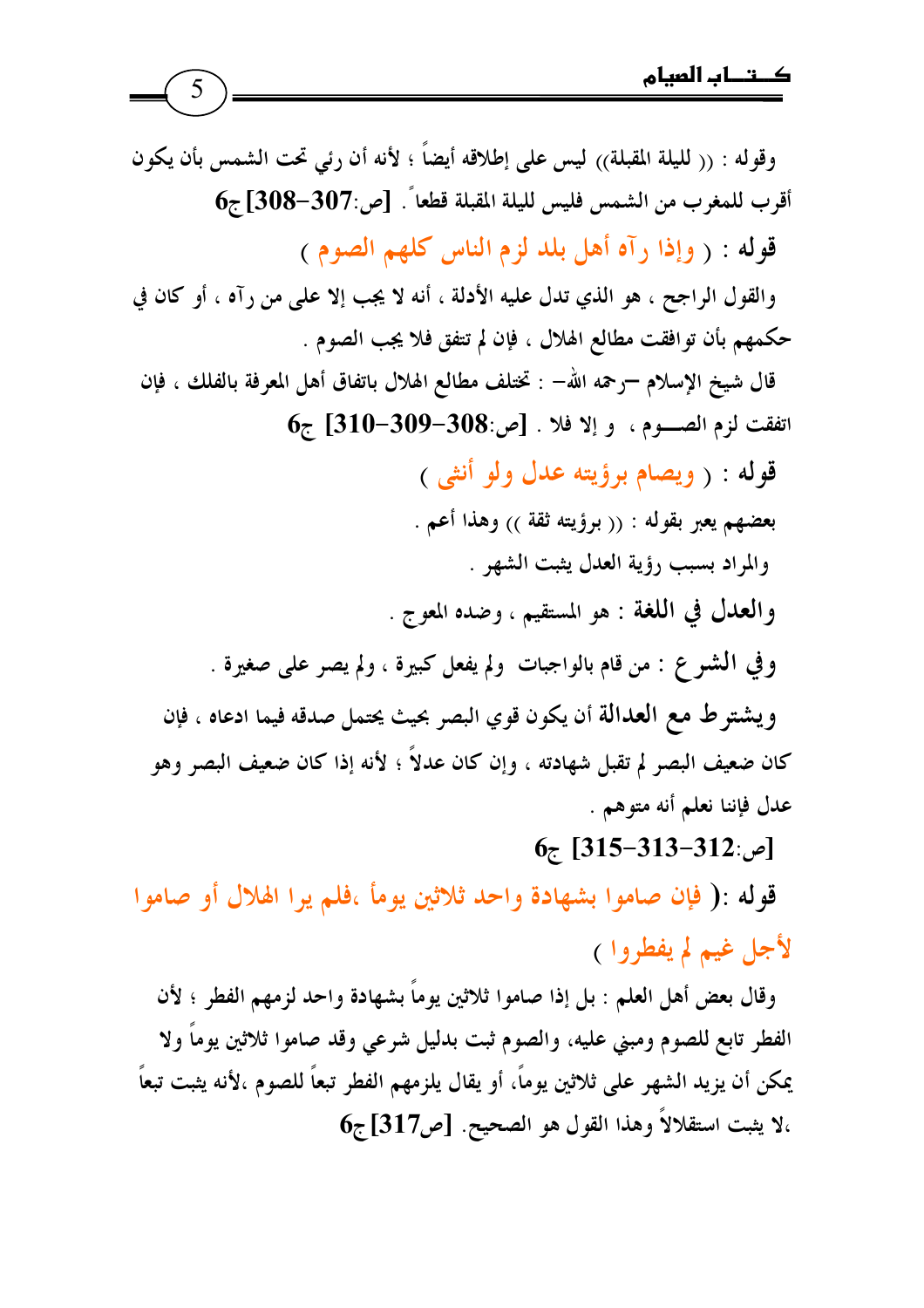مسألة : لو صام برؤية بلد ، ثم سافر لبلد آخر قد صاموا بعدهم بيوم ، وأتم هو ثلاثين يوماً ولم ير الهلال في تلك البلد التي سافرا إليها ، فهل يفطر ، أو يصوم معهم ؟

الصحيح أنه يصوم معهم ، ولو صام واحداً وثلاثين يوماً ، وربما يقاس ذلك على ما لو سافر إلى بلد يتأخر غروب الشمس فيه فإنه يفطر حسب غروب الشمس في تلك البلد  $6_{\tilde{c}}$  التي سافر إليها . [ص318]

قوله: ( ومن رأى وحده هلال رمضان ، ورد قوله ، أو رأى هلال شوال صام)

(( وحده )) أي :منفر داً عن الناس سواء إذا كان منفر داً بمكان أو منفر داً برؤية ؛ والذي يظهر في مسألة الصوم في أول الشهر ما ذكره . المؤلف أنه يصوم ، وأما في مسألة الفطر فإنه لا يفطر تبعاً للجماعة وهذا من باب الاحتياط فنكون قد احتطنا في الصوم والفطر ، ففي الصوم قلنا له: صم ، وفي الفطر قلنا له:لا تفطر بل صم .  $[320 - 319]$ 

قوله: ( ويلزم الصوم لكل مسلم مكلف قادر )

هذا هو الشرط الأول الإسلام ، فالكافر لا يلزمه الصوم ولا يصح منه . ومعنى قولنا لا يلزمه أننا لا نلزمه به حال كفره ، ولا بقضائه بعد إسلامه وقوله:(( مكلف ))

هذا هو الشَّعرِ ط الثَّاني ، وإذا رأيت كلَّمة مكلَّف في كلام الفقهاء فالمراد بما البالغ العاقل .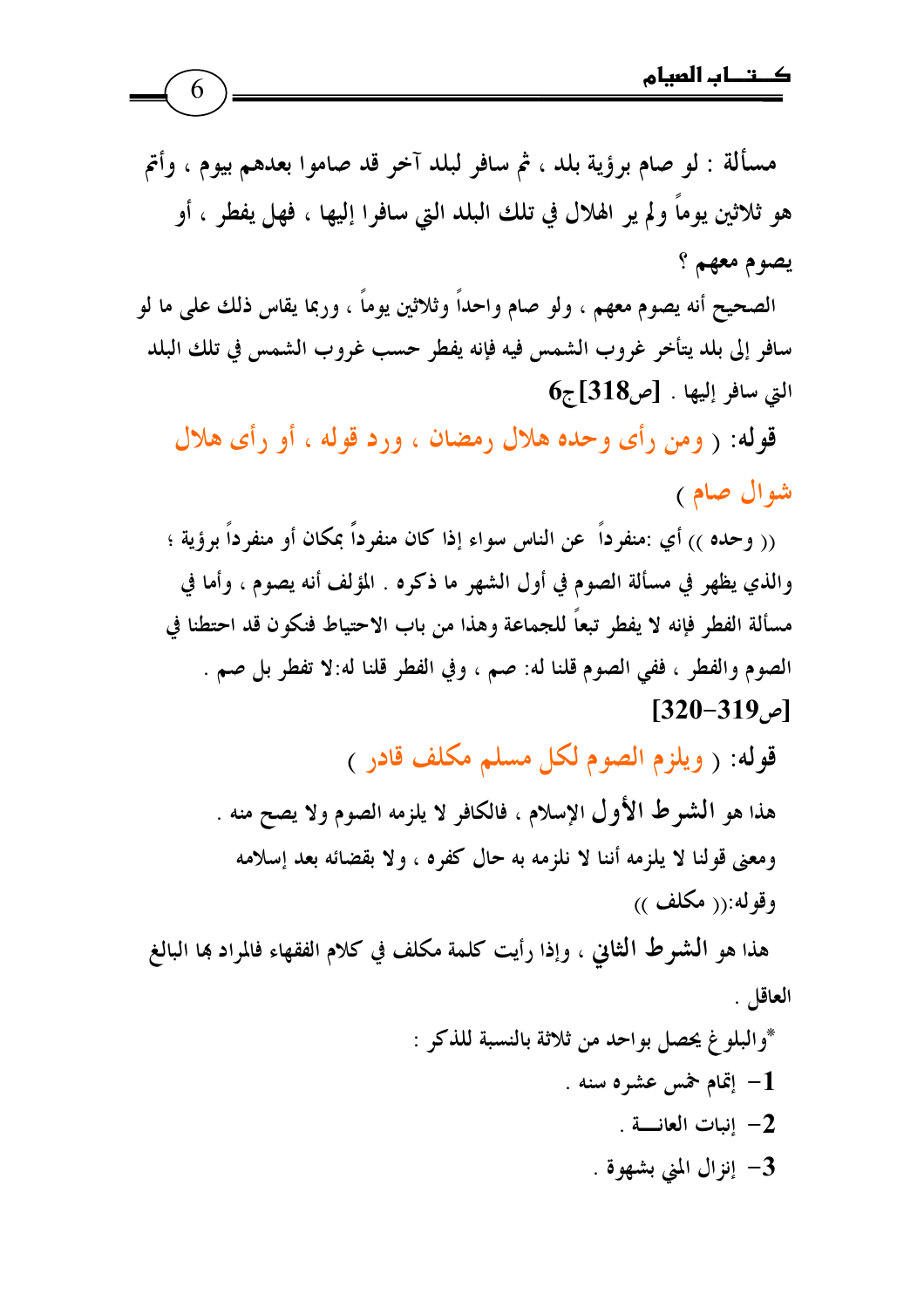وللأنثى بأربعة أشياء هذه الثلاثة السابقة ورابع وهو الحيض . المهذري أي : المخرف لا يجب عليه صوم ، ولا إطعام بدله لفقد الاهليه وهي العقل وقوله :(( قادر )) هذا هو الشَّوط الثالث إي: قادر عليه الصيام احترازاً من العاجز . أن العجز ينقسم إلى قسمين: 1) قسم طارئ : هو الذي يرجى زواله . 2) قسم الدائم : هو الذي لا يرجى زواله . أما كيفية الإطعام ، فله كيفيتان : الأولى:أن يصنع طعاماً فيدعو إليه المساكين بحسب الأيام التي عليه كما كان أنس بن مالك ﷺ يفعله لما كبر . الثانية : أن يطعمهم طعاماً غير مطبوخ ، قالوا : يطعمهم مد بر أو نصف صاع من غيره .. لكن ينبغي في هذه الحال أن يجعل معه ما يؤدمه من لحم أو نحوه .

وأما وقت الإطعام فهو بالخيار إن شاء فدى عن كل يوم بيومه ، وإن شاء أخر إلى آخر يوم لفعل أنس ﷺ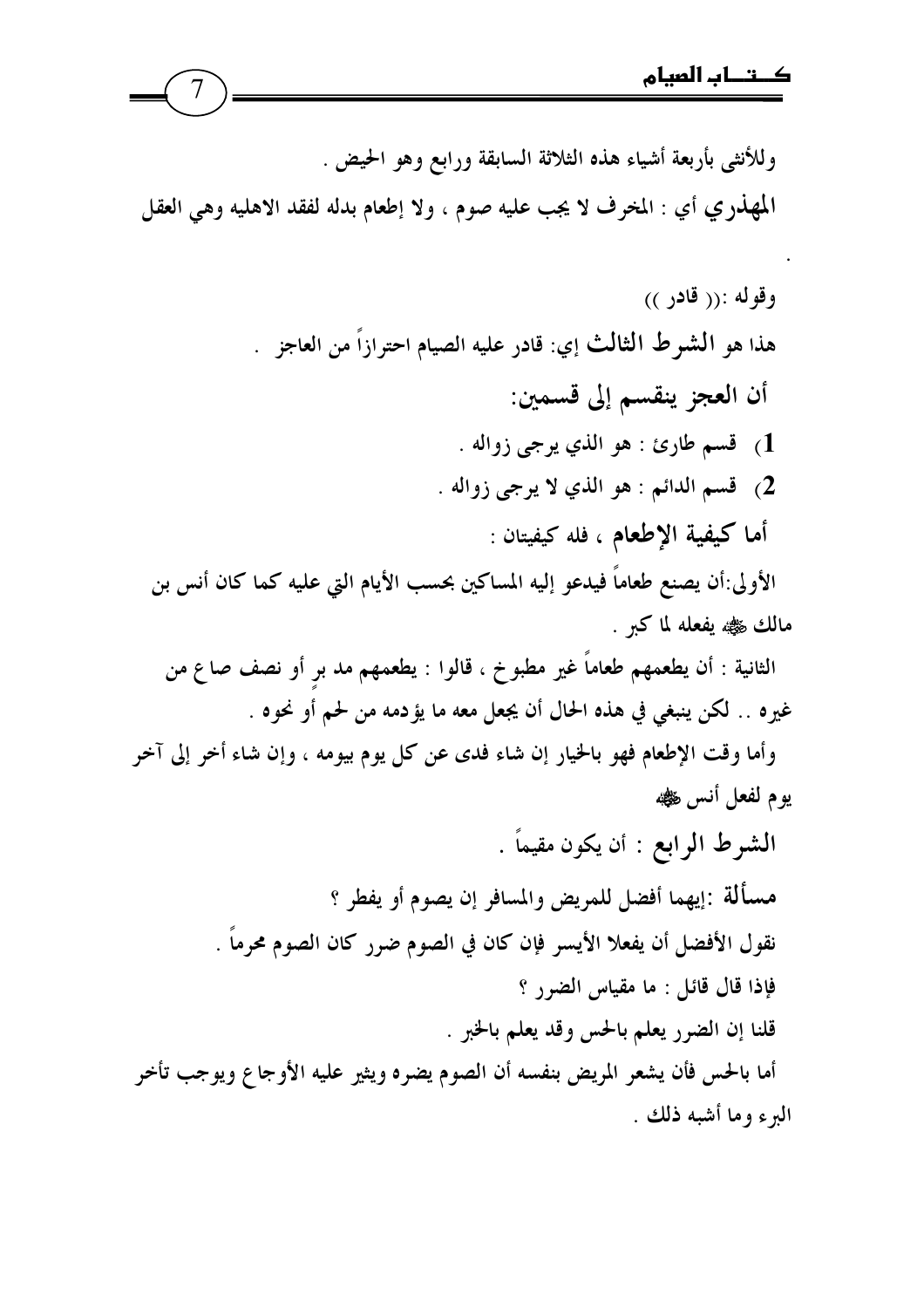أما الخبر فأن يخبره طبيب عالم ثقة بذلك أي : بأنه يضره فإن أخبره عامى ليس بطبيب فلا يأخذ بقوله وإن أخبره طبيب غير عالم ولكنه متطبب فلا يأخذ بقوله وإن أخبره طبيب غير ثقة فلا يأخذ بقوله .

سؤال: هل يشترط أن يكون مسلماً لكي نثق به لأن غير المسلم لا يو ثق ؟

فيه قولان لأهل العلم والصحيح أنه لا يشترط .

الشرط الخامس : الخلو من الموانع وهذا خاص بالنساء فالحائض لا يلزمها الصوم  $6_{\overline{6}}$ والنفساء لا يلزمها الصوم [ص:331-332]

قوله : ( وكذا حائض ونفساء طهرتا ومسافر قدم مفطراً )

أي: ومثل الذي كان أهلاً للوجوب في أثناء النهار من حيث وجوب الإمساك والقضاء حائض ونفساء طهرتا ومسافر قدم مفطر فهذه ثلاث مسائل وثمت مسألة رابعة وهي مريض برئ ويعبر عن هذه المسائل بما إذا زال مانع الوجوب في أثناء النهار فهل يجب الامساك والقضاء ؟

الجواب: إما القضاء فلا شك في وجوب لأفمم أفطروا من رمضان فلزمهم قضاء ما أفطروا وأما الإمساك فكلام المؤلف رحمه الله يدل على وجوبه وهو المذهب وعن أحمد رواية أخرى لا يلزمهم الإمساك وهذا القول الراجح [ص:335-336] ج6

القاعدة :على هذا القول الراجح أن من افطر في رمضان لعذر يبيح الفطر ثم زال ذلك العذر أثناء النهار لم يلزمه الإمساك بقية اليوم [ص:336] ج6

قوله : ( ويسن لمريض يضره ) .

الضمير في قوله (يسن ) يعود على الفطر .

والصحيح : أنه إذا كان الصوم يضره فإن الصوم حرام والفطر واجب ؛ لقوله تعالى {ولا تقتلوا أنفسكم}

والنهي هنا يشمل إزهاق الروح " ويشمل ما فيه ضرر .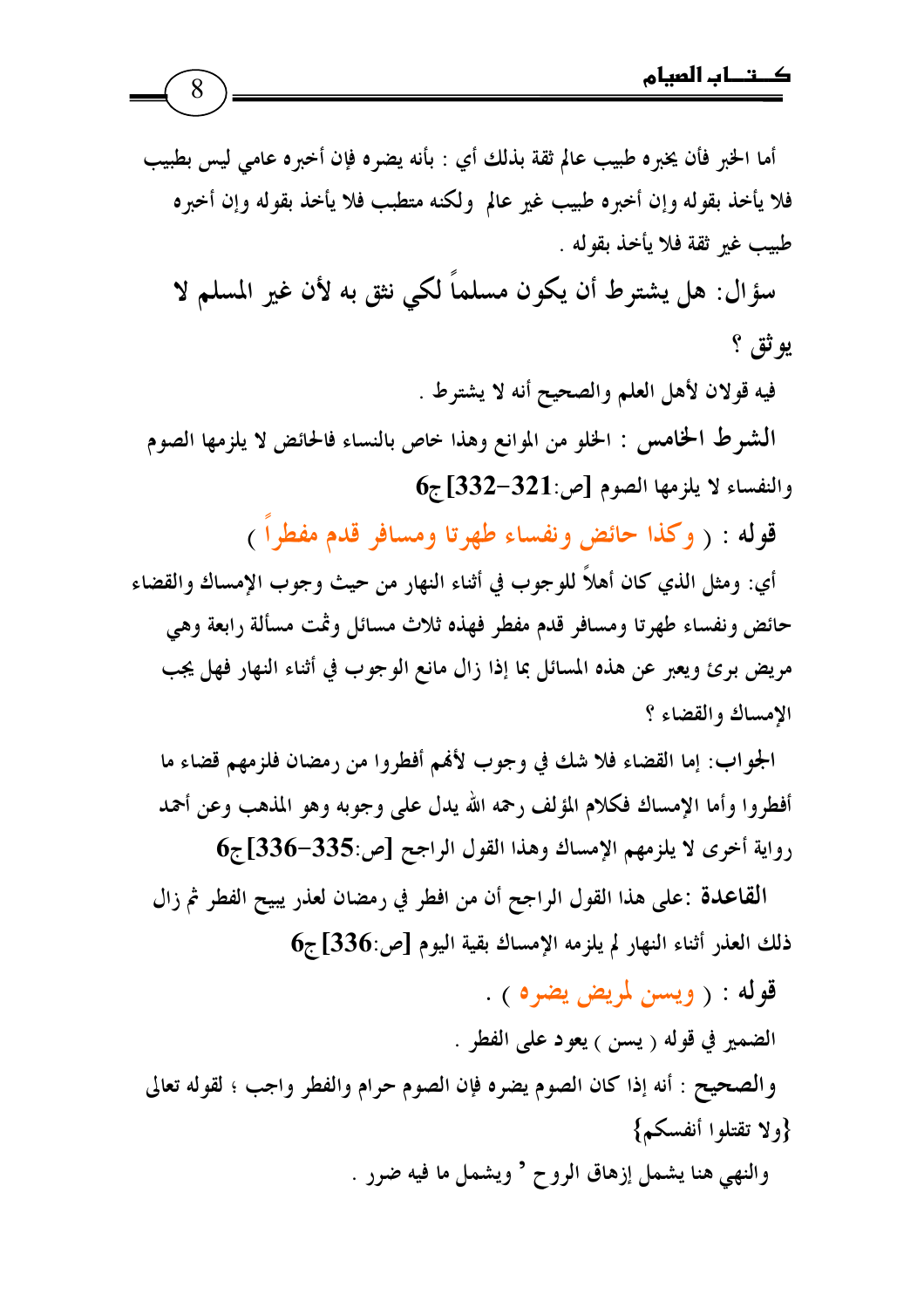والمريض له أحوال : الأولى : ألا يتأثر بالصوم ، مثل الزكام اليسير ، أو الصداع اليسير ، أو وجع الضرس وما أشبه ذلك ، فهذا لا يحل له أن يفطر . الثانية : إذا كان يشق عليه الصوم ولا يضره ، فهذا يكره له أن يصوم ، ويسن له الفط, . الثالثة : إذا كان يشق عليه الصوم ويضره ، كرجل مصاب بمرض الكلي أو مرض  $6$ السكر ، وما أشبه ذلك ، فالصوم حرام . [ص340 –341]ج قوله : ( ولمسافر يقصر ) إي : يسن الفطر لمسافر يحل له القصر . والصواب أن للمسافر له ثلاث حالات : الأولى:ألا يكون لصومه مزية على فطره ،ولا فطره مزية على صومه ،ففي هذه الحال يكون الصوم أفضل له. الثانية : أن يكون الفطر أرفق به ،فهنا نقول: إن الفطر أفضل ، وإذا شق عليه بعض الشئ صار الصوم في حقه مكروهاً . الثالثة : أن يشق عليه مشقة شديدة غير محتملة فهنا يكون الصوم في حقه حراماً .  $67[344-343-342]$ [9] قوله : ( وإن نوى حاضر صيام يوم ، ثم سافر في أثنائه فله الفطر ). هو المشهور على المذهب الإمام أحمد – رحمه الله – وهو الصحيح . وأن له أن يفطر إذا سافر في أثناء اليوم . مسألَّة :هل يشترط أن يفارق قريته ، إذا عزم على السفر وارتحل ، فهل له أن يفطر

 $\pmb{\varsigma}$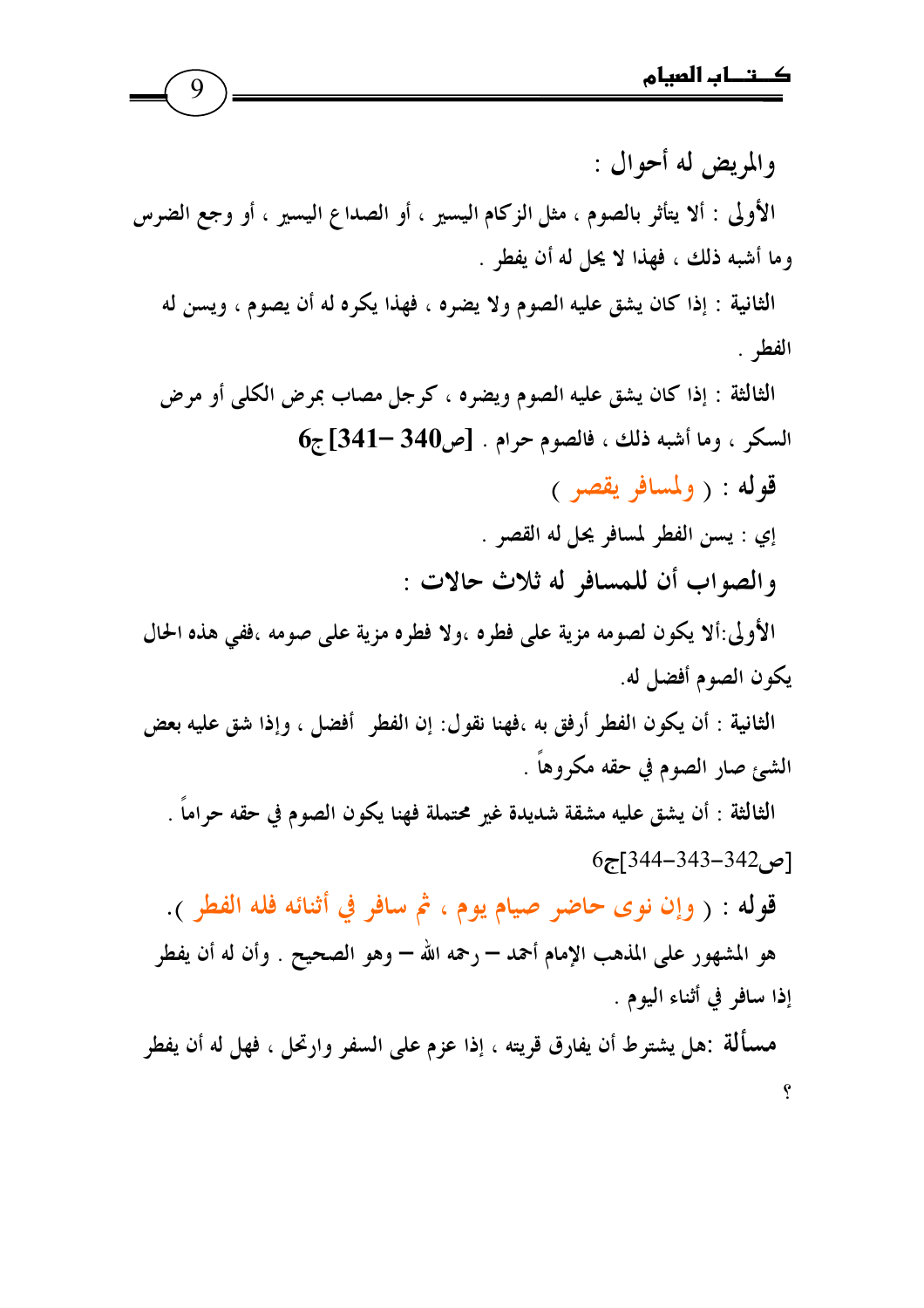10

الجواب : في هذا قولان عند السلف ؛والصحيح أنه لا يفطر حتى يفارق القرية ، ولذلك لا يجوز أن يقصر حتى يخرج من البلد ، فكذلك لا يجوز أن يفعل حتى يخرج من  $6_{\overline{c}}$  [356-347-345] . البلد

قوله : ( وإن أفطرت الحامل ، أو مرضع خوفاً على أنفسها قضتا فقط

، وعلى ولديهما قضتاه ، وأطعمتا لكل يوم مسكيناً )

وعلى هذا فتقضيان فقط فيكون الإطعام في حال واحدة وهي : إذا كان الإفطار لمصلحة الغير ، الجنين أو الطفل وهذا أحد الأقوال في المسألة وأرجح الأقوال عندي .. أنه يلزمها القضاء فقط دون الإطعام .

## $67$ [350-349-347]

قوله : ( ومن نوى الصوم ، ثم جن أو أغمى عليه جميع النهار ، ولم يفق جزءاً منه لم يصح صومه ، لا إن نام جميع النهار ، ويلزم المغمى عليه القضاء فقط ) .

قوله: (( فقط )) في عبارته هذه فيه شيء من الخلل؛ لأن قوله: (( فقط )) يوهم أن المراد بلا إطعام وليس هذا هو المراد ، بل المراد أن المغمى عليه من هؤلاء الثلاثة هو الذي يلزمه القضاء ، ولهذا لو قال : ويلزم المغمى عليه فقط القضاء لكان أبين . هذه ثلاثة أشياء متشابهة : الجنون ، والإغماء ، والنوم ، وأحكامها تختلف . أو لاً : الجنون ، فإذا جن الإنسان جميع النهار في رمضان من قبل الفجر حتى غربت الشمس فلا يصح صومه ، ولا يلزمه القضاء لأنه ليس أهلاً للوجوب . ثانياً : المغمى عليه ، فإذا أغمى عليه بحادث ، أو مرض – بعد أن تسحر– جميع

النهار ، فلا يصح صومه ، لأنه ليس بعاقل ولكنه يلزمه القضاء ، لأنه مكلف وهذا قول جمهور العلماء .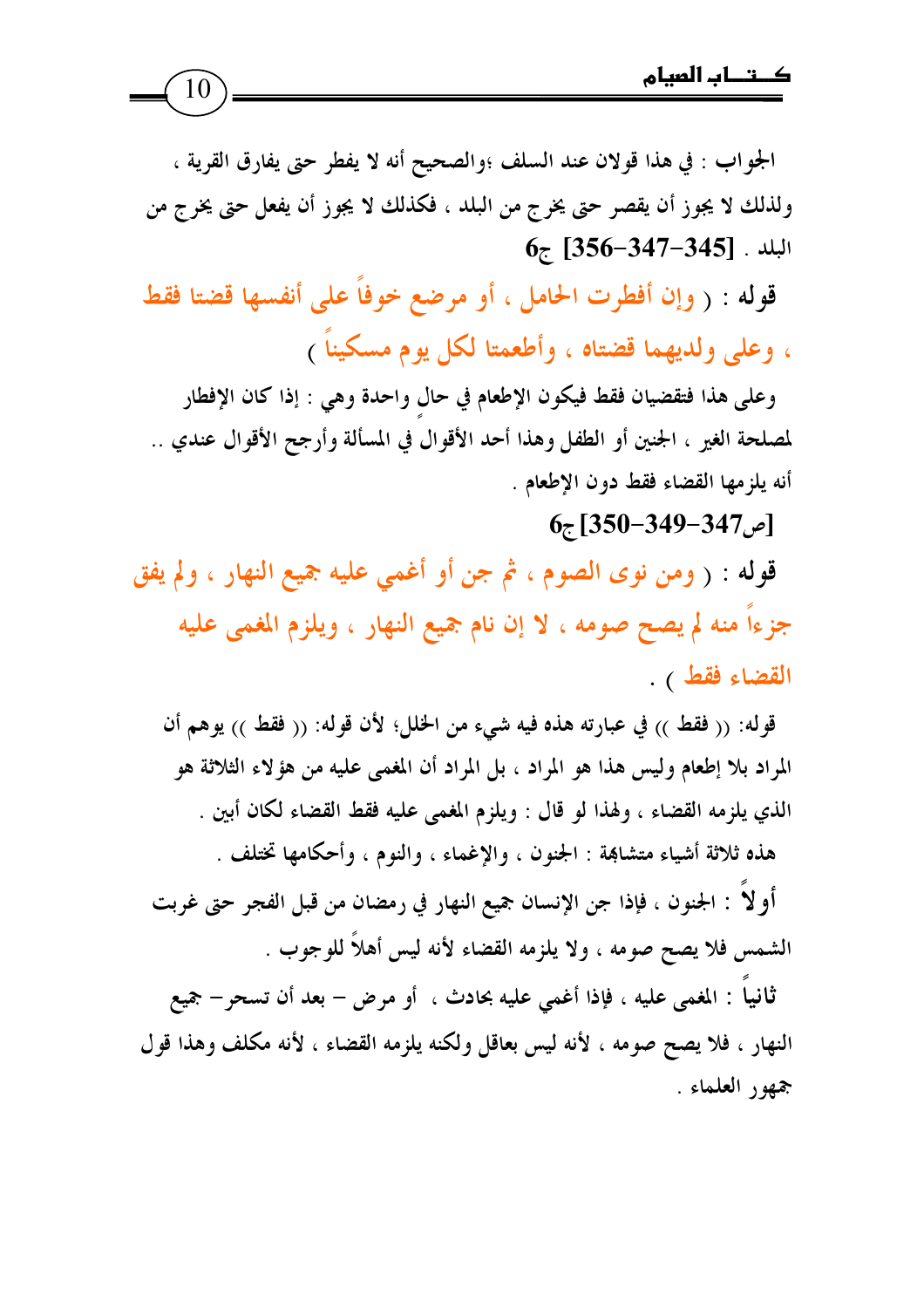الثالث : النائم ، فإذا تسحر ونام من قبل أذان الفجر ، ولم يستيقظ إلا بعد غروب الشمس ، فصومه صحيح ، لأنه من أهل التكليف ولم يوجد ما يبطل صومه ولا قضاء عليه .

11

فسائدة:الفرق بين النائم والمغمى عليه أن النائم إذا أوقظ يستيقظ بخلاف المغمى  $[353 - 352:$ عليه. [ص:252

قوله : ( ويجب تعيين النية )

النية ، والإرادة ، والقصد معناها واحد ، فقصد الشيء يعني نيته ، وإرادة الشيء يعني نيته ، والنية لا يمكن أن تختلف من عمل اختياري .

و قو له : (( ويجب تعيين النية )) أفادنا هذه العبارة أن النية واجبة ، وأنه يجب تعينها أيضاً ، فينوي الصيام عن رمضان ، أو عن كفارة ، أو عن نذر أو ما أشبه ذلك [  $6.55 - 354 - 353.$ ص:353–354

> قوله : ( من الليل لصوم كل يوم واجب ) أي قبل طلوع الفجر .

وقوله: ((لصوم كل يوم واجب)) أي يجب أن ينوي كل يوم بيومه،فمثلاً في رمضان يحتاج إلى ثلاثين نية .

وذهب بعض أهل العلم إلى أن ما يشترط فيه التتابع تكفي النية في أوله ، ما لم يقطعه لعذر فيستأنف النية ،

وهذا هو الأصح ، وهو الذي تطمئن إليه النفس ولا يسع الناس العمل إلا عليه .  $67$ [ص:355–356)

قوله : ( لا نية الفريضة ) .

أي: لا تجب نية الفريضة ، يعني لا يجب أن ينوي أنه يصوم فرضاً ، لأن التعيين يغني عن ذلك ، فإذا نوى صيام رمضان ، فمعلوم أن صيام رمضان فرض .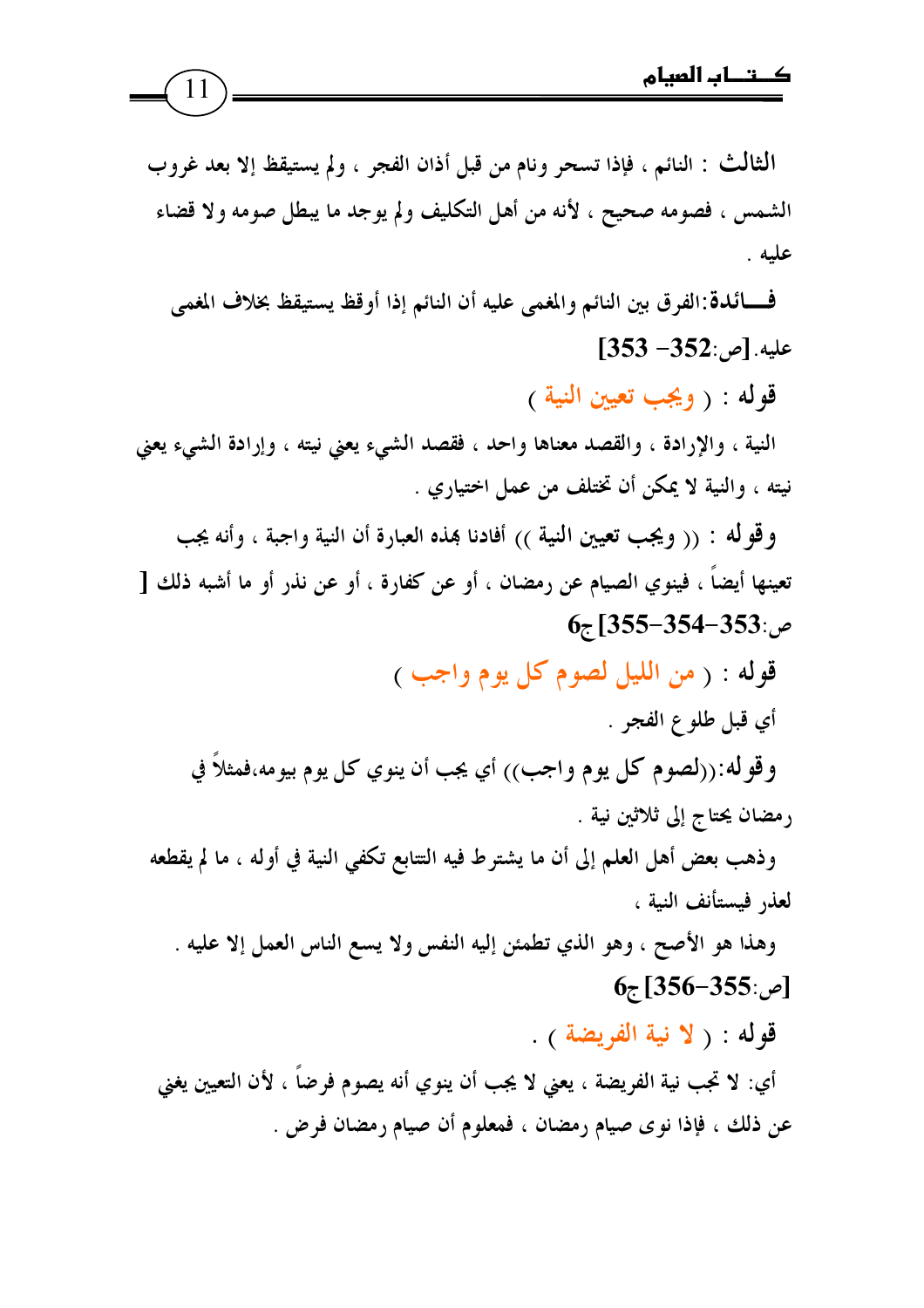مسألَّة :هل الأفضل أن ينوي القيام بالفريضة أو لا ؟ الجواب: الأفضل أن ينوي القيام بالفريضة ، أي: أن ينوي صوم رمضان على أنه قائم بفريضة ، لأن الفرض أحب إلى الله من النفل [ص:357] قوله : ( ويصح النفل بنية من النهار قبل الزوال أو بعده ) ولكن هل يثاب ثواب يوم كامل ، أو يثاب من النية ؟ في هذا قولان للعلماء :والراجح ، أنه لا يثاب إلا من وقت النية فقط ، فإذا نوى عند الزوال ، فأجره نصف يوم . [ص:359-361] قوله : ( ولو نوى إن كان غداً من رمضان فهو فرضي لم يجزه ) هذه مسألة مهمة ترد كثيراً .. فالمذهب أن الصوم لا يصح ؛ لأن قوله : إن كان كذا فهو فرضي ، وقع على وجه التردد ، والنية لا بد فيها من الجزم ، فلو لم يستيقظ إلا بعد طلوع الفجر ، ثم تبين أنه من رمضان ، فعليه قضاء هذا اليوم ، على المذهب . والرواية الثانية عن الإمام أحمد : أن الصوم صحيح إذا تبين أنه من رمضان ، وأختار  $6$ ذلك شيخ الإسلام ابن تيميه –رحمه الله–  $[-362 - 361]$ ج قوله : ( ومن نوى الإفطار أفطر ) معنى قول المؤلف (( أفطر )) أي: انقطعت نية الصوم وليس كمن أكل أو شرب . الأُولَى : إنسان صائم نفلاً ، ثم نوى الإفطار ، ثم قيل له : كيف تفطر لم يبق على من الوقت إلا أقل من نصف اليوم ؟ قال إذاً أنا صائم ، فهل يكتب له صيام يوم أو من النية الثانية ؟ الجواب : من النية الثانية ، لإنه قطع النية الأولى وصار مفطراً .

الثانية : إنسان صائم وعزم على أنه إن وجد ماء شربه ، فهل يفسد صومه ؟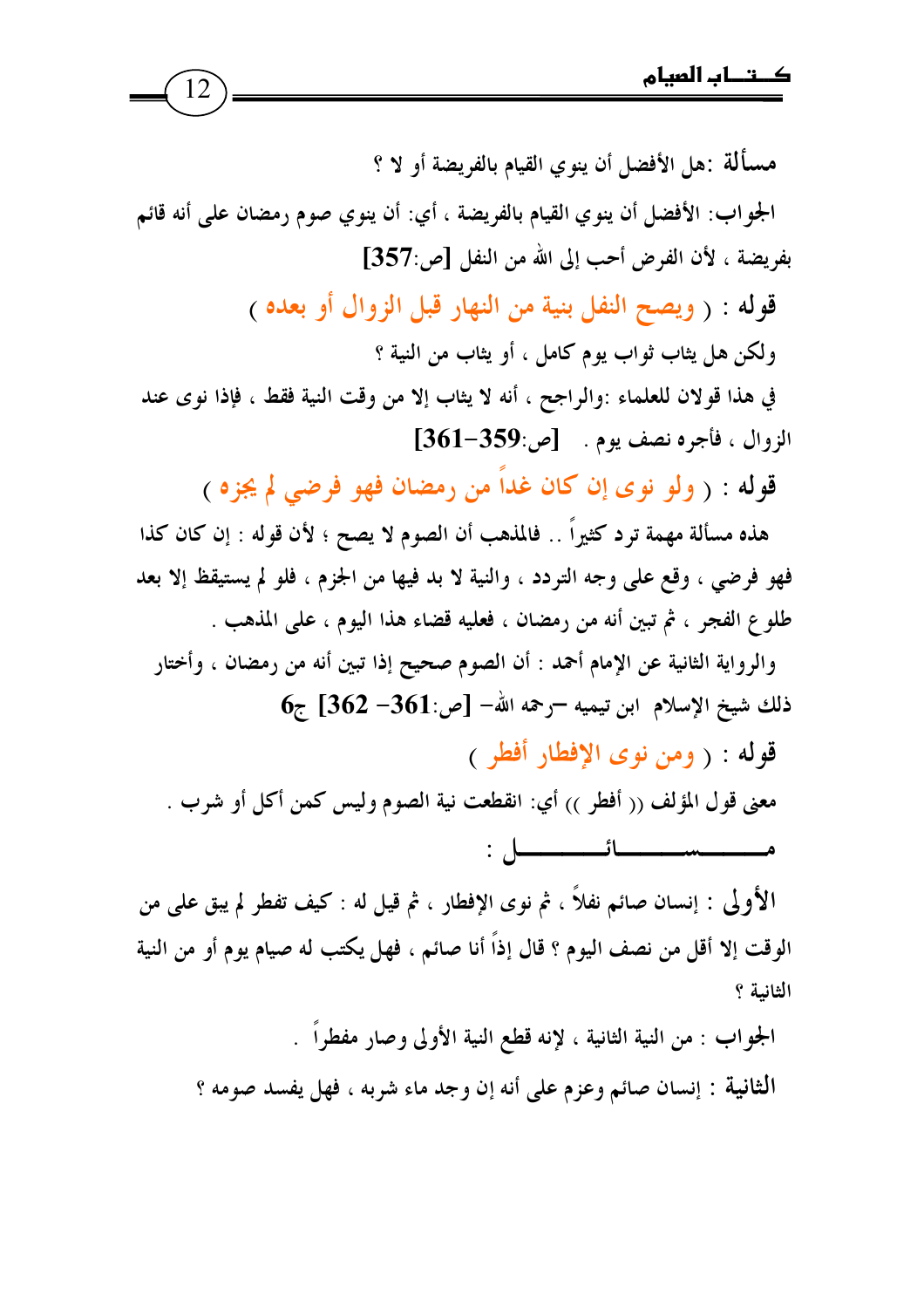الجواب : لا يفسد صومه ؛ لأن المحظور في العبادة لا تفسد العبادة به ، إلا بفعله ولا تفسد بنية فعله . قاعدة مفيدة:وهي أن من نوى الخروج من العبادة فسدت إلا في الحج والعمرة ،  $6$ ومن نوى فعل محظور في العبادة لم تفسد إلا بفعله . [ص:363–364] ج قوله:( من أكل أو شرب ) (( من )) هذه شرطية وجوابه قوله (( فسد صومه )) والأكل: هو إدخال الشيء إلى معدة عن طريق الفم . وقولنا إدخال الشيء يشمل ما ينفع وما يضر وما لا يضر ولا ينفع فما ينفع كاللحم والخبز وما أشبه ذلك وما يضر كأكل الحشيشه ونحوها، ما لا ينفع فيه ولا ضرر مثل إن يبتلع خرزة سبحة أو نحوها. ووجه العموم إطلاق الآية {كلوا واشربوا } وهذا يسمى أكلاً وهذا هو الصحيح  $6.567 - 366$ . [ص: 366-367] قوله (( أو شرب )) الشرب يشمل ما ينفع وما يضر وما لا نفع فيه ضرر فكل ما يشرب من ماء أو مرق أو لبن أو دم أو دخان أو غير ذلك [ص:367]ج6 فــــــائدة :يلحق بالأكل والشرب ما كان بمعناها كالإبر المغذية التي تغني عن الأكل والشرب .

قوله: ( أو استعط ) أي تناول السعوط و السعوط ما يصل إلى الجوف عن طريق الأنف فإنه مفطر لأن الأنف منفذ يصل إلى المعدة . قوله : ( أو احتقن )

الاحتقان: هو إدخال الأدوية عن طريق الدبر .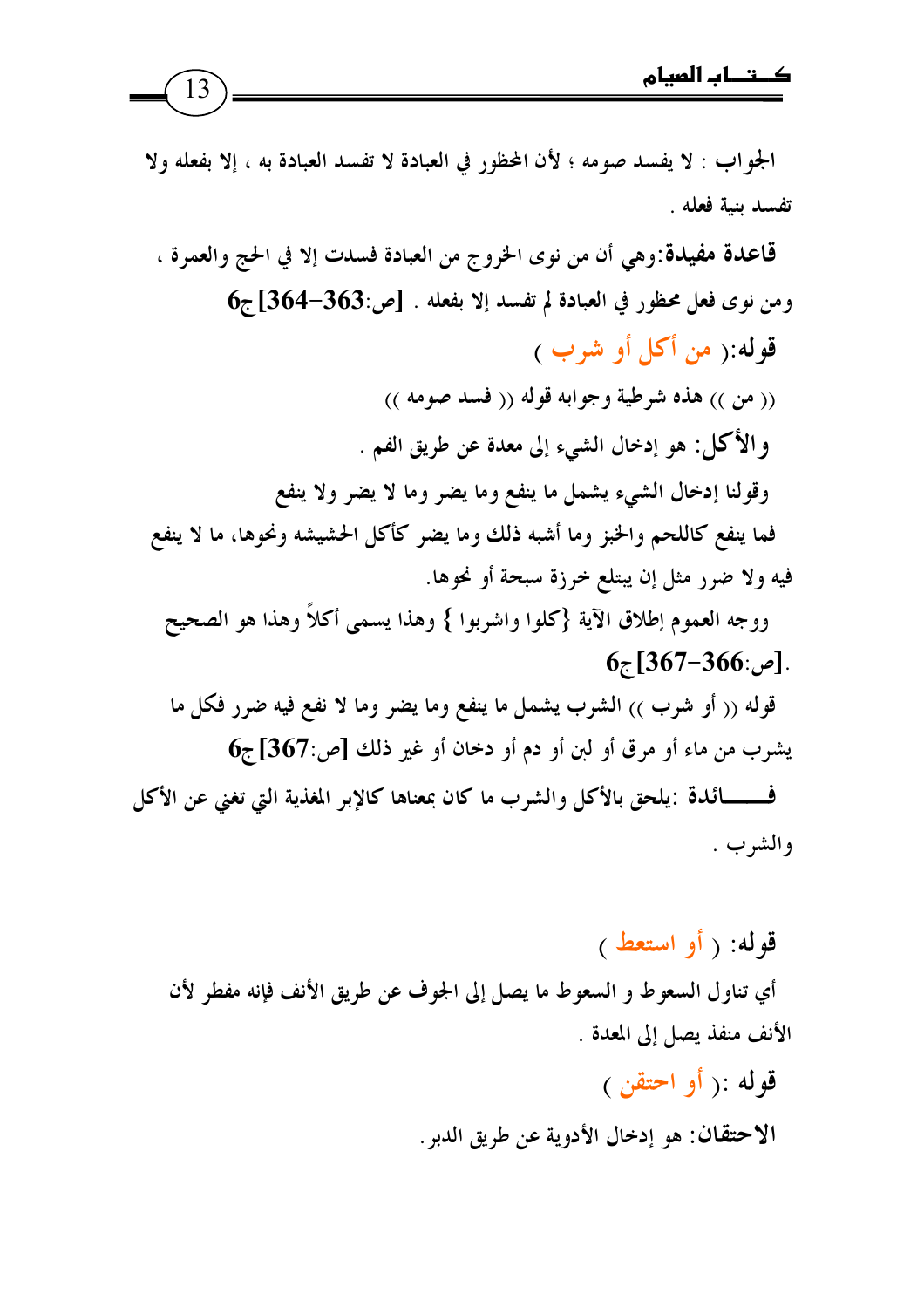وهو معروف ولا يزال يعمل فإذا احتقن فإنه يفطر بذلك وقال شيخ الإسلام ابن تيمية رحمه الله: لا فطر بالحقنة لأنه لا يطلق عليه اسم الأكل والشرب لا لغة ولا عرفاً وليس هناك دليل في الكتاب والسنة أن مناط الحكم وصول الشيء إلى الجوف ولو كان لقلنا : كل ما وصل إلى الجوف من أي منفذ كان فإنه مفطر ، لكن الكتاب والسنة دلا على شيء معين وهو الأكل والشرب .

قاعدة مهمة لطالب العلم : وهي أننا إذا شككنا في الشيء أمفطر هو أم لا ؟ فالأصل عدم الفطر فلا نجرؤ على أن نفسد عبادة متعبد لله إلا بدليل واضح يكون لنا حجة عند الله عز وجل .

قوله : ( أو اكتحل بما يصل إلى حلق )

الكحل معروف فإذا اكتحل بما يصل إلى الحلق فإنه يفطر، وذهب شيخ الإسلام ابن تيمية\_رحمه الله\_ إلى أن الكحل لا يفطر ولو وصل طعم الكحل إلى الحلق وقال : أن هذا لا يسمى أكلاً وشرباً، ولا بمعنى الأكل والشرب ولا يحصل به ما يحصل بالأكل والشرب وليس عن النبي ﷺحديث صحيح صريح يدل على أن الكحل مفطر و الأصل عدم التفطير وسلامة العبادة حتى يثبت لدينا ما يفسدها وما ذهب إليه رحمه الله هو الصحيح وبناء على هذا لو أنه قطر في عينه وهو صائم فوجد الطعم في حلقه فإنه لا يفطر بذلك أما إذا وصل طعمها إلى الفم وابتلعها فقد صار أكلاً وشرباً .  $6_{\bar{c}}$ [370:م

قوله : ﴿ أَوِ أَدْخَلَ إِلَى جَوْفَهُ شَيْئًا مِن أَيِ مَوْضِعٍ كَانَ ﴾

قوله ((إلى جوفه)) أي: إلى مجوف في بدنه كحلقه وبطنه وصدره والمراد أنه يفطر بذلك فلو أن الإنسان أدخل منظاراً إلى المعدة حتى وصل إليها فإنه يكون بذلك مفطر .

والصحيح أنه لا يفطر إلا أن يكون في هذا المنظار، دهن أو نحوه يصل إلى المعدة بواسطة هذا المنظار فإنه يكون بذلك مفطراً ولا يجوز استعماله في الصوم الواجب إلا للضرورة .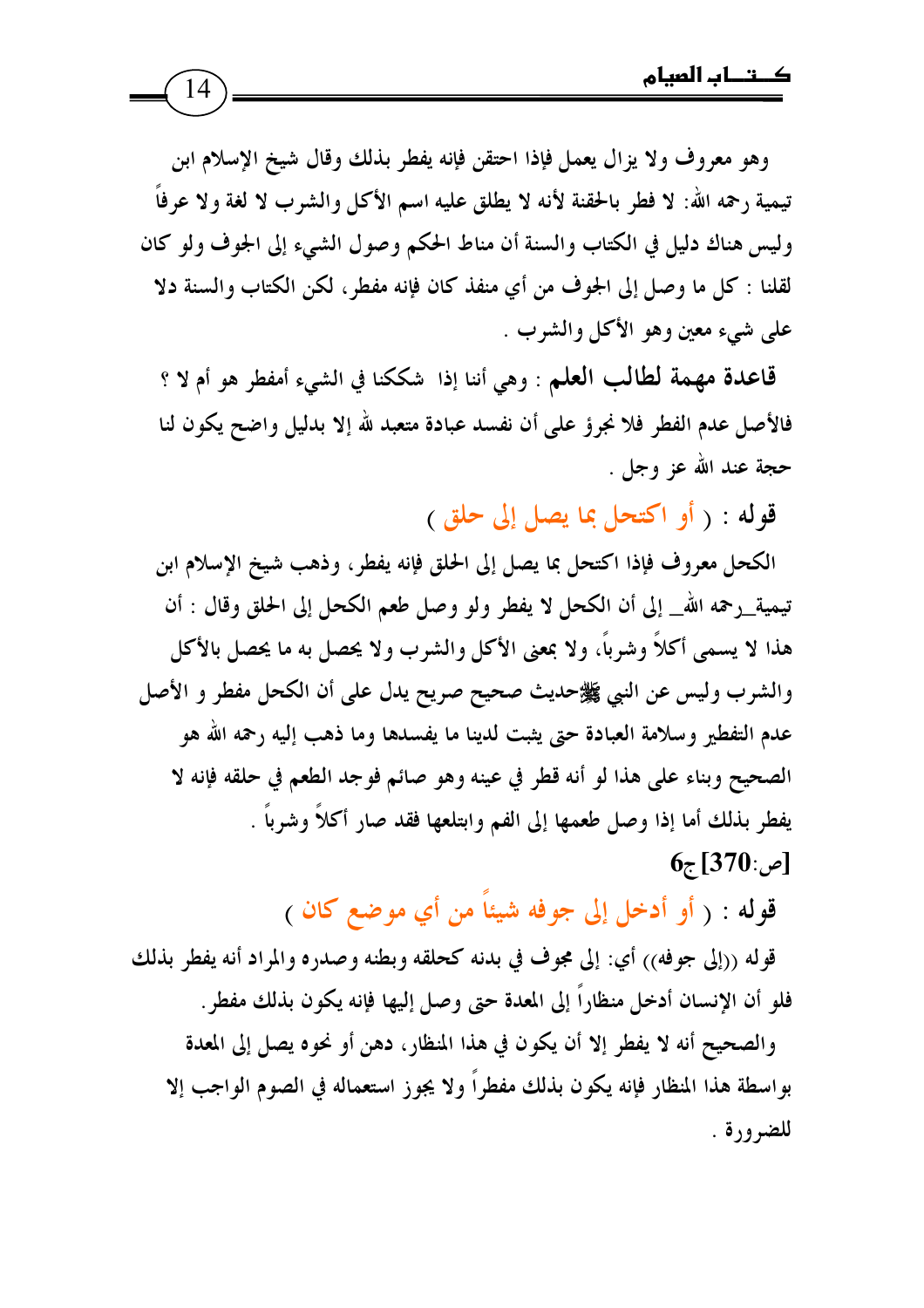15

قوله : (غير إحليله )

أي: قناة الذكر فلو أدخل عن طريق الذكر خيطاً فيه طعم دواء فإنه لا يفطر؛ لأن الذكر لا يصل إلى الجوف ما دخل عن طريقه .

والقول الراجح هو أن المفطر هو الأكل والشرب وما أدخل من طريق الإحليل فإنه لا يسمى أكلاً ولا شرباً وإذا كانت الحقنة وهي التي تدخل عن طريق الدبر لا تفطر على القول الراجح، فما دخل عن طريق الإحليل من باب أولى [ص:371]ج6 وقوله: ( أو استقاء )

إي: استدعى القيء .

ولا فرق بين أن يكون القيء قليلاً أو كثيراً والصواب أن القيء عمداً مفطر. [371  $67$ [373-372-

فسائدة :فأن استدعاء القيء له طرق : النظر ، الشم ،و العصر ، والجذب ، وربما نقول السمع أيضاً .

> أما النظر : فكأن ينظر الإنسان إلى شيء كريهٍ فتتقزز نفسه ثم يقيء . وأما الشم : فكأن يشم رائحة كريهة فيقيء . وأما العصر : فكأن يعصر بطنه عصراً شديداً إلى فوق ثم يقيء .

و أما الجذب : بأن يدخل أصبعه في فمه حتى يصل إلى أقصى حلقة ثم يقيء . وأما السمع : فربما يسمع شيئاً كريهاً . [ص:372] ج6

قوله: ( أو استمنى )

أي: طلب خروج المني بأي وسيلة سواء بيده ، أو بالتدلك على الأرض أو ما أشبه ذلك حتى أنزل فإن صومه يفسد بذلك وهذا ما عليه الأئمة الأربعة — رحمهم الله — مالك والشافعي وأبو حنيفة وأحمد .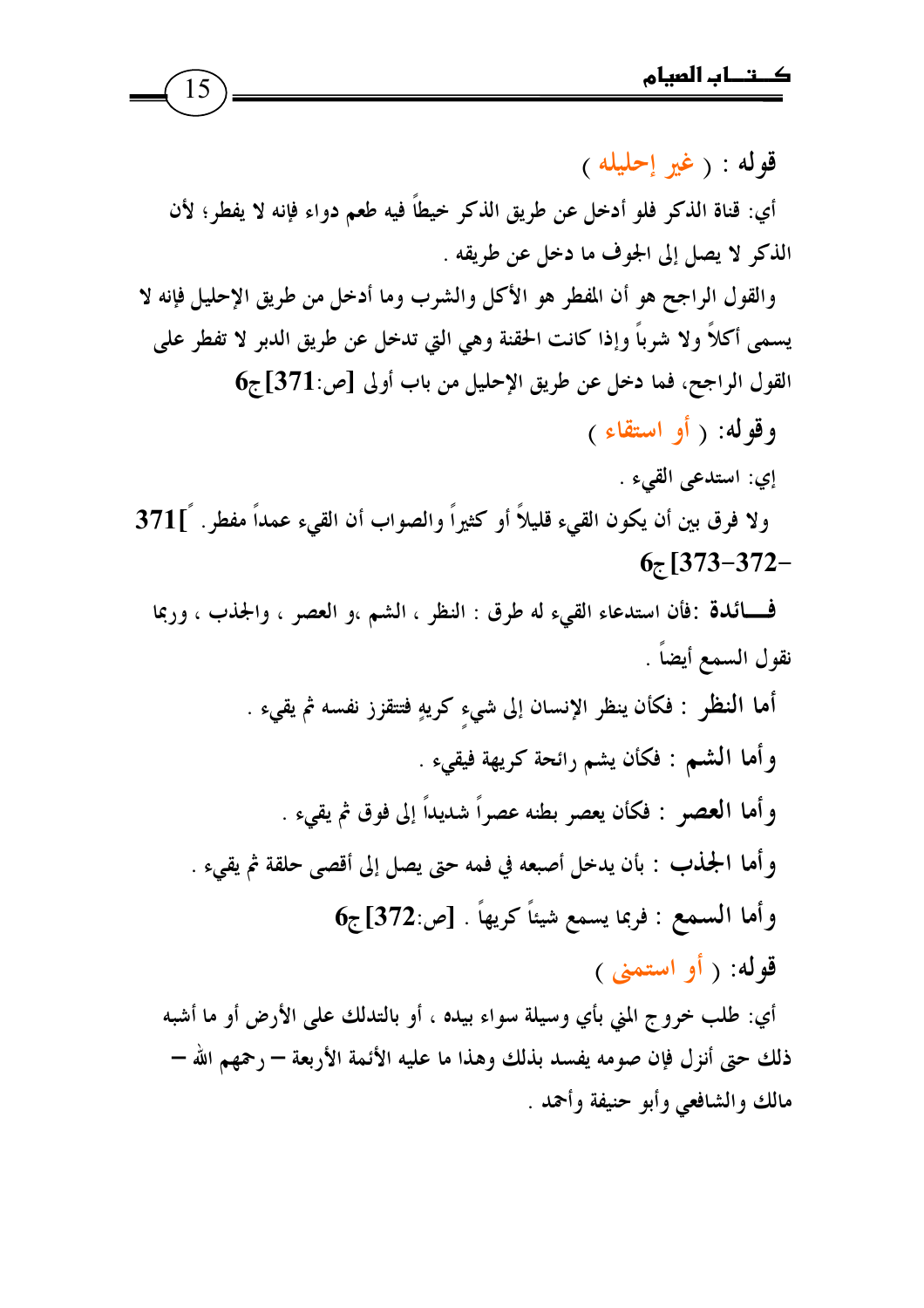وعلى هذا نقول : إن المني إذ خرج بشهوة فهو مفطر للدليل والقياس . [ص:373- $67[375]$ وقوله : ( أو بأشر فأمني ) إي باشر زوجته سواء باشرها باليد أو بالوجه بتقبيل أو بالفرج فانه إذا أنزل أفطر وإذا لم ينزل فلا فطو بذلك . ونقول في الإنزال بالمباشرة ما قلنا في الإنزال بالاستمناء ، أنه مفطر . [ص:375] ج6 وقوله :( أو أمذى ) والمُذي : هو ماء رقيق يحصل عقيب الشهوة بدون أن يحس به الإنسان عند خروجه ، وهو بين البول والمني من حيث النجاسة . فالمذهب أنه يفطر والصحيح أنه لا يفطر ، وهذا اختيار شيخ الإسلام ابن تيمية — رحمه الله – والحجة فيه عدم الحجة ، أي عدم الحجة على إفساد الصوم به ، لأن هذا الصوم عبادة شرع فيها الإنسان على وجه شرعي فلا يمكن أن نفسد هذه العبادة إلا

 $6_{\tilde{c}}$  بدلیل . [ص:375–376)

قوله : ( أو كرر النظر فأنزل )

يعني فإنه يفسد صومه ، وتكرار النظر يحصل بمرتين ، فإن نظر نظرة واحدة فأنزل لم يفسد صومه لقول النبي ﷺ (( لك الأولى وليست لك الثانية )) ولأن الإنسان لا يملك أن يجتنب هذا الشيء ، فإنه بعض الناس يكون سريع الإنزال وقوي الشهوة ؛ وإذا نظر إلى امرأته أنزل ، ولو قلنا إنه يفطر بذلك لكان فيه مشقة .

فصار النظر فيه تفصيل ، إن كرره حتى أنزل فسد صومه ، وإن أنزل بنظرة واحدة لم يفسد ، إلا أن يستمر حتى يتزل فيفسد صومه ، لأن الاستمرار كالتكرار ، بل قد يكون أقوى منه في استجلاب الشهوة والانزال .

وأما التفكير بأن فكر حتى أنزل فلا يفسد صومه .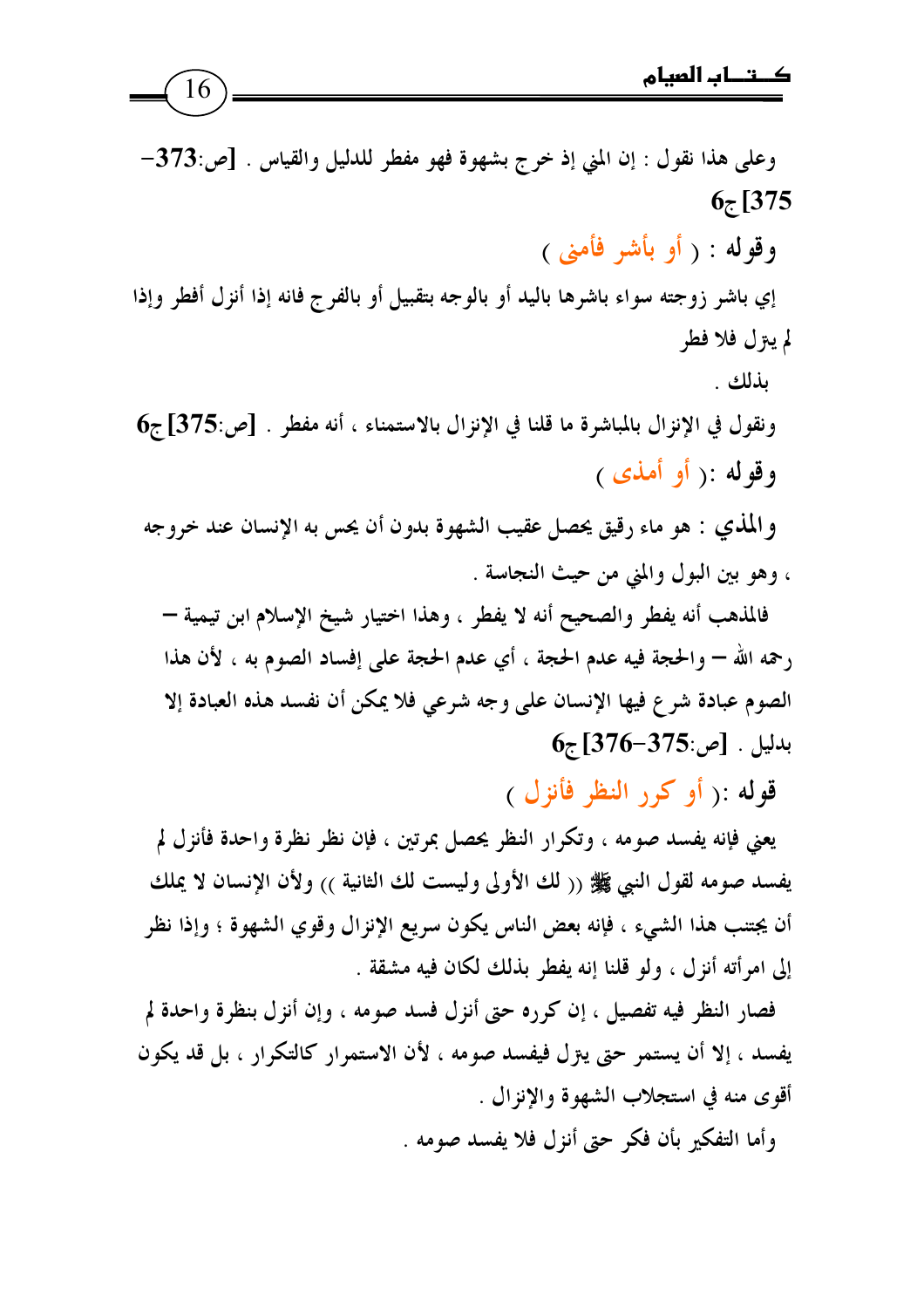

مسألة:لو تحدث الرجل مع امرأته حتى أنزل هل نلحقه بالماشرة فنقول : يفسد صومه أو نلحقه بالنظر ؟ الظاهر أنه يلحق بالنظر فيكون أخف من المباشرة ، وعليه يلحق تكرار القول بتكرار النظر ، ، فإن الإنسان مع القول قد يكون أشد تلذذاً من النظر . [ص:376- $67[378]$ 

وقوله : ﴿ أَوْ حَجَّمْ أَوِ احْتَجْمْ وَظَهْرِ اللَّهِ ﴾

((حجم)) : أي حجم غيره .

((احتجم)) بمعنى طلب من يحجمه ، فإذا حجم غيره أو احتجم ، وظهر دم فسد صومه ، فإن لم يظهر دم ؛ لكون المحوم قليل الدم ولم يخرج منه شيء لم يفسد صومه . ولهذا قال شيخ الإسلام : لو أنه حجم بآلات منفصلة لا تحتاج إلى مص ، فإنه لا يفطر ىذلك .

والذي يظهر لي — والعلم عند الله — أن ما ذهب إليه شيخ الإسلام أولى ، فإذا حجم بطريق غير مباشر ولا يحتاج إلى مص فلا معنى للقول بالفطر ؛ لأن الأحكام الشرعية ينظر فيها إلى العلل الشرعية .

مسألة:هل يلحق بالحجامة الفصد ، والشرط و الارعاف وما أشبه ذلك ، كتبر ع بالدم ؟

الفصد : قطع العرق .

والشرط : شق العرق .

فإن شققته طولا فهو شرط ، وإن شققته عرضاً فهو فصد.

والمذهب لا يلحق بالحجامة ؛وأما على ما ذهب إليه شيخ الإسلام ابن تيمية ، وهو إن علة الفطر بالحجامة معلومة ، فيقول : إن الفصد والشرط يفسدان الصوم ، وكذلك لو أرعف نفسه حتى خرج الدم من أنفه ، بان تعمد ذلك ليخف رأسه ، فانه يفطر بذلك ، وقوله – , حمه الله – أقرب إلى الصواب.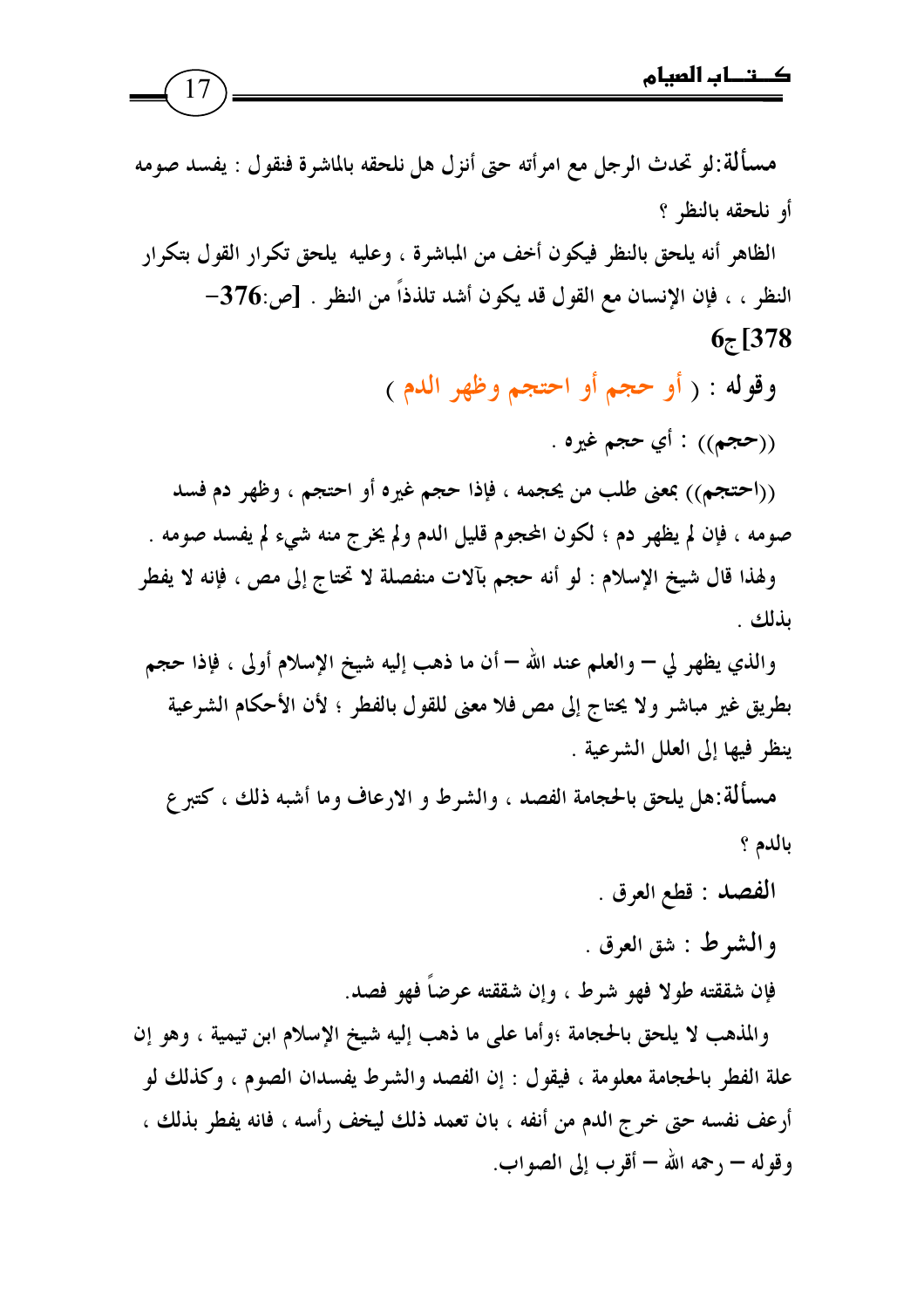$[382 - 378:$ [ص:

18 قوله : ( عامداً ذاكراً لصومه فسد لا ناسياً أو مكرهاً ) اشترط المؤلف لفسد الصوم فيما ذكر شرطين : الشَّوط الأول : أن يكون عامداً ، وضده غير العامد ، وهو نوعان : أحدهما : أن يحصل المفطر بغير اختياره بلا إكراه ، مثل أن يطير إلى فمه غبار أو دخان أو حشرة أو يتمضمض فيدخل الماء بطنه بغير قصد فلا يفطر . الثاني : أن يفعل ما يفطر مكرهاً عليه فلا يفسد صومه ، فإذا كان حكم الكفر يعفي عنه مع الإكراه ، فما دون الكفر من باب أولى . الشرط الثاني : أن يكون ذاكراً ، وضده الناسي . فلو فعل شيئاً من هذه المفطرات ناسياً ، فلا شيء عليه .

ومقتضى كلام المؤلف، أنه لا يشترط أن يكون عالمًا ، لأنه لم يذكر إلا شرطين ، العمد والذكر ، فإن كان جاهلاً فإنه يفطر .

والصحيح اشتراط العلم،لدلالة الكتاب والسنة عليه فتكون شروط المفطرات ثلاثة

قوله : ( أو طار إلى حلقه ذباب، أو غبار ) إي : فلا يفطر ؛ لأنه بغير قصد [ص:390]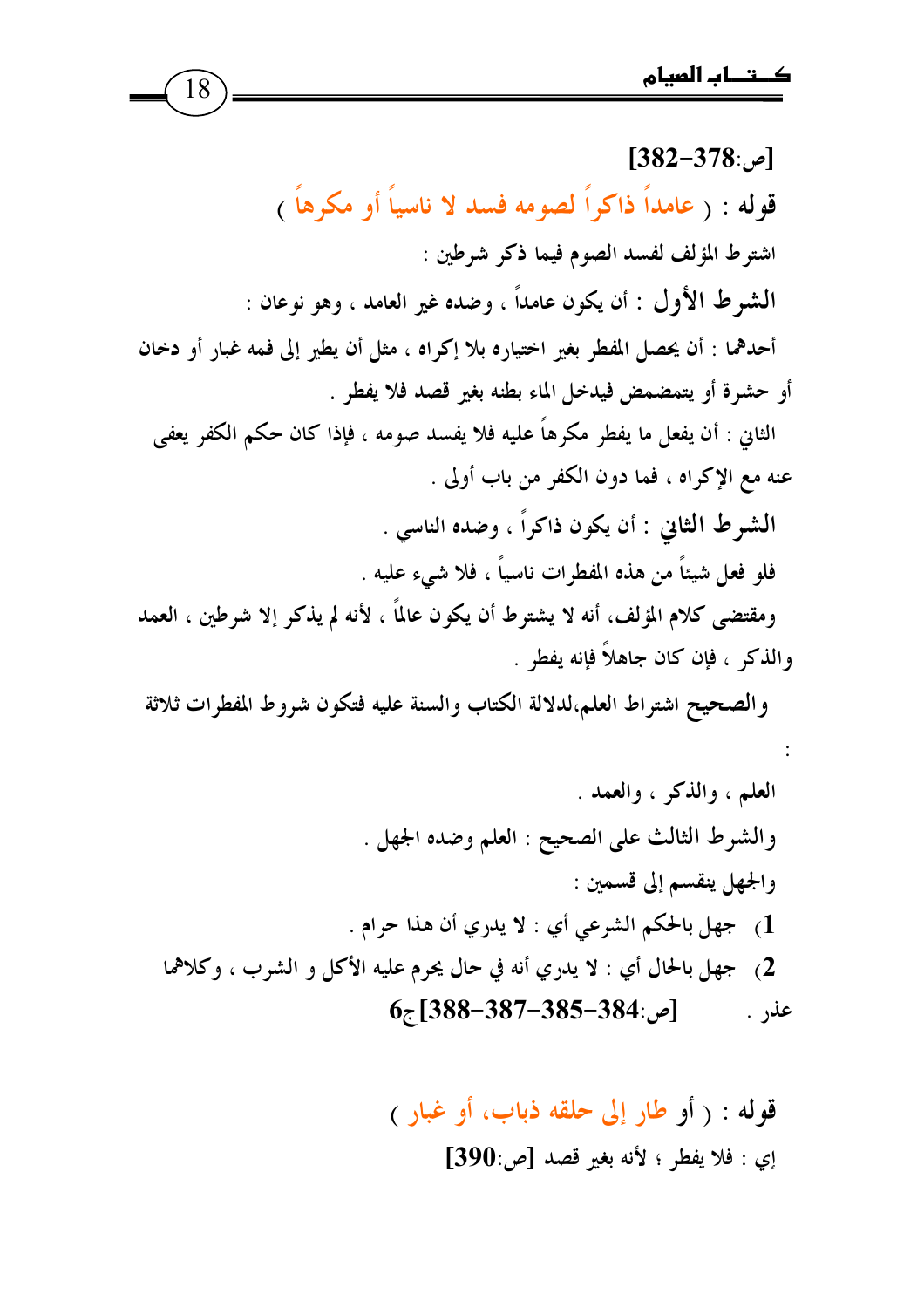قوله : ( أو فكر فأنزل ) أي: فكر في الجماع ، فإنه لا يفسد صومه بذلك . [ص:391 ] قوله :( أو احتلم ) إي: فلا يفطر حتى لو نام على التفكير ، لأن النائم غير قاصد . [ص:391] قوله : ( أو أصبح في فيه طعام فلفظه ) أي: لا يفسد صومه ؛ لأنه لم يبتلع طعاماً بعد طلوع الفجر . [ص:391] قوله : ( أو أغتسل أو تمضمض ) أي: أغتسل أو تمضمض ودخل الماء إلى حلقه أو وصل إلى معدته فإنه لا يفطر ؛ لعدم  $[392:$ القصد . [ص قوله : ( أو استنثر ) المراد استنشق ،لأن الاستنثار يخرج الماء من الأنف ، فإما يكون هذا من المؤلف سبقه قلم ، أو سهواً ، أو أراد الاستنثار بعد الاستنشاق ، ولكن حتى لو أراد هذا لم يستقم ، فإذا استنشق الماء في الوضوء مثلاً ، ثم نزل الماء إلى حلقه فإنه لا يفطر لعدم القصد . [ص:392] قوله : ( أو زاد علي ثلاث ) أي: في المضمضة ، أو الاستنشاق ، فدخل الماء إلى حلقه ، فإنه لا يفسد صومه .  $[392:$ [ص قوله : ( أو بالغ فدخل الماء إلى حلقه لم يفسد ) أي: لو بالغ في الاستنشاق أو المضمضة ، مع أنه مكروه للصائم أن يبالغ فيهما ، ودخل الماء إلى حلقه فإنه لا يفطر بذلك لعدم القصد . تنبيبه :ذكر المؤلف – رحمه الله – ست مسائل علق الحكم فيها بوصول الماء إلى حلق

19

الصائم ، فجعل مناط الحكم وصول الماء إلى حلق الصائم لا إلى المعدة ، وظاهر كلام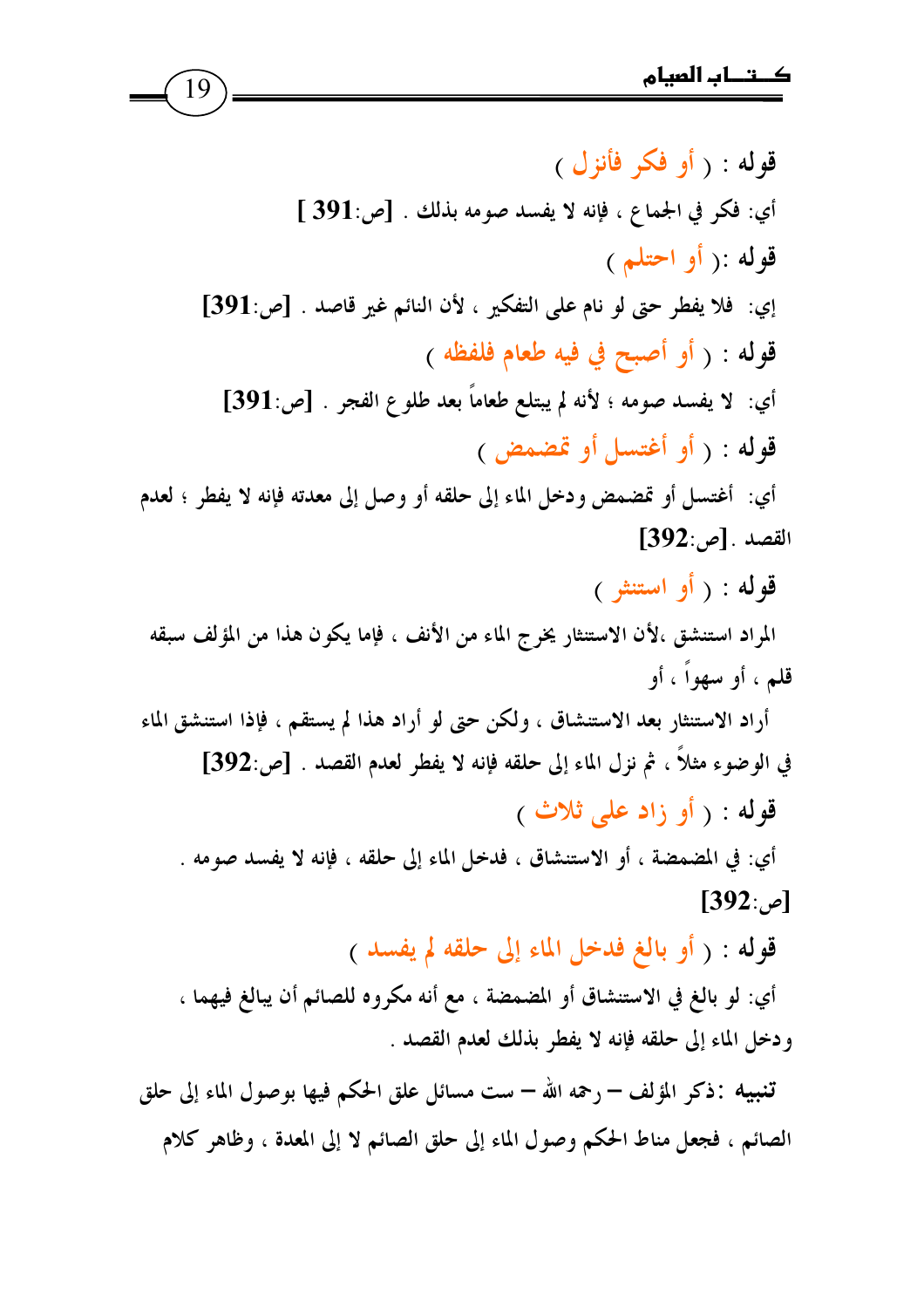20

شيخ الإسلام ابن تيمية أن مناط الحكم وصول المفطر إلى المعدة ، ولا شك أن هذا هو المقصود إذ لم يرد في الكتاب والسنة أن مناط الحكم هو الوصول إلى الحلق ، لكن الفقهاء – رحمهم الله – قالوا : إن وصوله إلى الحلق مظنة وصوله إلى المعدة ، أو إن مناط الحكم وصول المفطر إلى شيء مجوف والحلق مجوف . مسألة: هل يجوز للصائم أن يستعمل الفرشة والمعجون أو لا ؟ الجواب : يجوز ، لكن الأولى ألا يستعملها ؛ لما في المعجون من قوة النفوذ والتزول إلى الحلق ، وبدلاً من أن يفعل ذلك في النهار يفعله في الليل ، أو يستعمل الفرشة بدون  $6_7$  [394-393]. المعجون قوله : ( ومن أكل شاكاً في طلوع الفجر صح صومه ) أي: من أتى مفطراً ، وهو شاك في طلو ع الفجر فصومه صحيح ، وهذه المسألة لها خمسة أقسام :

1) أن يتيقن أن الفجر لم يطلع ، مثل أن يكون طلوع الفجر في الساعة الخامسة ، ويكون أكله وشربه في الساعة الرابعة والنصف فصومه صحيح .

2) أن يتيقن أن الفجر طلع ، كأن يأكل في المثال السابق في الساعة الخامسة والنصف فهذا صومه فاسد .

3) أن يأكل وهو شاك هل طلع الفجر أو لا ، ويغلب على ظنه أنه لم يطلع ؟ فصومه صحيح .

4) أن يأكل ويشرب ، ويغلب على ظنه أن طلع الفجر طالع فصومه صحيح أيضاً . 5) أن يأكل ويشرب مع التردد الذي ليس فيه رجحان ، فصومه صحيح . كل هذا يؤخذ من قوله تعالى : { وَكُلُواْ وَاشْرَبُواْ حَتَّى يَتَبَيَّنَ لَكُمُ الْخَيْطُ الأَبْيَضُ مِنَ الْخَيْطِ الأَسْوَدِ مِنَ الْفَجْرِ} (البقرة : 187 )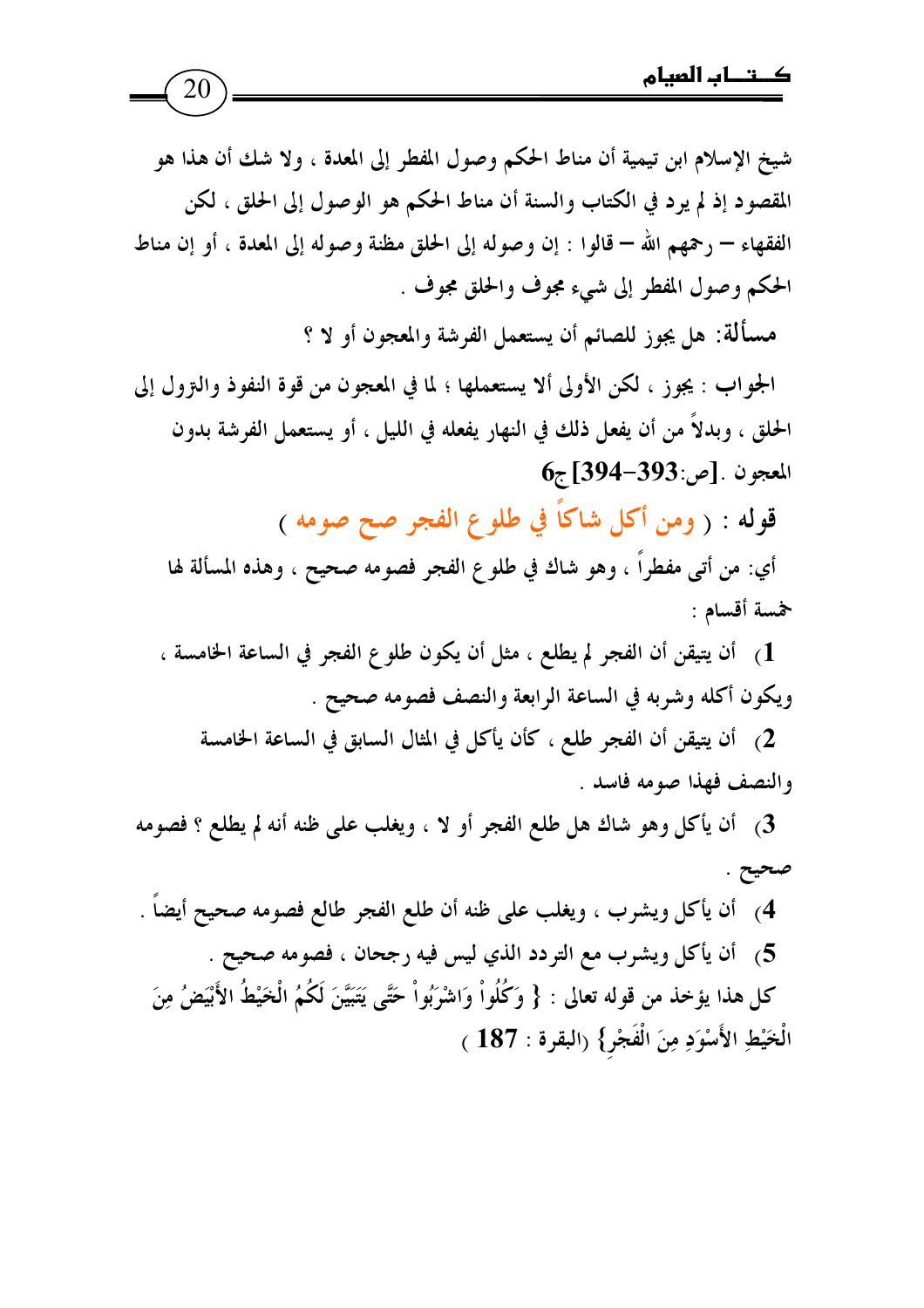وهل يقيد هذا فيما إذا لم يتبين أنه أكل بعد طلو ع الفجر ؟ الراجح : أنه لا يقيد ، حتى لو تبين له بعد ذلك أن الفجر قد طلع . فصومه صحيح  $6_{\overline{6}}$  بناء على العذر بالجهل في الحال . [ص:394-395] ج

21

قوله : ( لا إن أكل شاكاً في غروب الشمس )

أي: فلا يصح صومه .

والفرق بين من أكل شاكًا في طلوع الفجر ، ومن أكل شاكًا في غروب الشمس ، أن الأول بانٍ على أصل وهو بقاء الليل ، والثاني أيضاً بانٍ على أصل وهو بقاء النهار ، فلا يجوز أن يأكل مع الشك في غروب الشمس ، فإن علمنا أن أكله كان بعد الغروب ، فلا قضاء عليه .

ويجوز له أن يأكل إذا تيقن ، أو غلب على ظنه أن الشمس قد غربت ، حتى على المذهب إذا غلب على ظنه أن الشمس قد غربت ، فله أن يفطر ولا قضاء عليه ما لم يتبن ألها لم تغرب .

فإن تبين ألها لم تغرب فالصحيح أنه لا قضاء عليه ، والمذهب أن عليه القضاء . مسألة: رجل غابت عليه الشمس وهو في الأرض وأفطر وطارت به الطائرة ثم رأى الشمس ؟

نقول : لا يلزم أن يمسك ، لأن النهار في حقه انتهى ، والشمس لم تطلع عليه بل هو طلع عليه ، لكن لو أَلها لم تغب وبقى خمس دقائق ثم طارت الطائرة ولما ارتفعت ، إذ الشمس باقي عيها ربع ساعة أو ثلث ، فإن صيامه يبقى ؛ لأنه ما زال عليه صومه .  $65 [397 - 396:$ ص:

قوله : ( أو معتقداً أنه ليل فبان نهاراً )

أي: لو أكل يعتقد أنه في ليل لم يصح صومه ، سواء من أول النهار أو آخره فعليه القضاء ، فالفقهاء

– رحمهم الله – لا يعذرون بالجهل ويقولون العبرة بالواقع .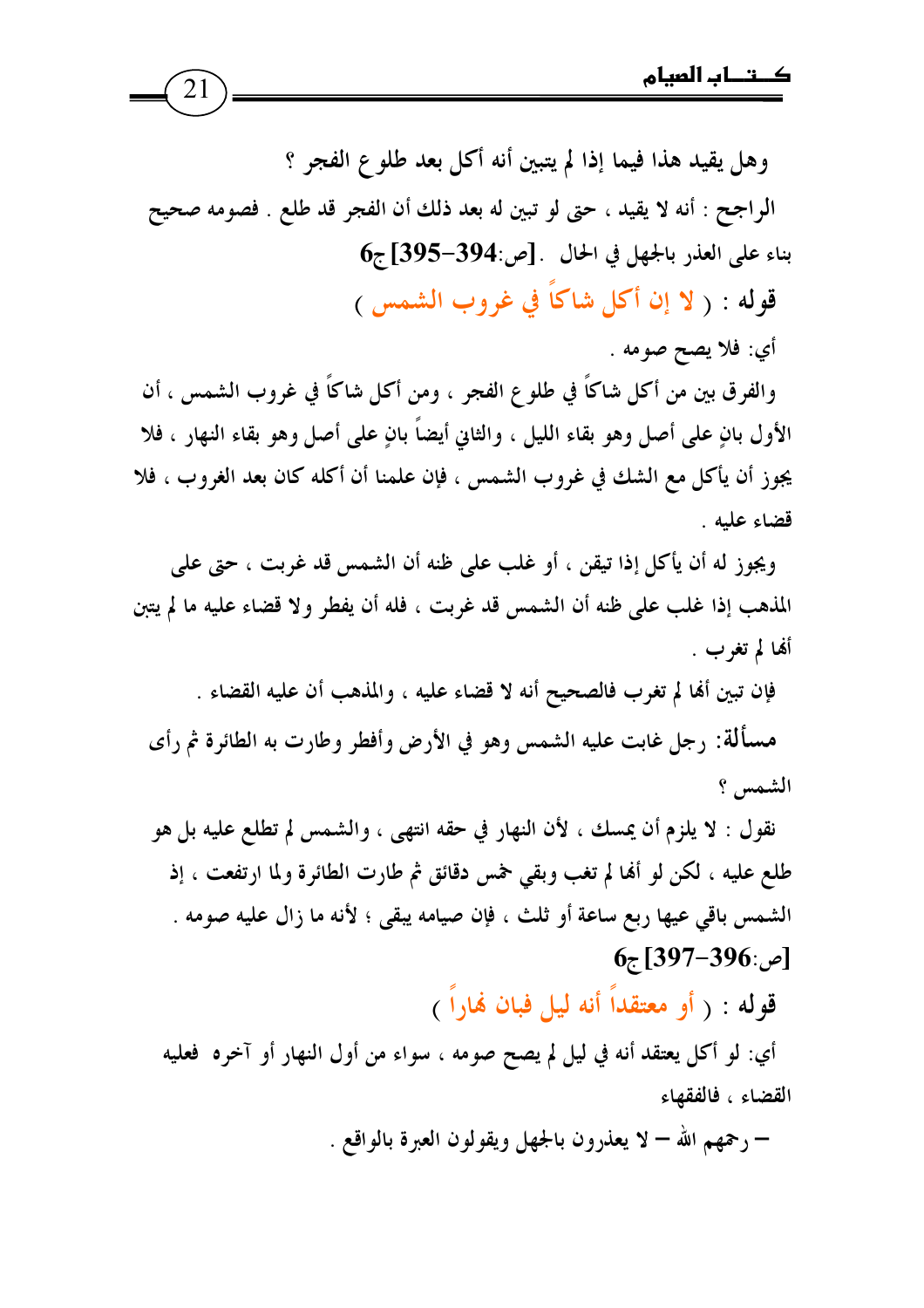

والقول الراجح :أنه لا قضاء عليه وسبق دليله . [ص:397-398]

فـــــــصـــــــــل قوله : (( فصل )) عقد المؤلف – رحمه الله – فصلاً خاصاً للجماع لكونه أعظم المفطرات تحريماً و أكثرها تفصيلاً ولهذا وجبت فيه الكفارة. والجماع من مفطرات الصائم ودليله الكتاب والسنة والإجماع . قوله : ( ومن جامع في هَارِ رمضان ) ((من)) من صيغ العموم؛ لأفما اسم شرط فيشمل كل من جامع في فمار رمضان وهو صائم وجوابها قوله (( فعليه القضاء والكفارة )) ولكن ليس هذا على العموم بل لا بد من شروط : الشرط الأول : أن يكون ممن يلزمه الصوم فإن كان ممن لا يلزمه الصوم كالصغير فإنه لا قضاء عليه ولا كفارة . الشرط الثاني : ألا يكون هناك مسقط للصوم . الشرط الثالث : أن يكون في قبل أو دبر وإليه الإشارة . [ص: 399-400] ج6 قوله : ( في قبل أو دبر فعليه القضاء والكفارة ) والقبل يشمل الحلال والحرام، فلو زني فهو كما لو جامع في فرج حلال . وقوله (( أو دبر )) الجماع في الدبر غير جائز لكن العلماء يذكرون المسائل بقطع النظر عن كوفما حلالاً أو حراماً . وقوله (( فعليه القضاء )) لأنه أفسد صومه الواجب فلزمه القضاء كالصلاة ۖ وهذا هو

الذي عليه جمهور أهل العلم وذهب بعض العلماء إلى أن من أفسد صومه عامداً بدون عذر، فلا قضاء عليه وليس عدم القضاء تخفيفاً لكنه لا ينفعه القضاء وإلى هذا ذهب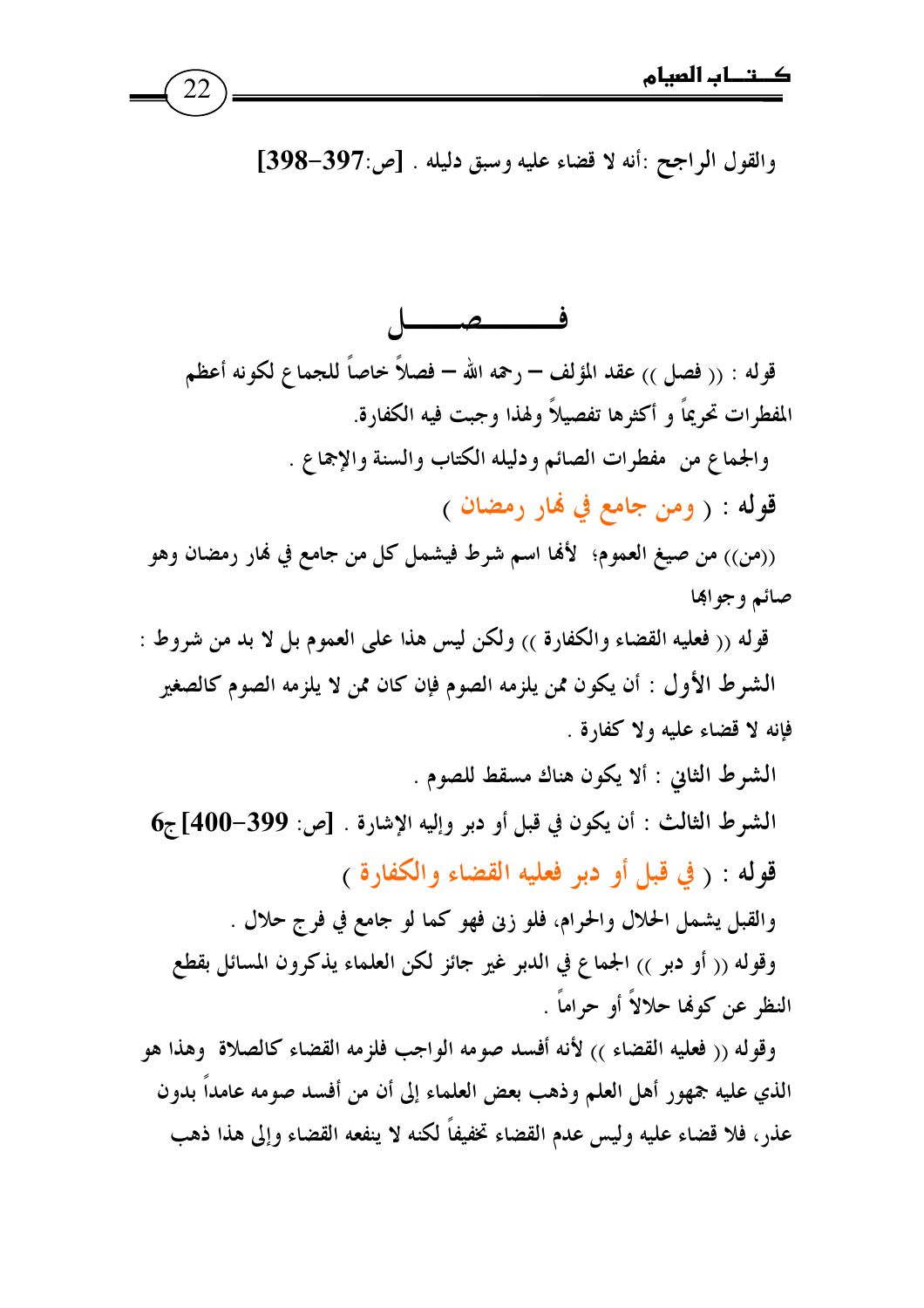23

 $6_{7}$ [404-401] ج

شيخ الإسلام ابن تيمية — رحمه الله — فالراجح ما ذهب إليه شيخ الإسلام من أنه لا  $6$ ينفعه القضاء . [ص:400] ج

قوله : ( وإن جامع دون الفرج فأنزل أو كانت المرأة معذورة ) هاتان مسألتان :

الأولى : إذا جامع دون الفرج فأنزل فقد ذكر المؤلف أن عليه القضاء دون الكفارة لأنه أفسد صومه بغير الجماع . فالمذهب هو الصحيح في هذه المسألة وعن أحمد رواية أنه تلزمه الكفارة .

الثانية : إذا كانت المرأة معذورة بجهل أو نسيان أو إكراه فإن عليها القضاء دون الكفارة والصحيح أن الرجل إذا كان معذور بجهل أو نسيان أو إكراه فإنه لا قضاء عليه ولا كفارة وإن المرأة كذلك .

قوله : ﴿ أَوْ جَامَعَ مَنْ نُوى الصُّومِ فِي سَفَرِهِ أَفْطَرٍ وَلَا كَفَارِةٍ ﴾ قوله (( من نوى الصوم في سفر أفطر )) أي: فسد صومه بجماعه . قوله ((أفطر ولا كفارة )) هذا جواب الشرط فهو يشمل الصور الثلاث : 1) إذا جامع دون الفرج فأنزل . 2) إذا كانت المرأة معذورة .  $6_{\overline{c}}$  إذا جامع من نوى الصوم في سفره . [ص:405-406] ج قوله : ( وإن جامع في يومين أو كرره في يوم ولم يكفر فكفارة واحدة في الثانية وفي الأولى اثنتان وإن جامع ثم كفر ثم جامع في يومه فكفارة ثانية )

ذكر المؤلف – رحمه الله – مسألتين :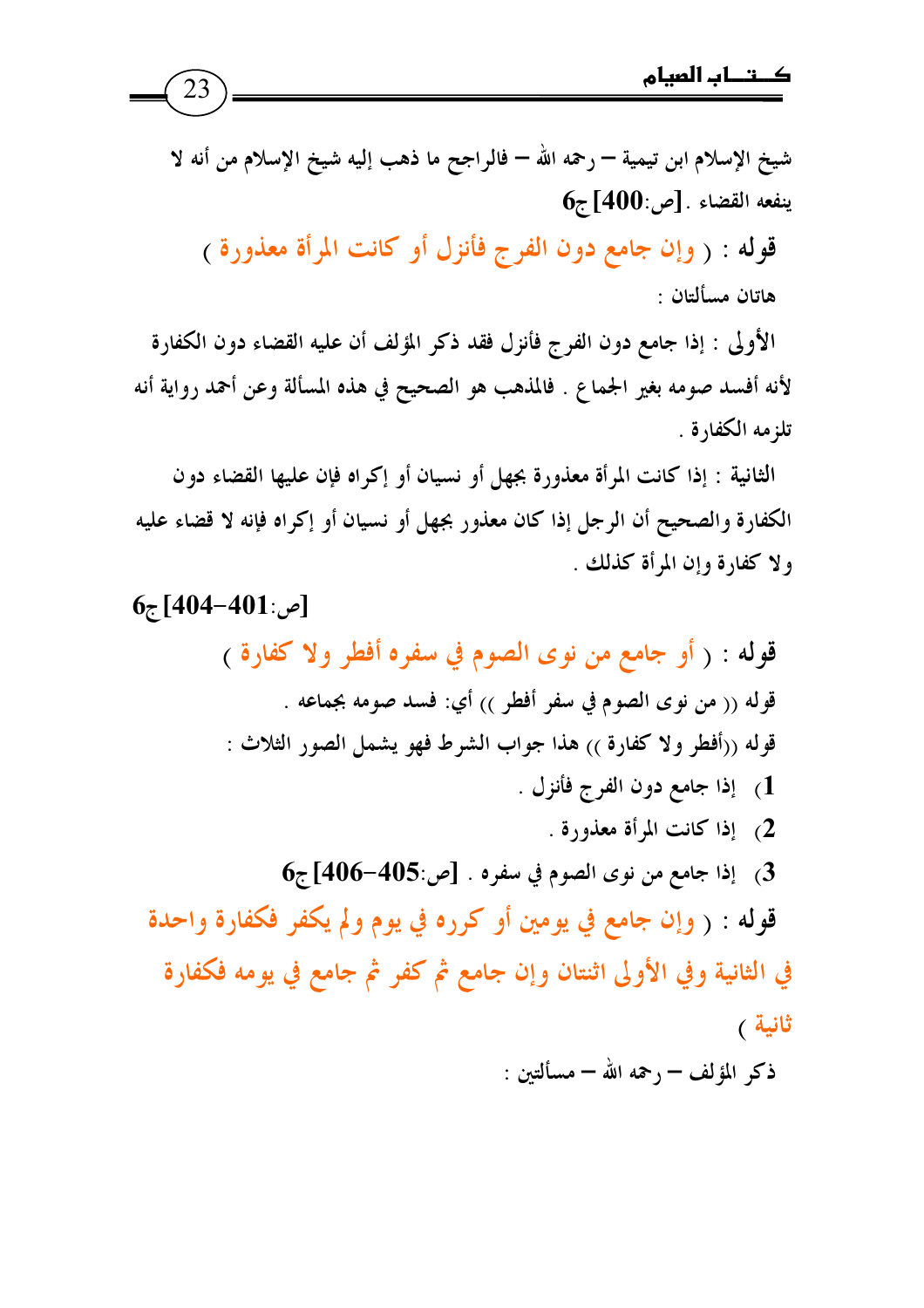المسألة الأولى :إذا جامع في يومين بأن جامع في اليوم الأول في رمضان وفي اليوم الثاني فأنه يلزمه كفارتان وإن جامع في ثلاثة أيام فثلاث كفارات، وذلك لأن كل يوم عيادة مستقلة ولهذا لا يفسد صوم اليوم الأول ًبفساد صوم اليوم الثاني .

وقيل : لا يلزمه إلا كفارة واحدة إذا لم يكفر عن الأول وهو وجه في مذهب الإمام أحمد وهو مذهب أبي حنيفة ؛وذلك لأفما كفارات من جنس واحد فاكتفى فيها بكفارة واحدة وهذا القول وإن كان له حظ من النظر والقوة لكن لا تنبغي الفتيا به؛ لأنه لو أفتى به لانتهك الناس محرمات الشهر كله لكن لو رأى المفتى الذي ترجح عنده عدم تكرر الكفارة مصلحة في ذلك فلا باس أن يفتى به سراً كما يصنع بعض العلماء فيما يفتون به سراً كالطلاق الثلاث .

المسألة الثانية:إذا جامع في يوم واحد مرتين فإن كفر الأول لزمه كفارة عن الثاني وإن لم يكفر عن الأول أجزأه كفارة واحدة .ومذهب الائمة الثلاثة وهو قول في المذهب لا يلزمه عن الثاني كفارة لأن يومه فسد بالجماع الأول فهو في الحقيقة غير صائم وإن كان يلزمه الإمساك لكن ليس هذا الإمساك مجزئاً عن صوم فلا تلزمه الكفارة ولافرق بين أن يكون الجماع واقعاً على امرأة واحدة أواثنتين. [ص:406–407-408] ج6

قوله : ( وكذا من لزمه الإمساك إذا جامع )

أي: وكالصائم الذي كرر الجماع أو فعله مرة واحدة من لزمه الإمساك إذا جامع . هذا له صور منها :

لو قامت البنية في أثناء النهار بدخول الشهر وكان الرجل قد جامع زوجته في أول النهار قبل أن يعلم بالشهر فيجب عليه القضاء وتجب عليه الكفارة لأنه لزمه الإمساك في هذا اليوم .

والقول الثاني : أنه لا يلزمهم الإمساك لأن هذا اليوم في حقهم غير محترم، إذ إلهم في أوله مفطرون بإذن من الشرع وليس عندنا صوم يجب في أثناء النهار إلا إذا قامت البينة فهذا شيء آخر وعلى هذا لا تلزمهم الكفارة إذا حصل الجماع وهذا القول الراجح .

24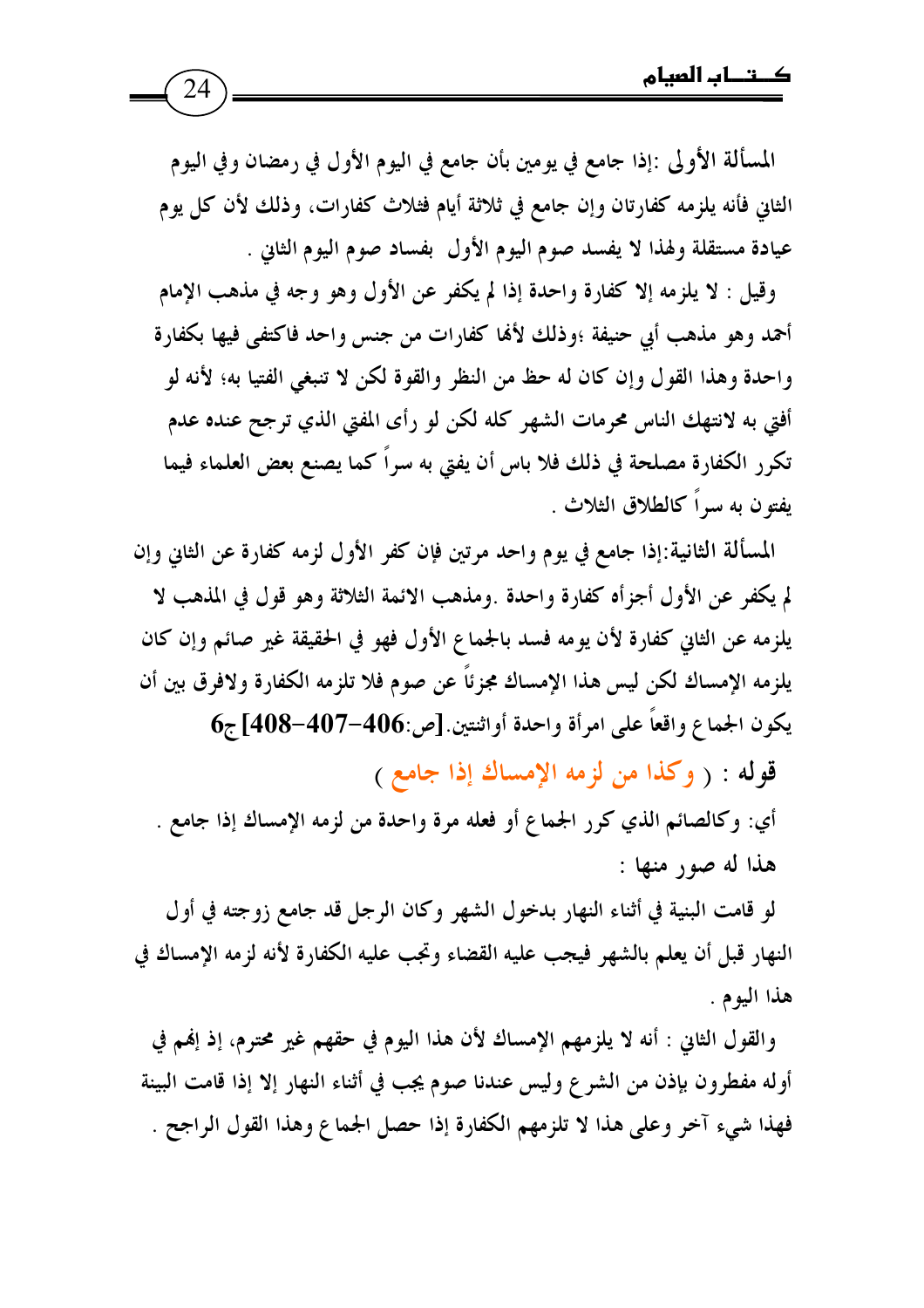مسألة: من أفسد صومه بالأكل والشرب يجب عليه الإمساك والقضاء مع الإثم ولو جامع زوجته فعليه الكفارة لإن أكله وشربه محرم عليه . [ص:408–409] ج قوله : ( ومن جامع وهو معافي ثم مرض أو جن أو سافر لم تسقط ) هذه عكس المسألة السابقة أي : أنه جامع وهو معافى صائم ثم مرض أو جن أو سافر في أثناء النهار مما يبيح له الفطر فتلزمه الكفارة مع أن آخر النهار يباح له أن يفطر لكن  $6$ هو حين الجماع كان ممن لم يؤذن له بالفطر فلزمته الكفارة . [ص:409–410] ج

قوله : ( ولا تجب الكفارة بغير الجماع في الصيام رمضان )

أراد المؤلف — رحمهم الله — إن يبين ما تجب به الكفارة من المفطرات فبين ألها لا تجب بغير الجماع في صيام رمضان فهذان شرطان :

الأولى : إن يكون مفسد الصوم جماعاً .

الثاني : أن يكون في صيام رمضان ونزيد شرطين آخرين أحدهما أن يكون الصيام أداء، والثاني أن يكون ممن يلزمه الصوم .

فلا تجب الكفارة بالجماع في صيام النفل أو في صيام كفارة اليمين أو في صيام فدية الأذي أو في صيام المتعة لمن لم يجد الهدي أو في صيام النذر ولا تجب الكفارة إذا جامع في قضاء رمضان ولا تجب إذا جامع في رمضان وهو مسافر ولا تجب الكفارة في الإنزال بقلبة أو مباشرة أو نحو ذلك لأنه ليس بجماع . [ص410-411]6

قوله : ( وهي عتق رقبة فإن لم يجد فصيام شهرين متتابعين ) قوله ((وهي)) إي: كفارة الوطء في فمار رمضان . قوله (( عتق رقبة )) إي: فكها من الرق . قوله(( فإن لم يجد )) يعني إن لم يجد رقبة أو لم يجد ثمنها . قوله(( فصيام شهرين متتابعين )) فعليه شهرين متتابعين بدلاً عن عتق الرقبة . قوله(( متتابعين )) إي: يتبع بعضها بعضاً ، بحيث لا يفطر بينهما يوماً واحداً إلا لعذر شرعي .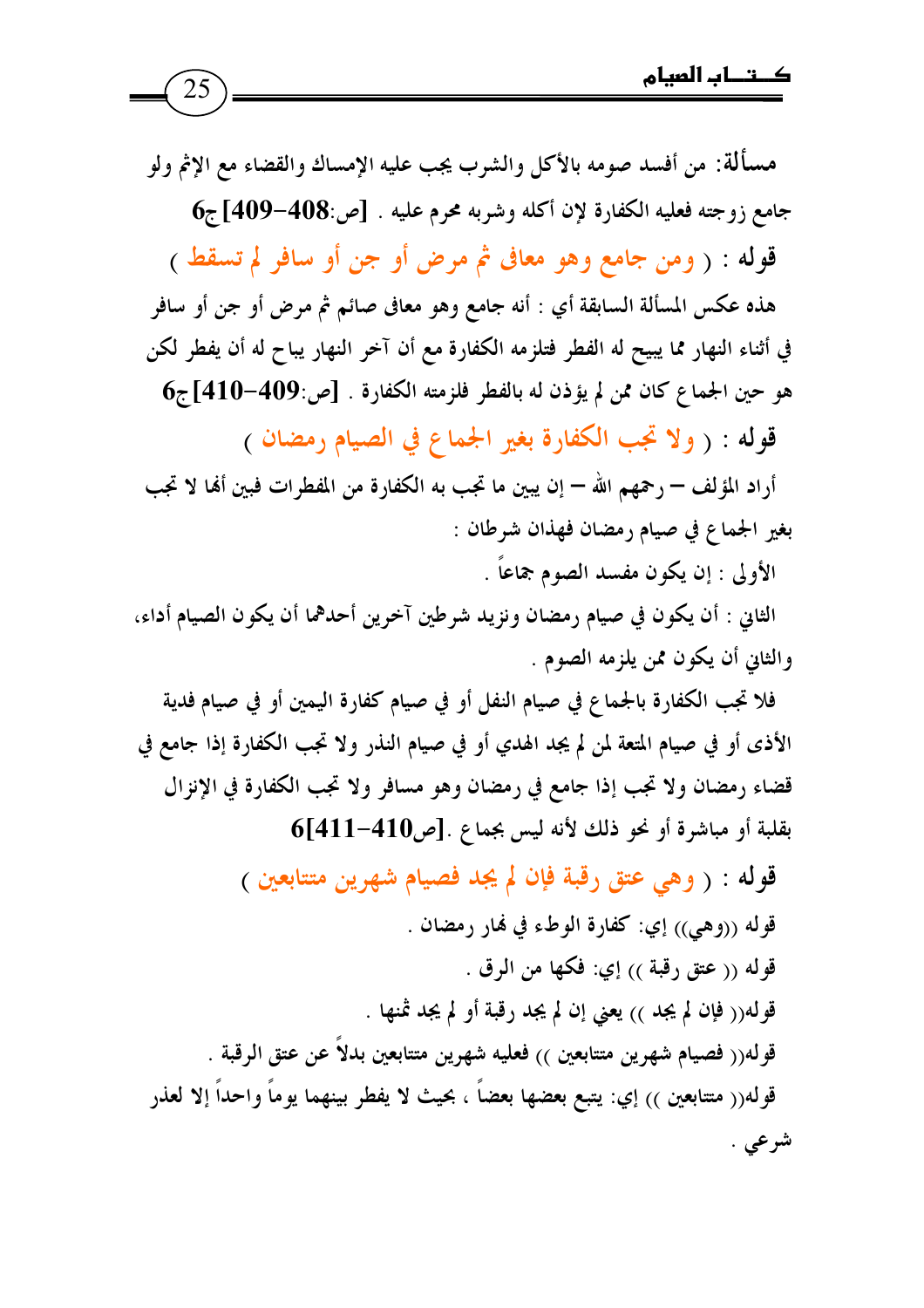قوله : ( فإن لم يستطع فإطعام ستين مسكيناً ) إي: فعليه إطعام ستين مسكين ، والمسكين هنا يشمل الفقير والمسكين لأن الفقير والمسكين إذا ذكر جميعاً كان الفقر أشد حاجه وإذا أفرد أحدهما عن الآخر صار بمعنى واحد فإذا اجتمعا افترقا وإذا افترقا اجتمعا .

26

قوله (( فإطعام ستين مسكين )) هنا قدر الطعام دون المُطعم فهل المطعم مقدر ؟ المشهور من المذهب أنه مقدر وهو مد من البر أو نصف صاع من غيره لكل مسكين والمد ربع الصاع أعنى صاع النبيﷺ وعلى هذا فتكون الإصواع لستين مسكيناً خمسة عشر صاعاً بصاع النبي من البر وصاع النبي ينقص عن الصاع المعروف الآن هنا في القصيم الخمس وعلى هذا يكون الصاع في القصيم خمسة أمداد ويكون إطعام ستين مسكيناً اثني عشر صاعاً باصواع القصيم .

وقيل يطعم نصف صاع من البر أو غيره بالنسبه بصاع النبي ثلاثين صاعاً وبالنسبة لصاعنا اربعة وعشرين صاعاً والأمر في هذا قريب فلو أن الإنسان احتاط وأطعم لكل مسكين نصف صاع لكان حسناً.

وقِيلٍ إنه لا يتقدر بل يطعم يعد أطعاماً فلو أنه جمعهم وغداهم أو عشاهم أجزأ ذلك ؛ لأن النبي قال للرجل الذي جامع أهله في هُار رمضان هل تستطيع أن تطعم ستين مسكين؟ وهذا هو الصحيح .

> قوله: (فإن لم يجد سقطت ) أي: الكفارة فإن أغناه الله في المستقبل فهل يلزمه إن يكفر أو لا ؟ الجواب: لا يلزمه لأفما سقطت عنه ، وهكذا أيضاً نقول في جميع الكفارات.

باب ما يكره، ويستحب ، وحكم القضاء قوله: ( باب ما يكره ويستحب وحكم القضاء )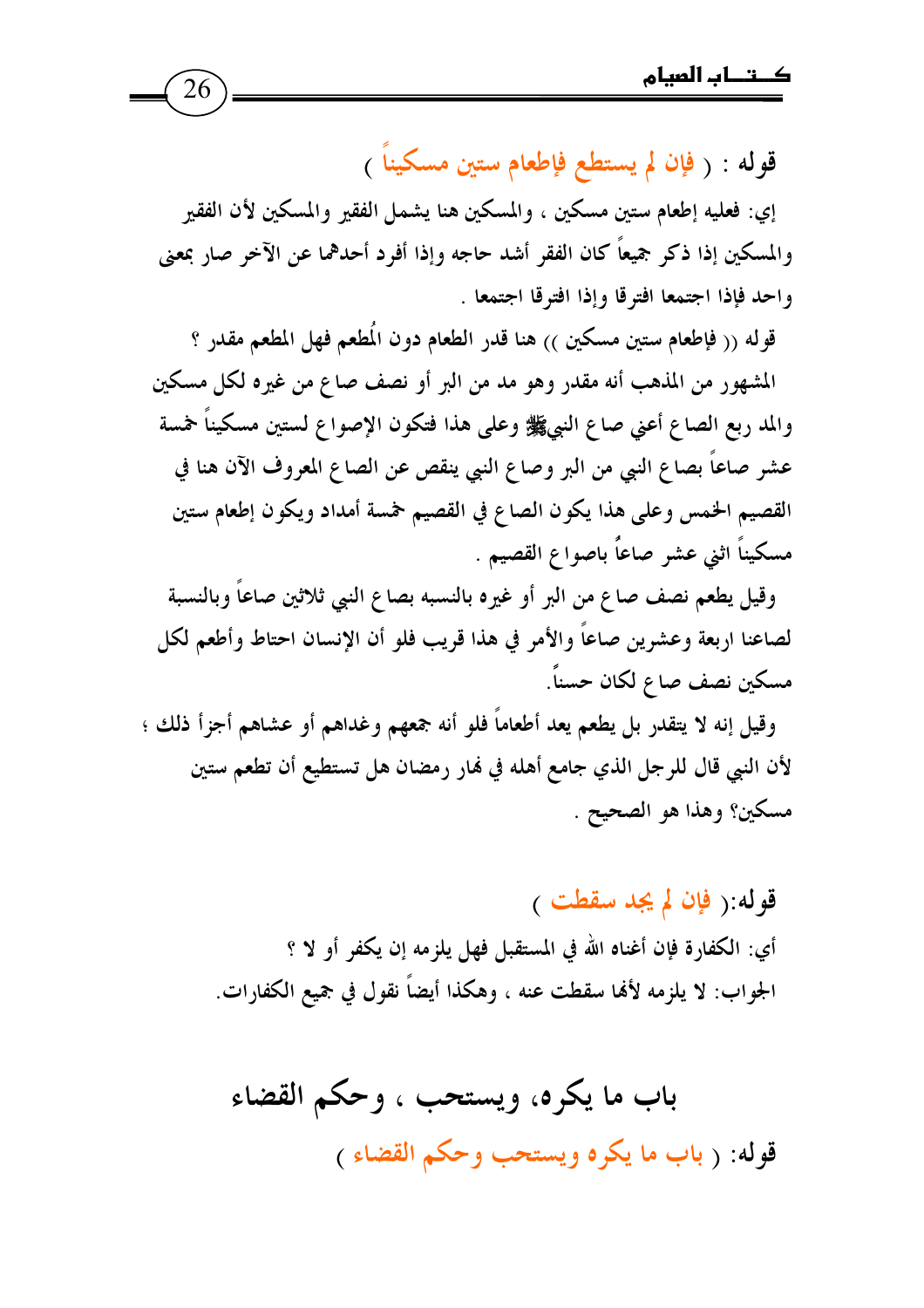هذه ثلاثة عناوين جمعها المؤلف في باب واحد. فقوله((ما يكره)) أي:في الصيام ، ((ويستحب)) أي : في الصيام . ((وحكم القضاء)) أي: قضاء رمضان . والمكره :عند الفقهاء هو الذي فمي عنه الشرع لا على وجه الإلزام بالترك ؛ لأنه إن فمي عنه على وجه الإلزام بالترك صار حراماً ، وأمثلته كثيرة . أما حكمه فإنه يثاب تاركه امتثالاً، ولا يعاقب فاعله ، وبمذا ظهر الفرق بينه وبين الحرام . وأما في لسان الشرع فإن المكروه يطلق على المحرم، بل قد يكون من أعظم المحرمات. قوله((ويستحب))والمستحب هو:المسنون وهو ما أمر به لا على وجه الإلزام بالفعل ، فإن أمر به على وجه الإلزام كان واجباً . سؤال:هل يفرق بين المستحب والمسنون ؟ الجواب: فرق بعض العلماء بينهما. ولكن الصحيح أنه لا فرق والمسألة اصطلاحية. وقوله((وحكم القضاء)) سيأتي إن شاء الله حكمه ، وأنه يجب القضاء، ولكن ليس على الفور وإنما على التراخي. [ص420-421-422]ج 6 قوله:( يكره جمع ريقه فيبتلعه ) وهنا ليس فيه دليل يدل على أن جمع الريق يفطر إذا جمعه إنسان وابتلعه، وعلى هذا فنقول:لو جمع ريقه فابتلعه فليس بمكروه، لكن لبقى طعم طعام كحلاوة تمر، أو ما أشبه

27

 $6_{7}$ [م 422–423)

ذلك فهذا لابد أن يتفله ولا يبتلعه.

قوله: (ويحرم بلع النخامة ) بلع النخامة حرام على الصائم وغير الصائم؛ لأفا مستقذره. [ص423]ج6 قوله:( ويفطر ها فقط إن وصلت إلى فمه )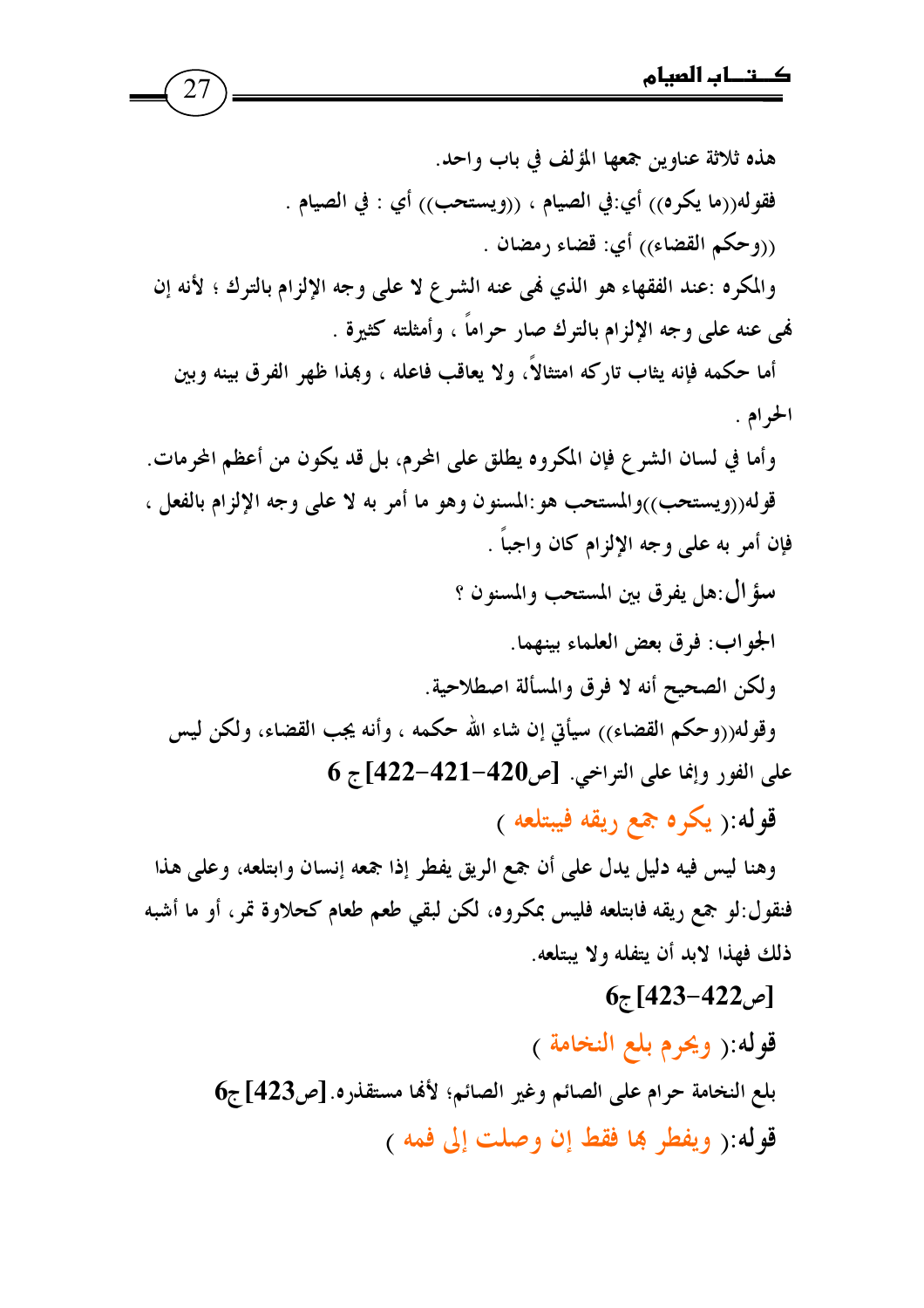وقوله((فقط))التفقيط هنا لإخراج الريق، فالريق ولو كثر لا يفطر به الإنسان. وقوله((إن وصلت إلى فمه )) ولفم في حكم الظاهر، فإذا وصلت إليه ثم أبتلعها بعد ذلك أفطر . وفي المسألة قول آخر في المذهب: أَهَا لا تفطر أيضاً ولو صلت إلى الفم وابتلعها ، هذا  $6_{\vec{c}}$  القول أرجح ؛لألها لم تخرج من الفم . [ص424–425] ج مسألة:إذا ظهر دم من لسانه أو لثته ،أو أسنانه فهل يجوز بلعه؟ الجواب: لا يجوز للصائم ولا لغيره؛ لعموم قوله تعالى:{حرمت عليكم الميتة والدم}  $6_{\overline{5}}$  وإذا وقع من الصائم فإنه يفطر . [ص423-424 ] ج قوله:( ويكره ذوق طعام بلا حاجة ) أي: يكره أن يذوق الصائم طعاماً كالتمر والخبز والمرق، إلا إذا كان لحاجة فلا بأس  $6_{\overline{5}}$  [425–424] والحاجة مثل أن يكون طباخاً يحتاج أن يذوق الطعام . [ص424–425] قوله: ( ومضغ علكِ قوي ) أي: يكره للصائم أن يمضغ علكاً قوياً ، والقوي هو الشديد الذي لا يتفتت ؛ لأنه ربما يتسرب إلا بطنه شئ من طعمه إن كان له طعم ، فإن لم يكن له طعم فلا وجه للكراهة . ولكن مع ذلك لا ينبغي أن يمضغه أمام الناس [ص425 ]ج6 قوله:( وإن وجد طعمهما في حلقه أفطر ) أي: وجد طعم الطعام الذي ذاقه ولو لحاجه، وطعم العلك القوي في حلقه أفطر ،أي: فسد صومه . وعُلم من قول المؤلف في حلقه أن مناط الحكم وصول الشئ إلى الحلق لا إلى المعدة. وخالف في ذلك شيخ الإسلام ابن تيميه –رحمه الله– وقال: ليس هناك دليل يدل على أن مناط الحكم وصول الطعام إلى الحلق وهو واضح. [ص425-426] ج6 قوله: ( ويحرم العلك المتحلل إن بلع ريقه )

28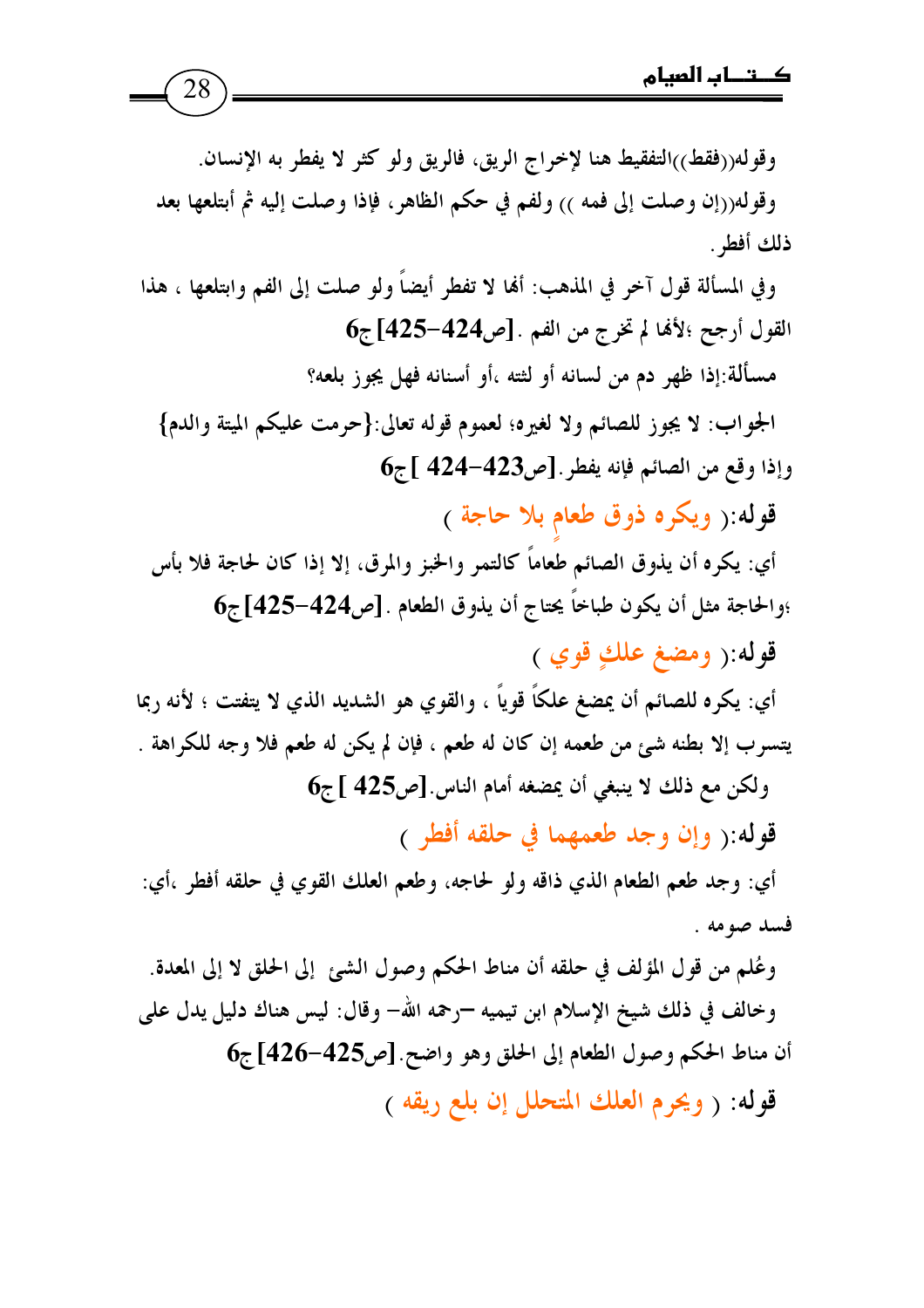العلك المتحلل هو الذي ليس بصلب بل إذا علكته تحلل وصار مثل التراب ، فهذا حرام على الصائم.  $6$ وقوله ((أن بلع ريقه)) فإن لم يبلع ريقه فإنه لا يحرم . [ص426] ج وقوله: (وتكره القبلة لمن تحرك شهوته) القبلة في حق الصائم تنقسم إلا ثلاث أقسام :قسم جائز، وقسم مكروه، وقسم محرم على المذهب؛ والصحيح أفمما قسمان فقط: قسم جائز، وقسم محرم؛ فالقسم المحرم إذا كان لا يأمل فساد صومه ، والقسم الجائز له صورتان : الصورة الأولى:ألا تحرك القبله شهوته إطلاقاً . الصورة الثانية: أن تحرك شهوته،ولكن يأمن على نفسه من فساد صومه. أما غير القبله من دواعي الوطء كالضم ونحوه ،فحكمها حكم القبلة ولا فرق.  $6_{\tilde{c}}$ [429–427] قوله: ( ويجب اجتناب كذب وغيبة وشتم ) قوله((اجتناب))أي:البعد ،والكذب هو: الإخبار بخلاف الواقع سواء كان عن جهل أم عمد. قوله((غيبة ))بكسر الغين وهي: ذكرك أخاك بما يكره من عيب خِلقي أو خُلقي أو عملي أو أدبي. قوله((شتم)) هو القدح بالغير حال حضوره. وهذه الأشياء حرام على الصائم وغيره ، ولكنهم ذكروا هذا من باب التوكيد. مسألة: ذهب بعض السلف إلى أن القول المحرم والفعل المحرم في الصوم يبطله ؛ كالغيبة ، ولكن إمام أحمد –رحمه الله–لما سئل عن ذلك ، وقيل له : أن فلاناً يقول : أن الغيبة تفطر؟

قال: لو كانت تفطر ما بقى لنا صيام.

29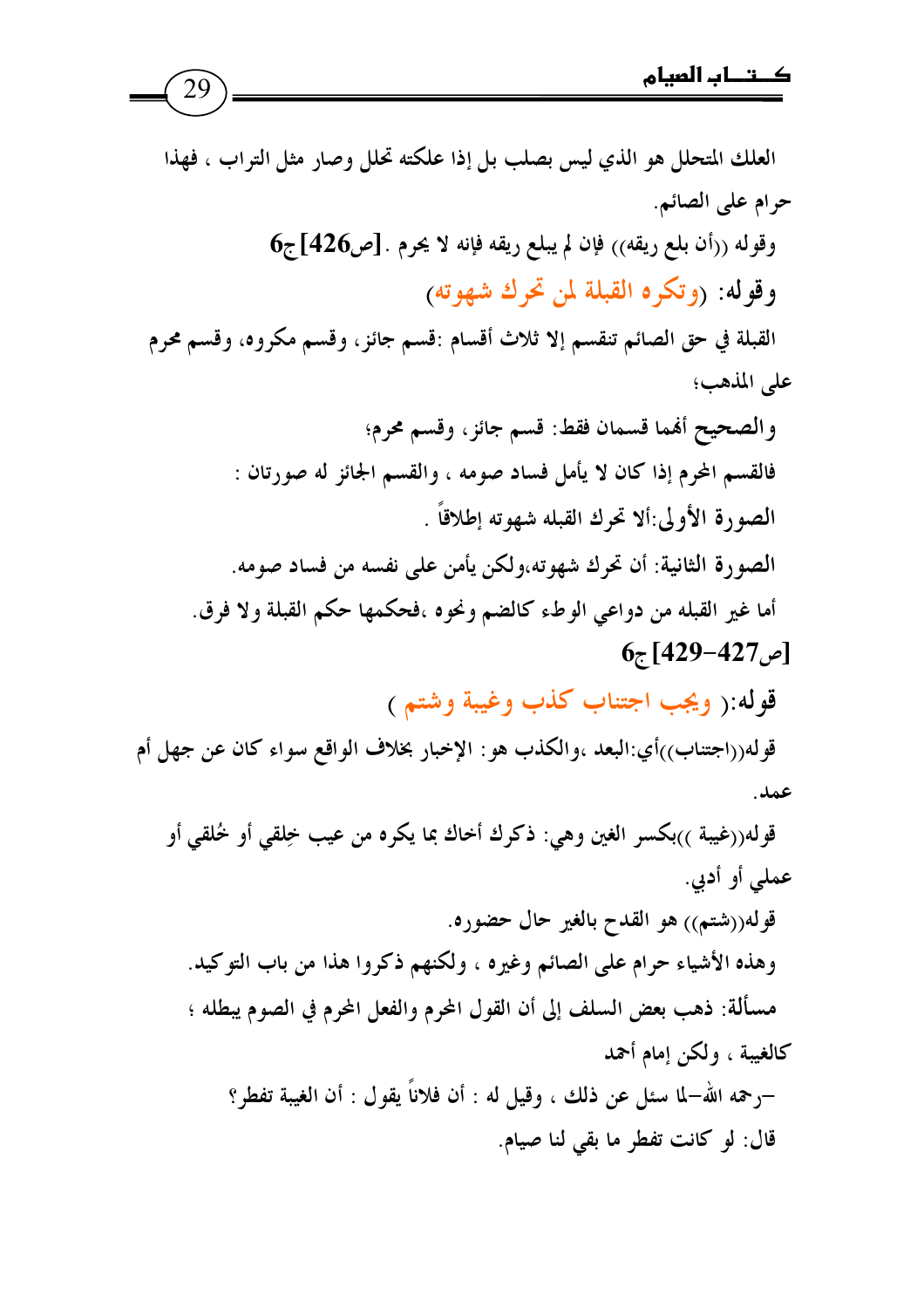30

القاعدة: في ذلك أن المحرم إذا كان محرماً في ذات العبادة أفسدها، وإن كان تحريمه عاماً لم يفسدها، فالأكل والشراب يفسدان الصوم ، بخلاف الغيبة. [ص429-430- $65[431]$ قوله:( وسن لمن شتم قوله: إين صائم ) أي: أن شتمه ُ أحد ؛ أي : ذكره بعيب أو قدح فيه أمامه، وهو بمعنى السب،كذلك لو فعل معه ما هو أكبر من المشاتمة بأن يقاتله أي: يتماسك معه يسن له أن يقول : إني صائم. مسألة: هل يقولها سراً ، أو جهراً ؟ وفصل بعض العلماء بين الفرض والنفل. والصحيح أنه يقولها جهراً في صوم النافلة والفريضة. [ص431-432] ج6 قوله:( وتأخير سحور ) أي:سن تأخير سحور ولكن يؤخره ما لم يخش طلوع الفجر، فإن خشي طلوع الفجر فليبادر، فمثلاً إذا كان يكفيه ربع ساعة في السحور فيتسحر إذا بقى ربع ساعة ، أي : يكون ما بين ابتدائه إلى انتهائه كما بينه وبين وقت الفجر . [ص433-434]ج6 قوله: ( وتعجيل فطر) أي:سُن تعجيل فطر، أي: المبادرة به إذا غربت الشمس،فالمعتبر غروب الشمس،لا  $[434]$ الأذان .  $[$ ص قوله: ( علي رطب ) أي:سُن كون الفطور على رطب والرطب هو التمر اللين الذي لم ييبس  $6_{\tilde{c}}$ [436م]. قوله: (فإن عدم فتمر)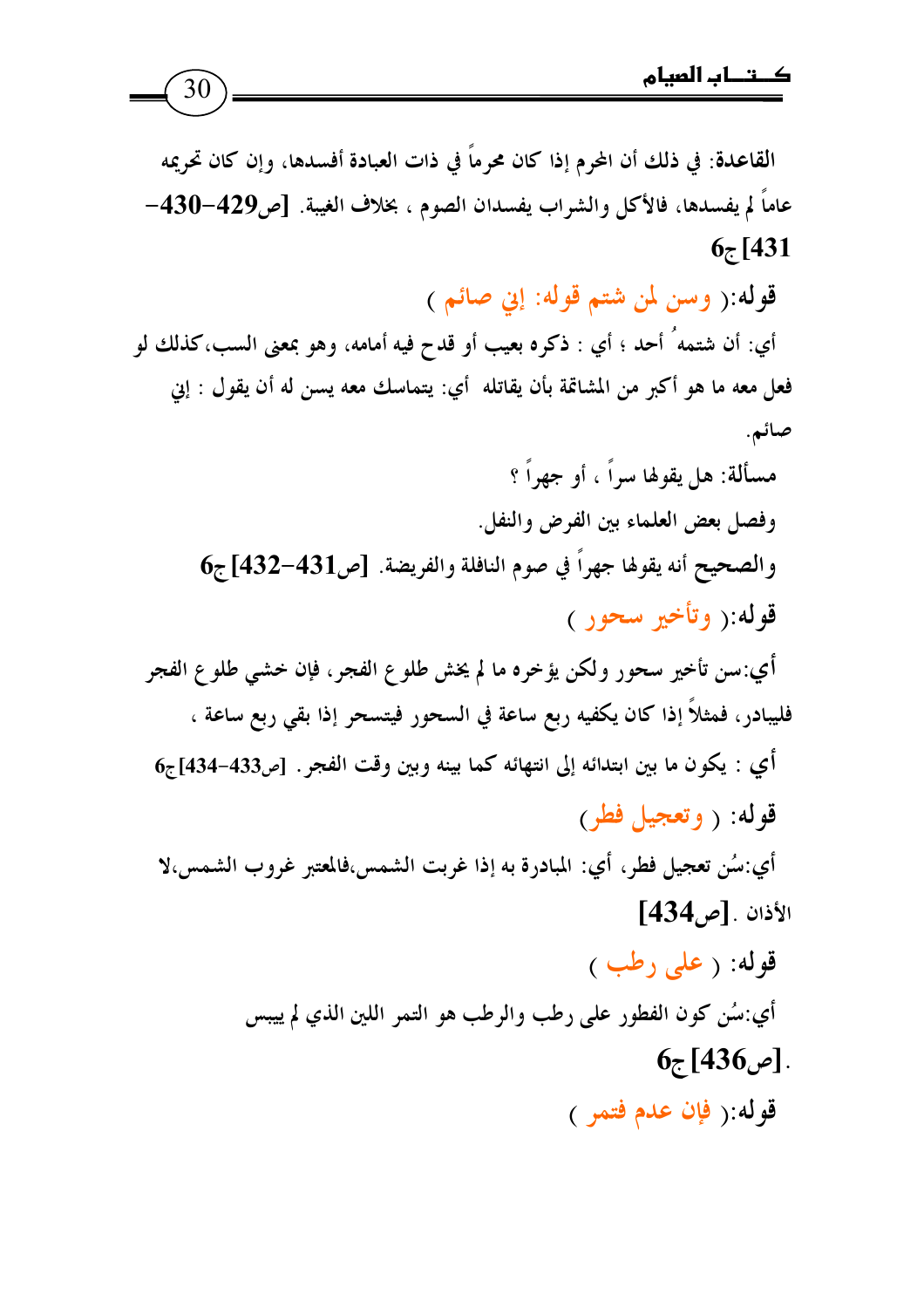$31$ 

لأن الوصال لا يكون فيه تعجيل للفطر فيكون خلافاً للمسنون والذي يظهر فيه التحريم ولكن مع ذلك ليس فيه جزم والصواب أن أدبي أحواله الكراهة. [ص438—  $67$ [439

قوله: ( وقول ما ورد )

أي: سن قوله ما ورد يعني عن النبي ﷺ عند الفطر ومعلوم أنه ورد عند الفطر وعند غيره التسمية عند الأكل أو الشرب وهي على القول الراجح واجبه ولكنه لو نسى فإنه يسمى إذا ذكر ويقول: بسم الله أوله وآخره كذلك أيضاً مما ورد عند الفطر وغيره الحمد عند الانتهاء وأما ما ورد قوله عند الفطر فمنه قول ((اللهم لك صمت وعلى رزقك أفطرت واللهم تقبل مني إنك أنت السميع العليم))

ووردت آثار أخرى والجميع في أسانيدها ما فيها ،لكن إذا قالها الإنسان فلا بأس ومنها إذا كان اليوم حاراً وشرب بعد الفطور فإنه يقول:((ذهب الظمأ،وابتلت العروق،وثبت الأجر إن شاء الله))

وذهاب الظمأ بالشرب واضح وابتلال العروق بذلك واضح وظاهر الحديث أن هذا  $6$ الذكر فيما إذا كان الصائم ظمآن والعروق يابسة . [ص439-441] ج

قوله:( ويستحب القضاء متتابعاً )

و ذلك لثلاثة أوجه :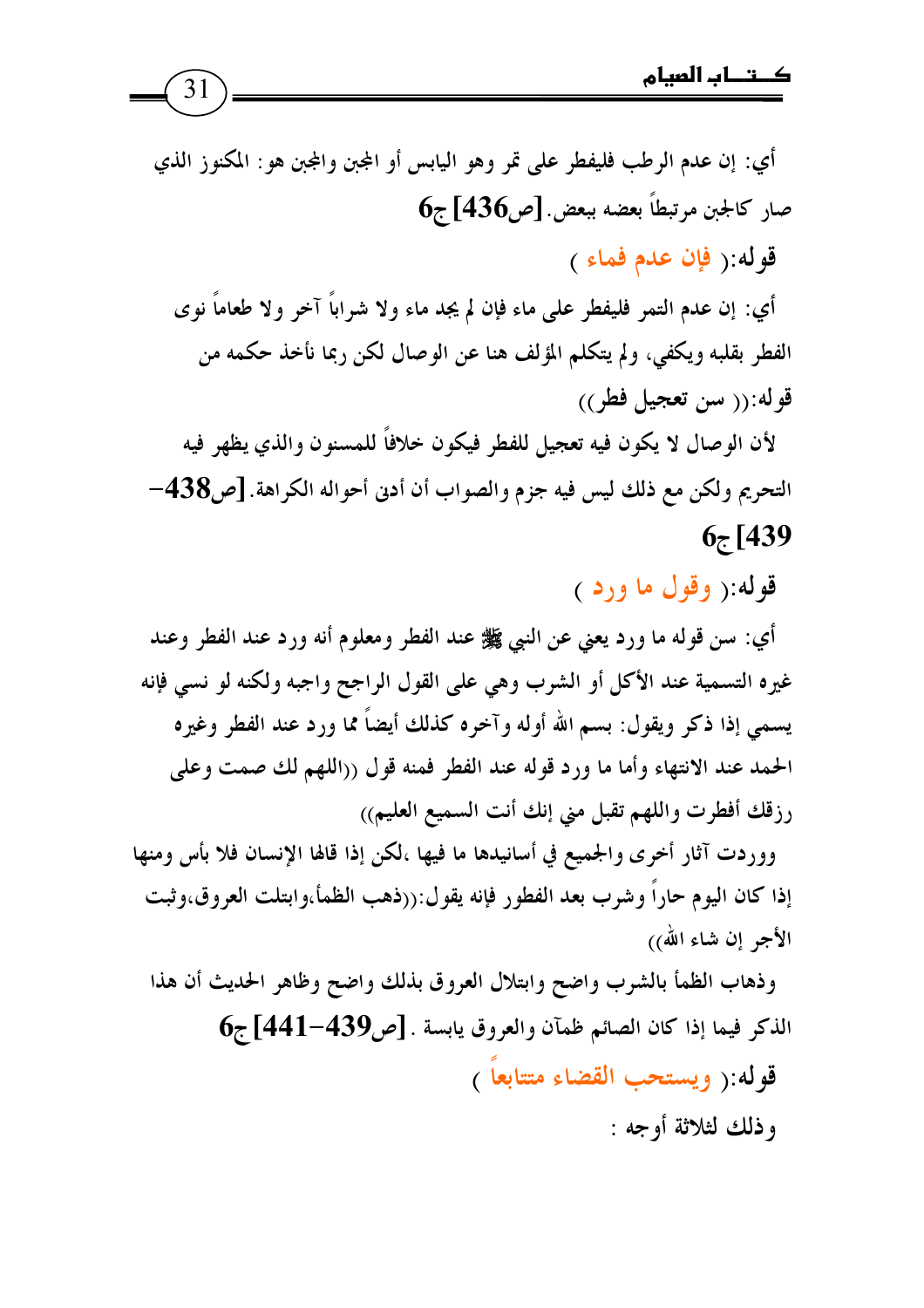أو لا : أن هذا أقرب إلى مشابهة الأداء لأن الأداء متتابع . ثانياً: أنه أسرع في إبراء الذمة . ثالثاً: أنه أحوط .  $6$ فلهذا كان الأفضل أن يكون القضاء متتابعاً . [ص441] ج قوله: ( ولا يجوز إلى رمضان أخر من غير عذر ) عُلم من كلام المؤلف أنه يجوز أن يؤخر القضاء إلى أن يبقى عليه عدد أيامه من شعبان فإذا بقى من شعبان بقدر ما عليه فحينئذٍ يلزمه أن يقضى متتابعاً . قوله: ( من غير عذر ) علم منه أنه لو أخره إلى رمضان آخر لعذر فإنه جائز لأنه إذا جاز أن يفطر بمذه الأعذار في رمضان وهو أداء فيجوز الإفطار في أيام القضاء من باب أولى. [ص441–  $67[442]$ قوله:( ولا يجوز إلى رمضان آخر من غير عذر ) لم يتكلم المؤلف عن الصيام قبل القضاء، فهل يجوز أن يصوم قبل القضاء ،وهل يصح لو صام؟ الجو اب: إن كان الصوم واجباً كالفدية والكفارة فلا بأس وإن كان تطوعاً وهذا القول أظهر وأقرب إلى الصواب يعني أن صومه صحيح ،ولا يأثم . ولكن هل هذا أولى أو الأولى أن يبدأ بالقضاء ؟  $6$ الجواب: الأولى أن يبدى بالقضاء . [ص442-443]ج مسألة ينبغي التنبيه لها :وهي أن الأيام الستة من شوال لا تقدم على قضاء رمضان فلو قدمت صارت نفلاً مطلقاً ، ولم يحصل على ثوابها . [ص443] ج6

32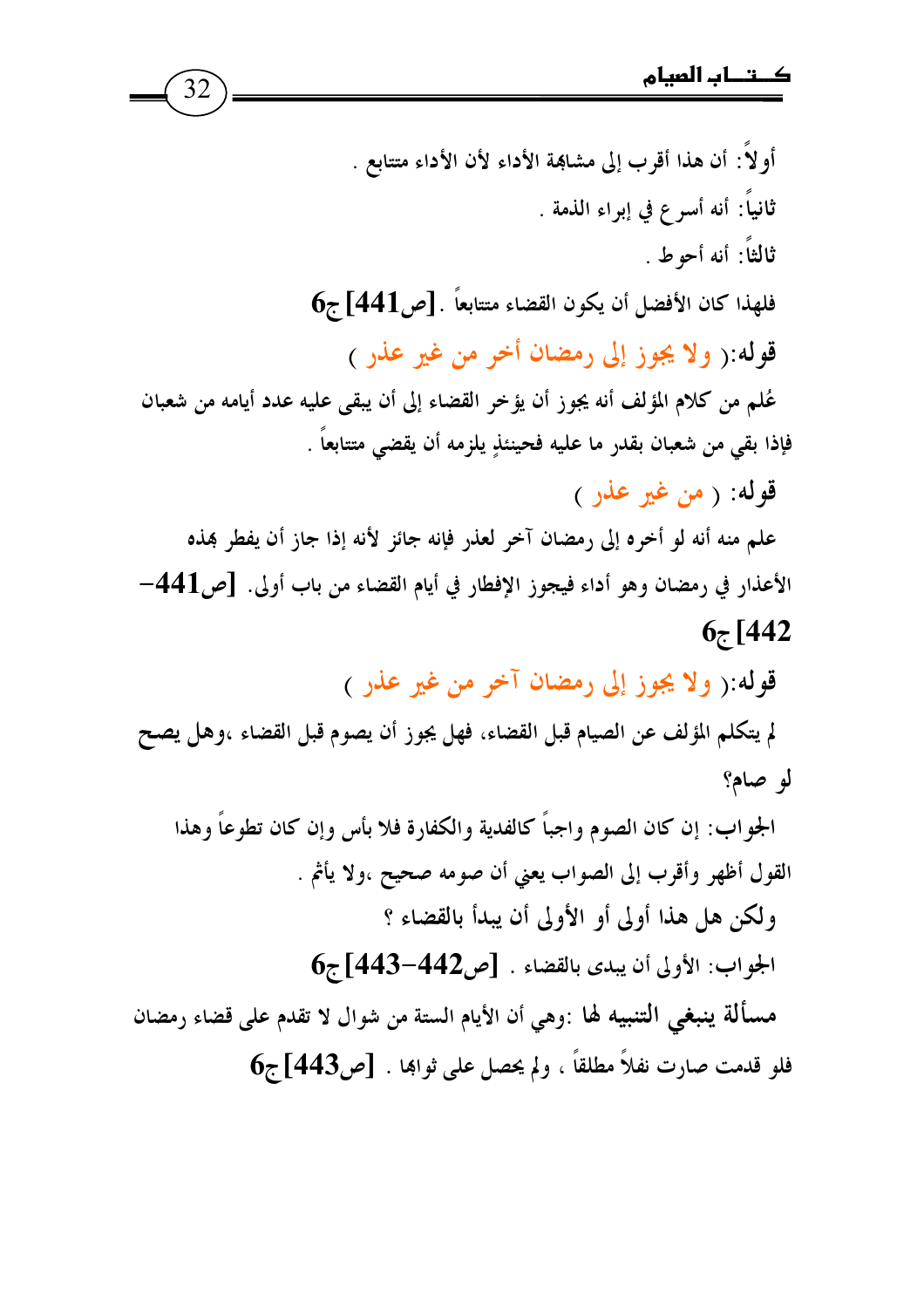قوله: ( فإن فعل فعليه مع القضاء إطعام مسكين لكل يوم ) أي: لو أخر القضاء إلى ما بعد رمضان الثاني بلا عذر كان آثمًا ، وعليه مع القضاء إطعام مسكين لكل يوم. والصحيح في هذه المسألة: أنه لا يلزمه أكثر من الصيام الذي فاته إلا أنه يأثم

## $6_{\tilde{c}}$  بالتأخير. [ص445–446]

قوله: (وإن مات ولو بعد رمضان آخر )

أي: إن مات من عليه القضاء بعد أن أخره إلى ما بعد رمضان الثاني ثم مات؛ فإنه ليس عليه إلا إطعام مسكين لكل يوم ؛ لأن القضاء في حقه تعذر . مسألة: إذا مرّ رمضان على إنسان مريض ففيه تفصيل :

أو لاً: إن كان يرجى زوال مرضه انتظر حتى يشفى ، فلو استمر به المرض حتى مات فهذا لاشيء عليه ؛ لأن الواجب عليه القضاء ولم يدركه .

الثاني: أن يرجى زوال مرضه ، ثم عوفي بعد هذا ثم مات قبل أن يقضي فهذا يُطعم عنه کل یوم مسکین بعد موته من ترکته أو من متبر ع .

الثالث: أن يكون المرض الذي أصابه لا يرجى زواله ، فهذا عليه الإطعام ابتداءً ، لا بدلاً؛ لان من أفطر لعذر لا يرجى زواله ، فالواجب عليه إطعام مسكين عن كل يوم . ولو فُرض أن الله عافاه ، والله على كل شيء قديرٍ، فلا يلزمه أن يصوم ، لأنه يجب عليه الإطعام وقد أطعم، فبرئت ذمته وسقط عنه الصيام . [ص446-447-448]ج6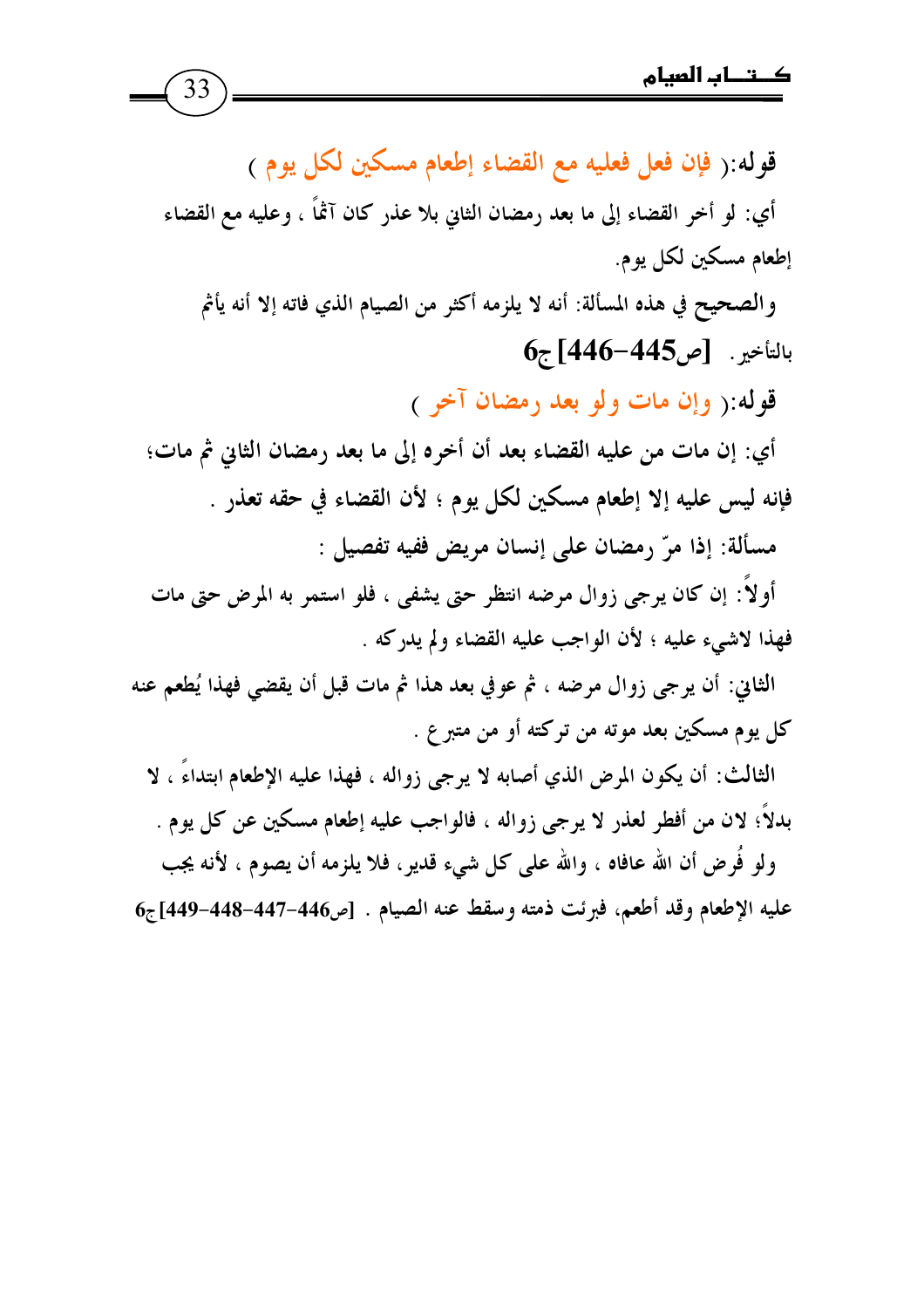قوله:( وإن مات وعليه صوم ) أي: وأن مات وعليه صوم نذر استحب لوليه قضاؤه ، ولا يجب، وإنما يستحب أن يقضيه ،فإن لم يفعل ،قلنا: أطعم عن كل يوم مسكين قياساً على صوم الفريضة. مسألة: إذا مات وعليه صوم فرض بأصل الشرع ، فهل يقضي عنه ؟ الجو اب: لا يقضي عنه، لأن المؤلف خصص هذا بصوم النذر ، والعبادات لا قياس فيها.

والقول الراجح: أن من مات وعليه صيام فرض بأصل الشرع فإن وليه يقضي عنه، لا قياساً ولكن بالنص؛ وهو مذهب الشافعي وأهل الظاهر . مسألة:هل يلزم إذا قلنا بالقول الراجح إن الصوم يشمل الواجب بأصل الشرع

والواجب بالنذر– أن يقتصر ذلك على واحد من الورثة؛ لأن الصوم واجب على و احد .

الجواب: لا يلزم؛ أما في كفارة الظهار ونحوها فلا يمكن أن يقتسم الورثة الصوم  $6\pi$  [451-450-449 مر 149-451)  $50-4$ قوله:( أو حج أو اعتكاف ) قوله:((أو حج)) أي: من مات وعليه حج نذر فإن وليه يحج عنه. قو له:((أو اعتكاف)) أي: اعتكاف نذر ، وقوله:اعتكاف نذر قد يفهم منه أن هناك

اعتكافاً واجباً بأصل الشرع وليس كذلك؛ لأن الاعتكاف لا يكون واجباً إلا  $6_{7}$ [454–453] بالنذر . [ص453–454]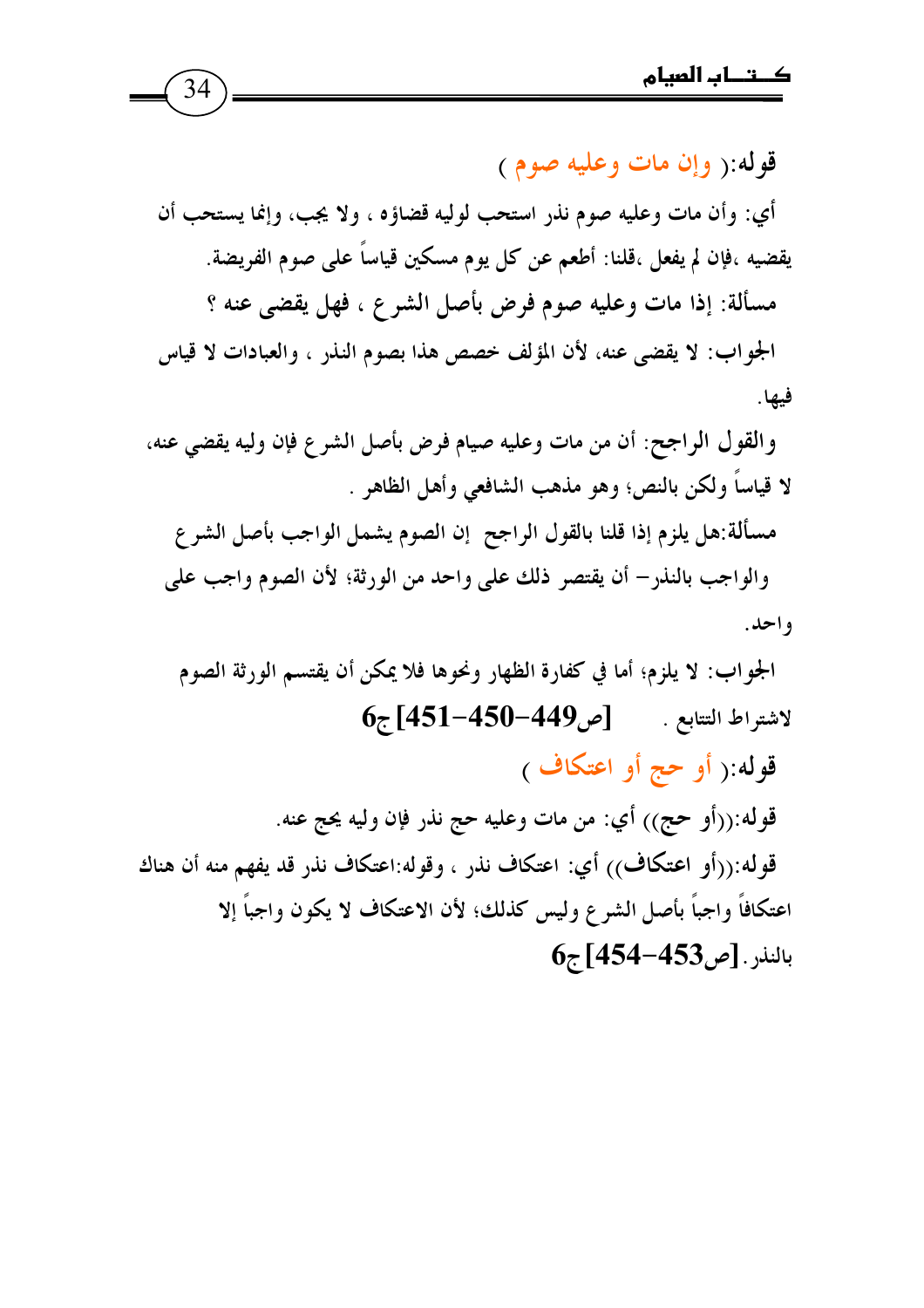قوله: ( أو صلاة نذر ستحب لوليه قضاؤه ) أي : وإن مات وعليه صلاة نذر، فيستحب لوليه أن يصلي عنه ؛لأن هذا النذر صار ديناً في ذمته. مسألة: هل يصح استئجار ً من يصوم عنه ؟ الجواب : لا يصح ذلك ؛ لأن مسائل القرب لا يصح الاستئجار عليها  $6_{\tilde{c}}$ [456-454].

 $35$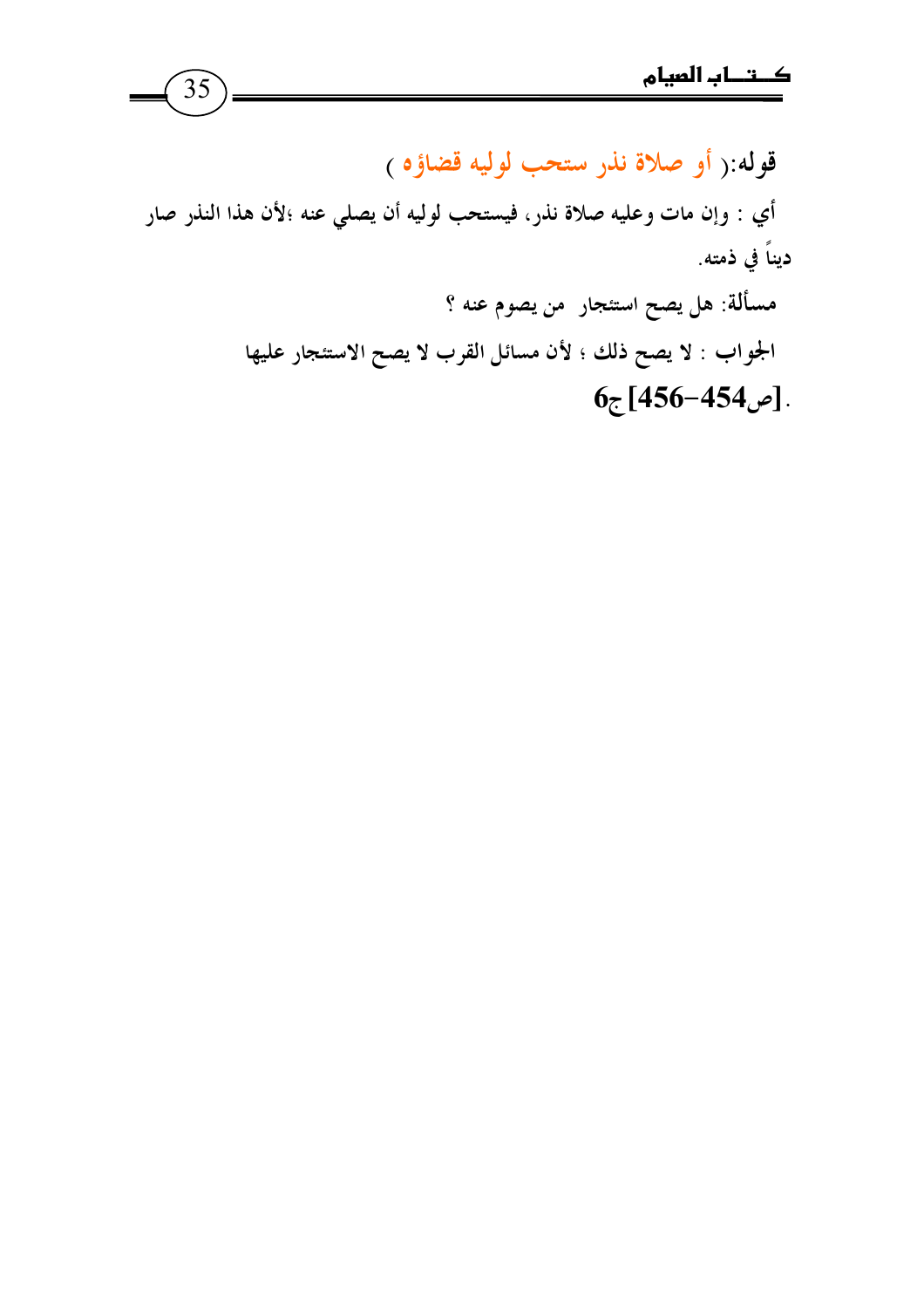36

باب الاعتكاف

قوله: ( الاعتكاف ) مأخوذ من عكف على الشيء ؛ أي :لزمه وداوم عليه . وفي الشرع عرفه المؤلف بقوله:" لزوم مسجد لطاعة الله تعالى " اللغوية غالباً تكون أعم وأوسع من التعريفات الشرعية . [ص499]ج6 قوله :( هو لزوم مسجد لطاعة الله ) خرج به لزوم الدار ، وخرج به لزوم المصلي . وقوله ((لطاعة الله)) اللام هنا للتعليل ؛ أي : أنه لزمه لطاعة الله لا للانعــزال عـــن الناس، وهذا نعرف أن أولئك الذين يعتكفون في المساجد ، ثم يسأتي إلسيهم أصـــحاهِم ويتحدثون بأحاديث لا فائدة منها ، فهؤلاء لم يسأتوا بسروح الاعتكاف ؛ لأن روح الاعتكاف أن تمكث في المسجد لطاعة الله – عز وجل – صحيح أنه يجوز للإنــــسان أن يتحدث عنده بعض أهله لأجل ليس بكثير كما كان الرسول ﷺ يفعل ذلك . مســـألة: وهل ينافي روح الاعتكاف أن يشتغل المعتكف في طلب العلم ؟

الجواب: لاشك أن طلب العلم من طاعة الله ، لكـــن الاعتكـــاف يكـــون للطاعات الخاصة كالصلاة ، والذكر ، وقراءة القرآن وما أشبه ذلك ، ولا بأس أن يحضر المعتكف درساً أو درسين في يوم أو ليلة ؛ لأن هــــذا لا يــــؤثر علـــــى الاعتكاف لكن مجالس العلم إن دامت وصار يطالع دروسه ويحضر الجلسسات الكثير ة التي تشغله عن العبادة الخاصة ؛ فهذا لاشك أن في اعتكافه نقـــصاً ولا  $6$ أقول أن هذا ينافي الاعتكاف . [ص499-501-501] ج

> قوله: ( مسنون ) والمسنون اصطلاحًا : ما أثيب فاعله امتثالاً ولم يعاقب تاركه .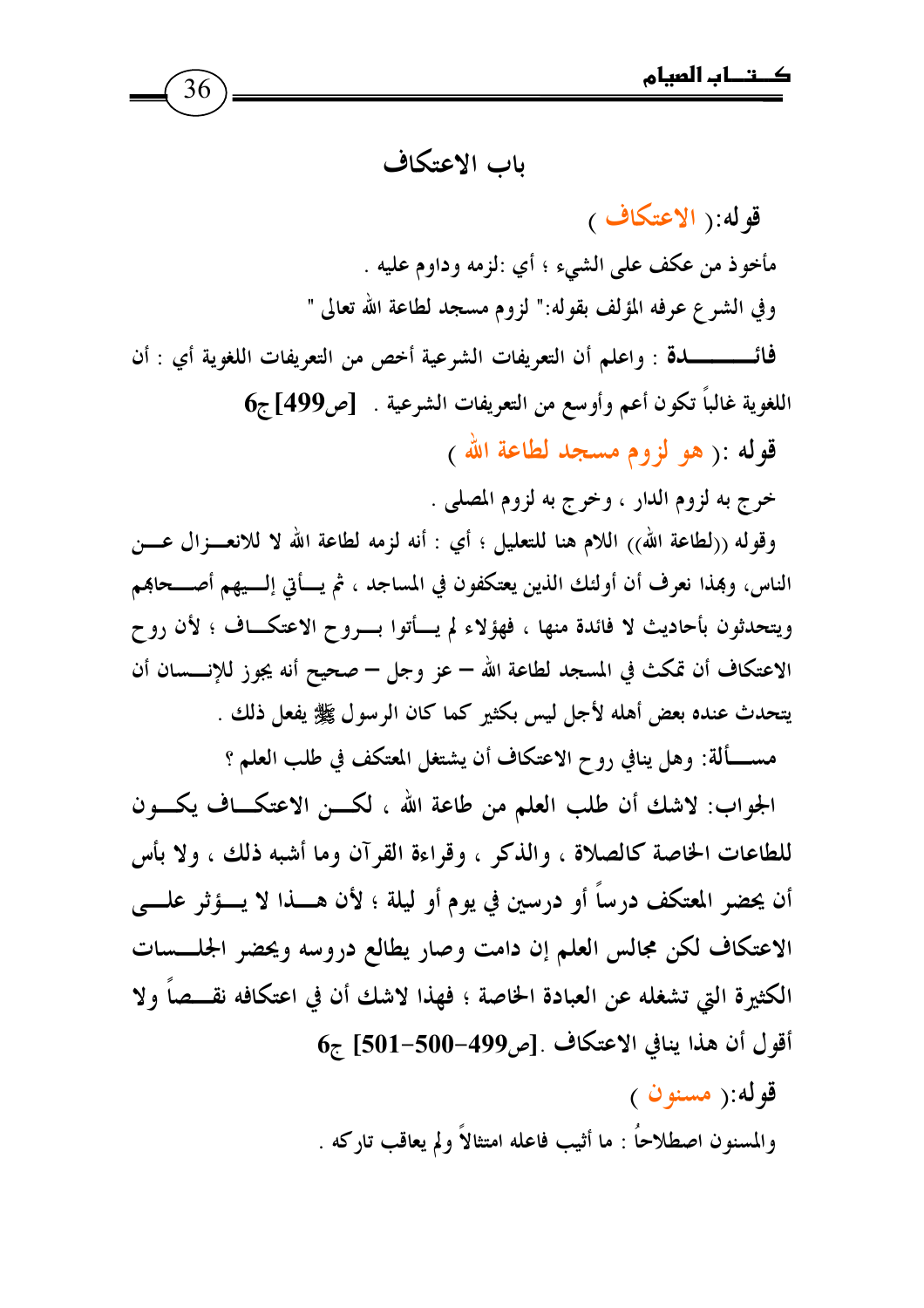وقوله(( مسنون)) لم يقيده المؤلف بزمن دون زمن ، ولا بمسجد دون مسجد. وقوله ((مسنون)) قد دل على هذا الكتاب ، والسنة ، والإجماع وهو مسنون في كل وقت هكذا قال المؤلف وغيره ، فالذي يظهر لي أن الإنسان لو اعتكف في رمضان ، فإنه لا ينكر عليه بدليل أن الرسول ﷺ أذن لعمر بن الخطـــاب أن يو في بنذره ولو كان هذا النذر مكروهاً أو حراماً لم يأذن له بوفاء نذره ، لكننا لا نطلب من كل واحد أن يعتكف في أي وقت شاء ، بل نقول خــــير الهــــدي هدي محمد ﷺ ولو كان الرسولﷺ يعلم أن في الاعتكاف في غير رمضان ، وفي غير العشر الأواخر منه سنة وأجراً ليبينه للأمة حتى تعمل به.

37

مــــســـألة : من أعتكف اعتكافاً مؤقتاً كساعة أو ساعتين ، ومن قال: كلما دخلت المسجد فانو الاعتكاف، فمثل هذا ينكر عليه ؛ لأن هذا لم يكـــن مـــن هدي الرسولﷺ. [ص501-502-503-504-505-506]ج6

قوله : ( ويصح بلا صوم ويلزمان بالنذر )

أي: يصح الاعتكاف بلا صوم وهذه المسألة فيها خلاف بين العلماء . والصحيح : أنه لا يشترط له صوم .

قوله ((ويلزمان بالنذر)) أي: الصوم والاعتكاف يلزمان بالنذر .

مسألة: لو قال قائل : هــــل يؤخذ من قضاء النبيﷺ للاعتكاف في شــــــــوال أن الاعتكاف واجــب عليه ؟

فالجواب : أن ذلك لا يؤخذ منه لأن من هدي النبيﷺ أنه إذا عمــــل عمــــلاً  $6_{\tilde{c}}$  أَثْبته . [ص506–507] ج

قوله : ( ولا يصح إلا في مسجد يجمع فيه )

أي: لا يصح إلا في مسجد تقام فيه الجماعة ولا يشترط أن تقام فيه الجمعة … [ص  $65[509]$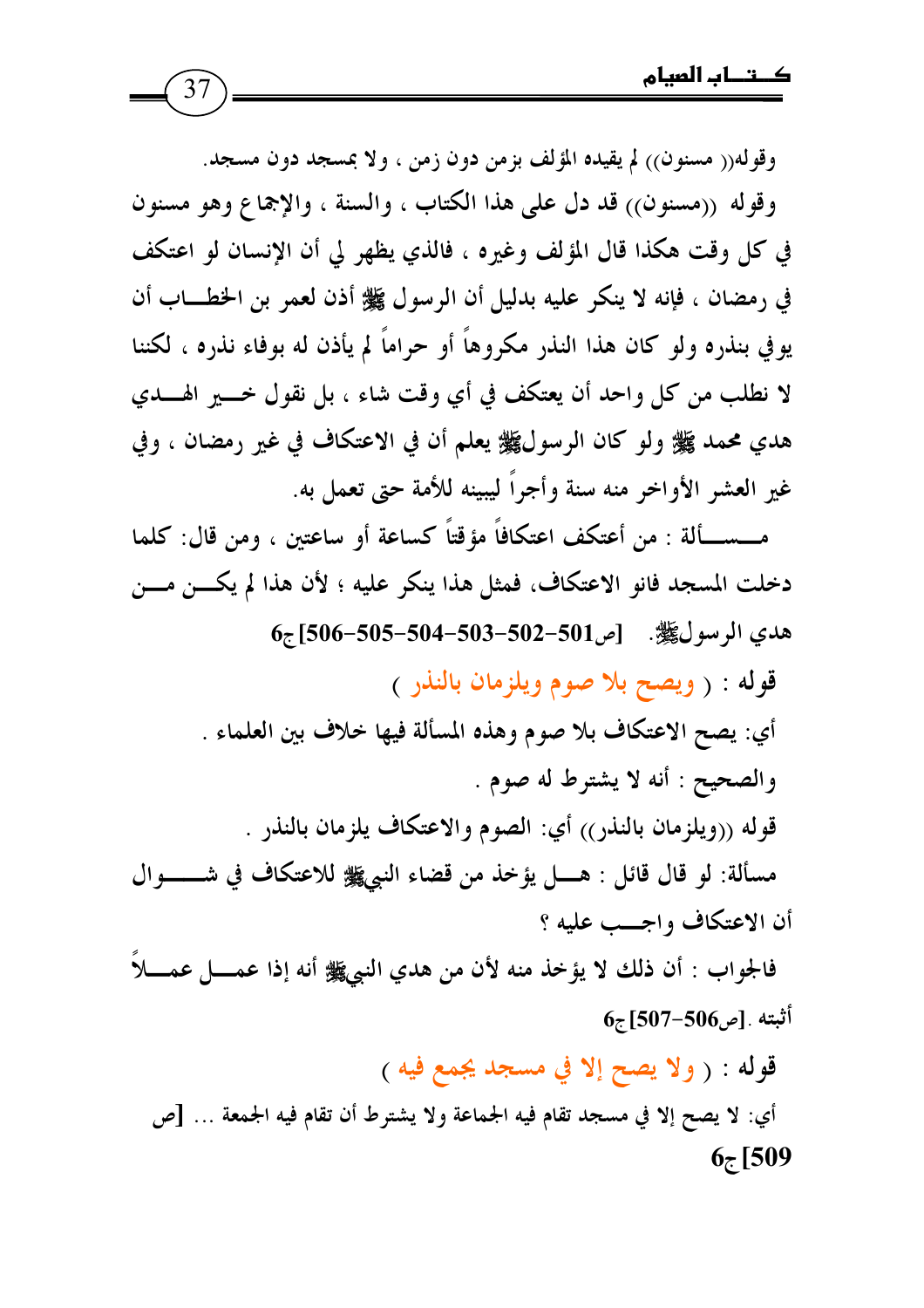قوله: ( إلا المرأة ففي كل مسجد سوى مسجد بيتها ) أي : فيصح اعتكافها ويسن في كل مسجد، فالمرأة تعتكف ما لم يكن في اعتكافها فتنة ، فإن كان في اعتكافها فتنة فإنها لا تمكن من هذا . قوله (( سوى مسجد بيتها )) أي : فلا يصح اعتكافها فيه ، ومسجد بيتها هو المكان الذي اتخذته مصلى. مســـألة : لو اعتكفت في مسجد لا تقام فيه الجماعة فلا حرج عليها، لأنه لا يجب عليها أن تصلى مع الجماعة . مســـألة : من لا تجب عليه الجماعة هل هو كالم أة ؟  $6_{\tilde{c}}$  1511-510-509 میل 509-511-510 قوله: ( ومن نذره ، أو الصلاة في مسجد غير الثلاثة ) ((من نذر))الهاء تعود على الاعتكاف ، أي:من نذر الاعتكاف ، أو الصلاة في المسجد غير الثلاثة لم يلزمه ، ولهذا قال المؤلف : ((غير الثلاثة)). ومراده بالثلاثة المسجد الحرام ، والمسجد النبوي ، والمسجد الأقصى.  $6_{\tilde{c}}$ [ص512] قوله: (وأفضلها الحرام، فمسجد المدينة ،فالأقصى ) أي:أفضل المساجد الثلاثة المسجد الحرام،ويليه مسجد المدينة، ويليه المسجد الأقصى. فهذه المساجد الثلاثة هي التي إذا نذر الصلاة فيها تعينت. [512-513] ج6 قوله: ( لم يلزمه فيه ) الجملة هنا جواب ((من)) أي:من نذر الاعتكاف أو الصلاة في مسجد غير المساجد الثلاثة لم يلزمه ، أي:في المسجد الذي عينه.

38

فالصحيح في هذه المسألة أن غير المساجد الثلاثة إذا عينه لا يتعين إلا لمزية شرعيه، فإنه يتعين؛لأن النذر يجب الوفاء به،ولا يجوز العدول إلى ما دونه. [ص518- $67$ [519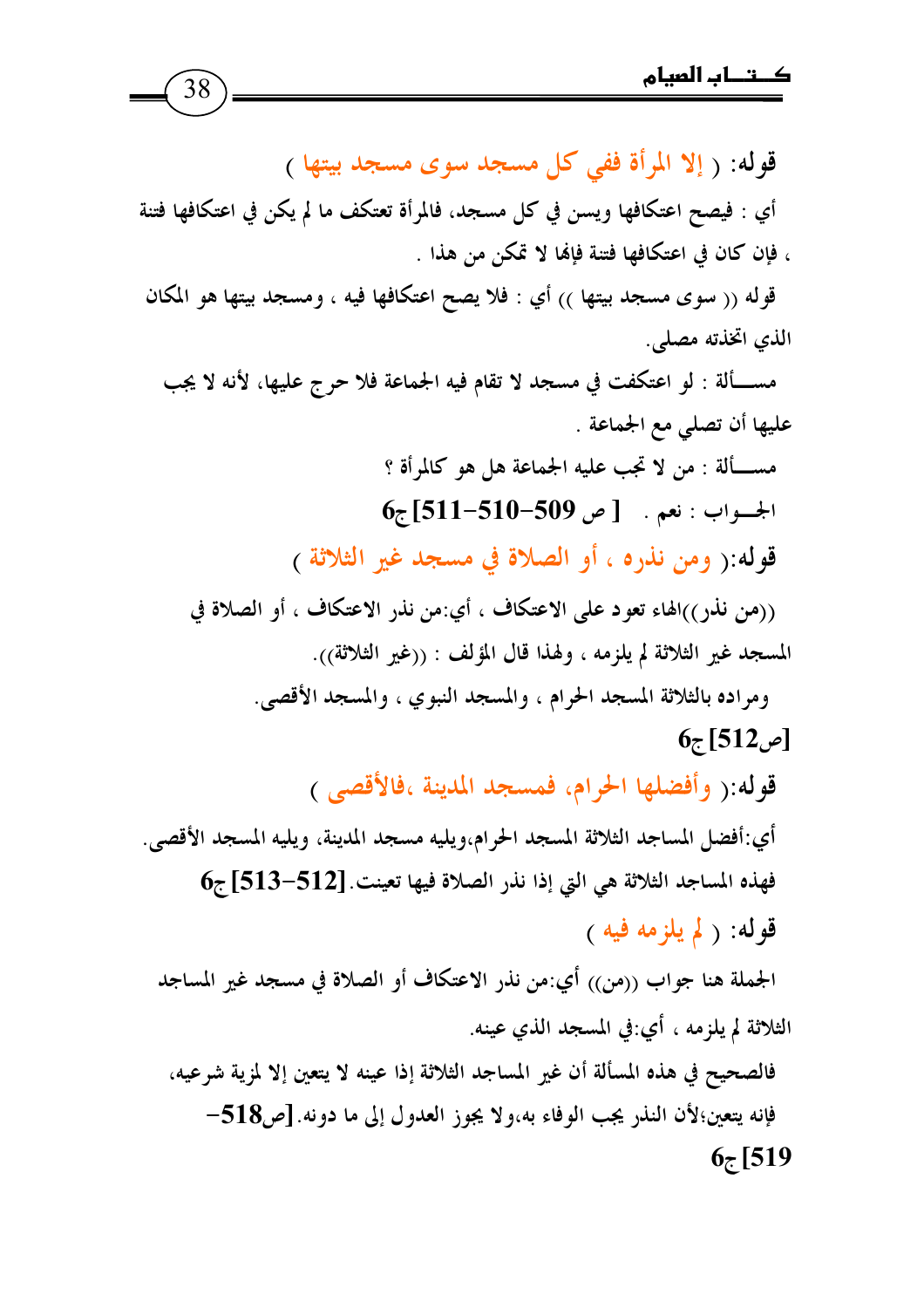قوله:( وإن عين الأفضل لم يجز فيما دونه وعكسه بعكسه ) يعني إن عين الأفضل من هذه المساجد لم يجزِه فيما دونه، فإذا عين المسجد الحرام لم يجز في المدينة، ولا في بيت المقدس ، وإن عين المدينة جاز فيها وفي مسجد مكة ((المسجد الحرام))، وإن عين الأقصى جاز فيه وفي المدينة ، وفي المسجد الحرام؛  $6_{\tilde{c}}$  وهذا قال :((عكسه بعكسه)) أي: من نذر الأدنى جاز في الأعلى. [ص519] ج

قوله: ( ومن نذر زمناً معيناً دخل معتكفه قبل ليلته الأولى ،وخرج بعد آخره )

مثاله:نذر أن يعتكف العشر الأواخر من رمضان ،فإنه يدخل عند غروب الشمس من يوم عشرين من رمضان ،ولهذا قال ((دخل معتكفه قبل ليلته الأولى)). ويخرج إذا غربت الشمس من آخر يوم من الزمن الذي عينه. والحاصل ، أنه إذا نذر عدداً ، فإما أن يشترط التتابع بلفظه ، أو لا ، فإن اشترطه فيلزمه، وإن لم يشترطه فهو على ثلاثة أقسام : الأول: أن ينوي التفريق ؛ فلا يلزمه إلا مفرقة. الثاني: أن ينوي التتابع ، فيلزمه التتابع. الثالث: أن يطلق فلا يلزمه التتابع ، لكنه أفضل ؛ لأنه أسرع في إبراء ذمته.  $6_{\tilde{c}}$ [522-521-520]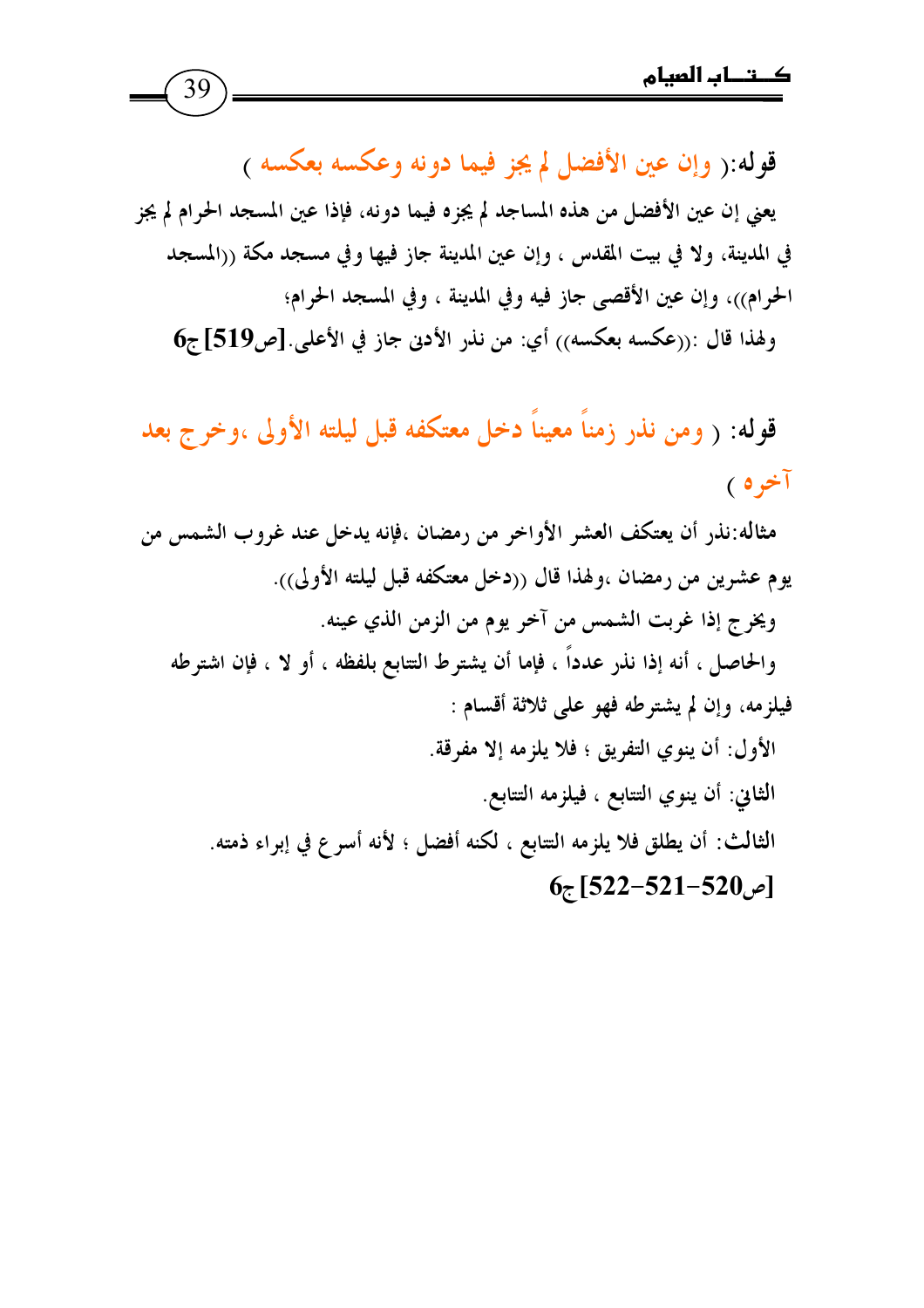((ولا يخرج المعتكف إلا لما لابد لهُ منه)) أي:لا يخرج من المسجد الذي يعتكف فيه.

شر ع المؤلف–رحمه الله –في بيان حكم خروج المعتكف من معتكفه ،فذكر قسمين: ﴿ القسم الأول : أن يخرج لما لابد له منه حساً أو شرعاً ، فهذا جائز سواء اشترطه أم لا. وقوله((لا يعود مريضاً ، ولا يشهد جنازة إلا أن يشترطه)) هذا هو القسم الثاني: من خروج المعتكف وهو خروجه لمقصود شرعي له منه بد.

وعُلم من قوله((إلا أن يشترطه)) جواز اشتراط ذلك في ابتداء الاعتكاف ، فإذا نوى الدخول في الاعتكاف. قال: أستثني يارب عيادة المريض أو شهود الجنازة.

ولكن هذا لا ينبغي ، والمحافظة على الاعتكاف أولى ، إلا إذا كان المريض أو من يتوقع موته، له حق عليه ، فهنا الاشتراط أولى . تتمة بقى قسم ثالث: في خروج المعتكف وهو الخروج لماله منه بد وليس فيه مقصود شرعي ، فهذا يبطل به الاعتكاف سواء اشترطه أم لا. [ص522- $67$  [524-523

قوله:( وإن وطئ في فرج فسد اعتكافه )

((إن وطئ في فرج )) أي: المعتكف ((فسد اعتكافه )) أي: بطل والفساد والبطلان بمعنى واحد إلا في موضعين: الأول : الحج والعمره